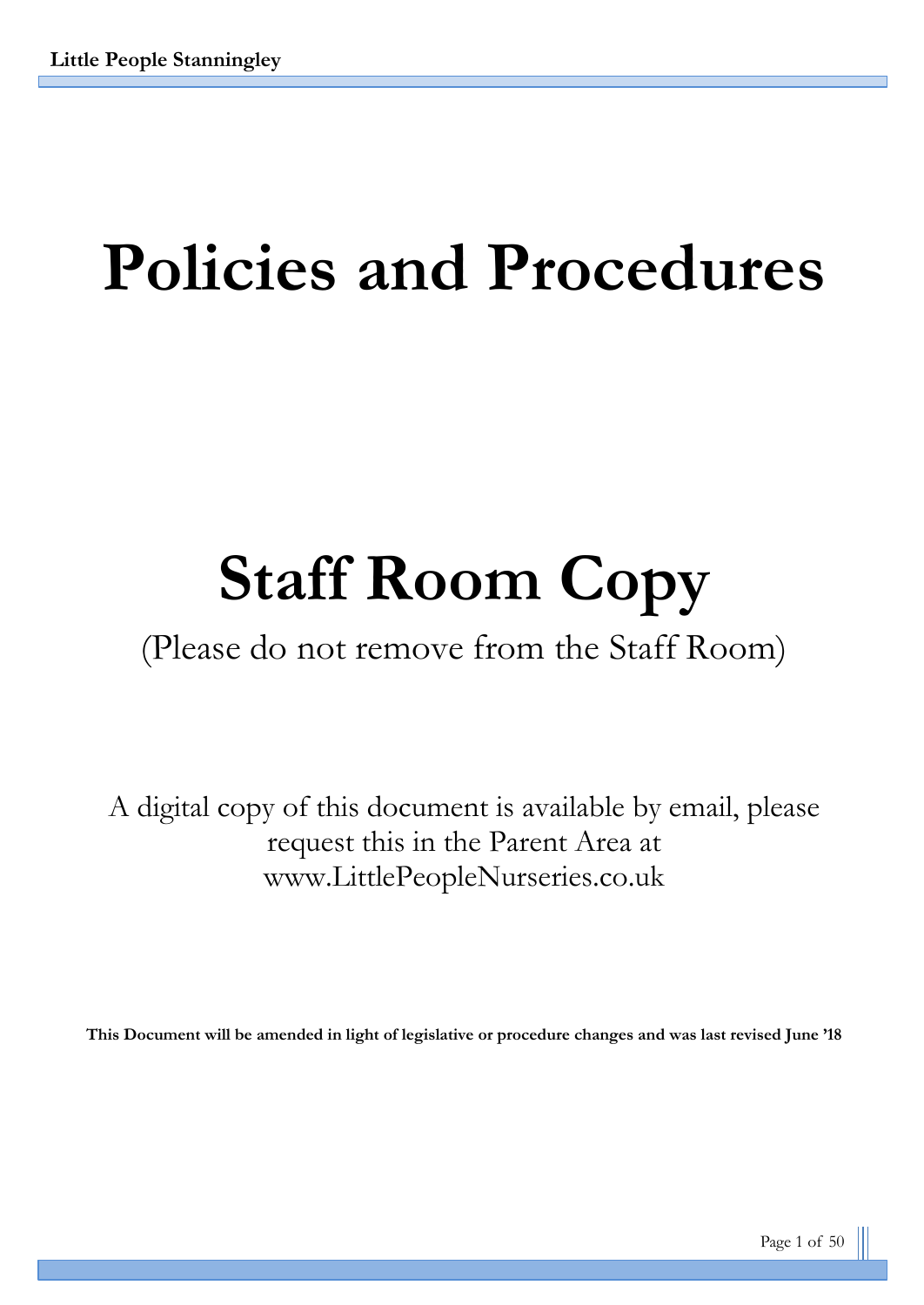# **Contents**

## 1. Behaviour

- a. Promoting positive behaviour
- b. Play policy
- c. Fundamental British Values and the Prevent Duty

# 2. Business Information and Records

- a. Data and Information Policy (inc. GDPR)
- b. Privacy
- c. Data Retention
- d. Marketing Policy

# 3. Child Protection and Safeguarding Children

- a. Children's rights and entitlements
- b. Safeguarding Children and Child Protection
- c. Whistleblowing
- d. Looked after children
- e. Intimate Care
- f. Uncollected child
- g. Missing Child
- h. Use of mobile phones and cameras
- i. Child Attendance Policy

# 4. Equal Opportunities

- a. Valuing Diversity and Promoting Equality
- b. Supporting Children with SEND
- c. Identification and Assessment
- d. Links with Support Services and other Agencies
- e. Facilities, Staffing and Training
- f. Transition to School

## 5. Health

- a. Breast feeding, Formula milk and Progression to cow's milk
- b. Healthy Food and Drink policy
- c. Medication policy
- d. Sun Safe Policy
- e. Unwell Child policy, including infectious diseases
- f. Accidents First Aid Policy
- g. Reporting of accidents and incidents
- h. Smoking
- i. Food hygiene

# 6. Partnership

- a. Admissions
- b. Collections
- c. Key person
- d. Parent-Partnership
- e. Partnership with Outside Agencies
- f. Concerns, Comments and Complaints

# 7. Safety and Suitability of Premises, Environment and Equipment

- a. Health and Safety Policy, general standards including maintaining children's safety and security on premises
- b. Supervision of children on outings and visits (including Escort policy)
- c. Risk assessment
- d. Waste management
- e. Emergency Evacuation
- f. Critical Incident & Extreme Weather Policy
- g. Environment policy
- h. Animals in the setting

# 8. Suitable People

- a. Recruitment and Staffing
- b. The Interview Process
- c. New Staff Induction Procedure
- d. Staff Qualifications, training, support and skills
- e. Students and Volunteers
- f. Visitors
- g. Behaviour of Staff
- h. Behaviour of Visitors, Parents and Carers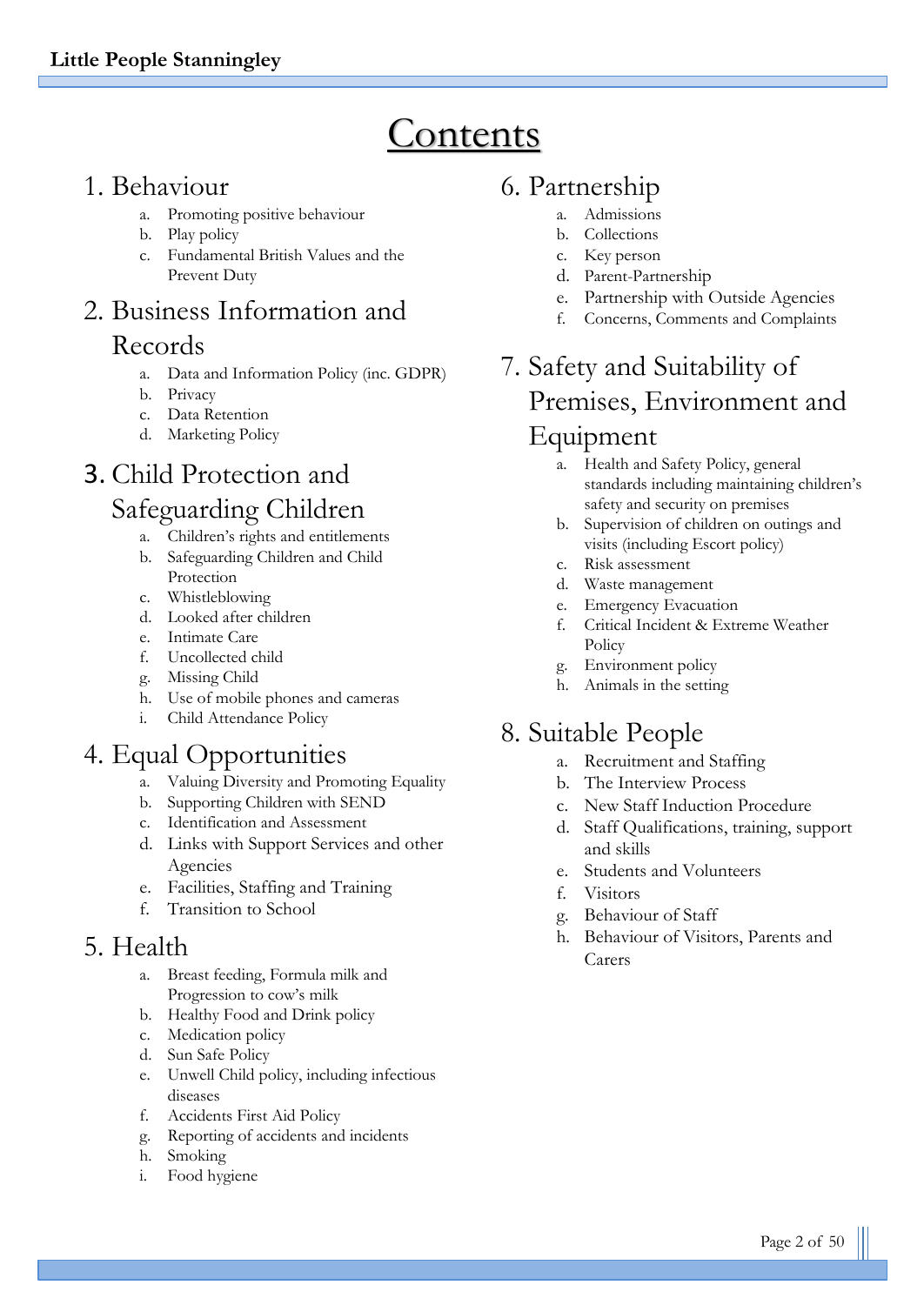\*Please note wherever the term Parent is used throughout this document, it is deemed to mean Parent or Carer.

# **1. Behaviour Policy**

At Little People we are committed to establishing a caring environment that promotes positive behaviour and relationships where children learn to treat each other with care and respect.

We are an inclusive setting that supports all children as they take increasing responsibility for themselves and their actions, and consider the welfare and well-being of others.

#### **Our Practice**

- We organise both the indoor and outdoor learning environments to ensure they have a positive impact on behaviour in terms of space, access and choice of activities
- We take a positive and consistent approach towards managing children's behaviour
- We handle issues of behaviour in ways appropriate to the child's stage of development and level of understanding. This may be 'time out' of the immediate situation with support or comforting
- We encourage appropriate behaviour in all interactions with children and staff and show that good behaviour is valued
- We establish clear expectations and boundaries for behaviour appropriate to the children's level of understanding, working with parents to ensure consistency
- We identify and implement strategies that encourage positive behaviour
- We implement strategies to support challenging and negative behaviour at the earliest opportunity

## **a. Encouraging Positive Behaviour**

- We use praise specifically related to the children's actions or behaviour
- If appropriate, we refocus the child's attention on another activity
- We focus on activities and routines to encourage sharing, negotiation and co-operation
- We encourage children to develop a sense of responsibility through activities which offer opportunities to care for others and the environment (helping with tidying, snack time monitors, feeding the fish etc.)
- We encourage positive behaviour through play and learning activities and develop awareness of their own emotions and those of others (circle time, stories and puppets).
- We model appropriate behaviour in different contexts
- We involve the children in establishing rules for appropriate behaviour
- We ensure all children feel valued, included and they are supported according to individual needs
- We support children's behaviour in developing and achieving positive interactions in all areas of learning and experiences
- We encourage the children to express openly their feelings/likes and dislikes
- We help the children to understand the consequences and effects of their behaviour on others
- We support, through close and secure key practitioner relationships, children to develop assertive strategies to challenge bullying
- We support the children to resolve conflicts with other children and therefore build successful relationships with peers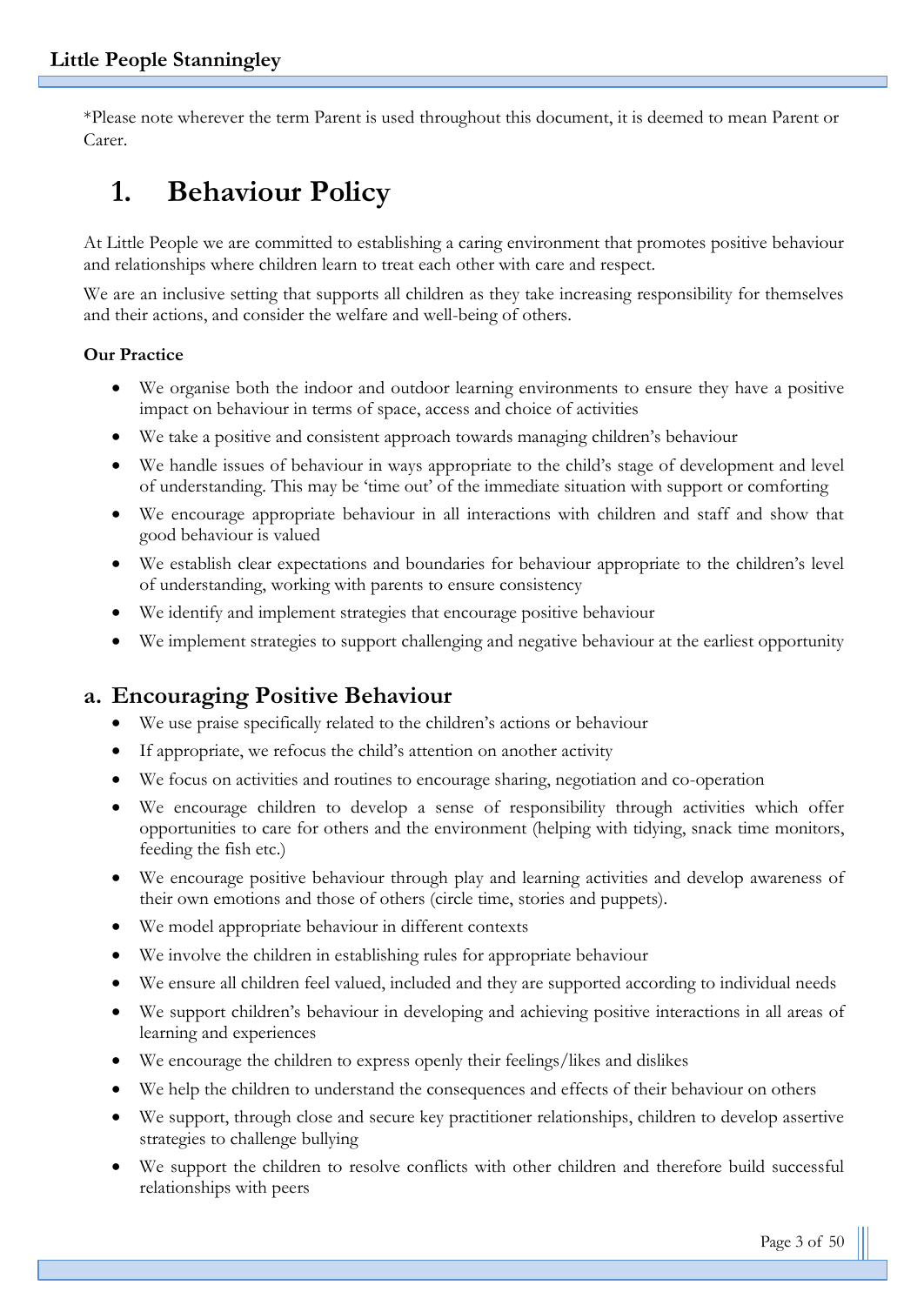- To develop and encourage high levels of self-esteem, we work closely with children by enabling them to be successful in play experiences and activities
- To development responsibility for their learning environment, respecting equipment, their own work, work of others and others feelings.
- Encouraging manners and courtesy, please and thank you, and fundamental British values.

#### **Implementation of the Policy within the Setting**

- Ensure the behaviour policy is discussed with all staff at induction
- Ensure that all staff have training in positive behaviour management
- Share the procedures for behaviour management with parents at induction
- Actively promote high expectations of children's behaviour within the setting

Our designated person who behaviour management issues is:

## **Theresa Cassidy – Deputy Manager**

The named person with arrange, alongside the child's key practitioner, regular meeting with parents and work in partnership to support their child's individual needs and methods used to promote positive behaviour.

We will work closely with other professionals/agencies where applicable, to ensure all children are well supported and able to make progress.

#### **Physical Intervention**

Any serious incidents which occur as a result of a child's behaviour will be logged on an Incident Report Form, which will be shared with parents. This includes instances where Physical Intervention has been necessary to protect the child, or others, from harm.

#### **Bullying – Peer on Peer Abuse**

We recognise that children under 5 years are still learning about acceptable behaviour. If there are incidents within the setting which could be perceived as 'Bullying' these will be recorded and action taken, which will involve sharing information with both parents. Each child will be supported to recognise inappropriate behaviour, and build a culture of using assertive strategies to challenge bullying.

## **b. Play Policy**

We operate a play based curriculum. Play is child centred and not solely adult led.

Playrooms and areas of provision are set up attractively to encourage interest, following the EYFS and the children's interests.

Play rooms are set up to allow free access to a wide and varied range of equipment and activities which are appropriate to the child's age/stage of development.

Equipment and activities are monitored to ensure children are able to re-visit areas of choice to practise and build on new skills. Resources and equipment are enhanced/changed and built depending on the children's interest.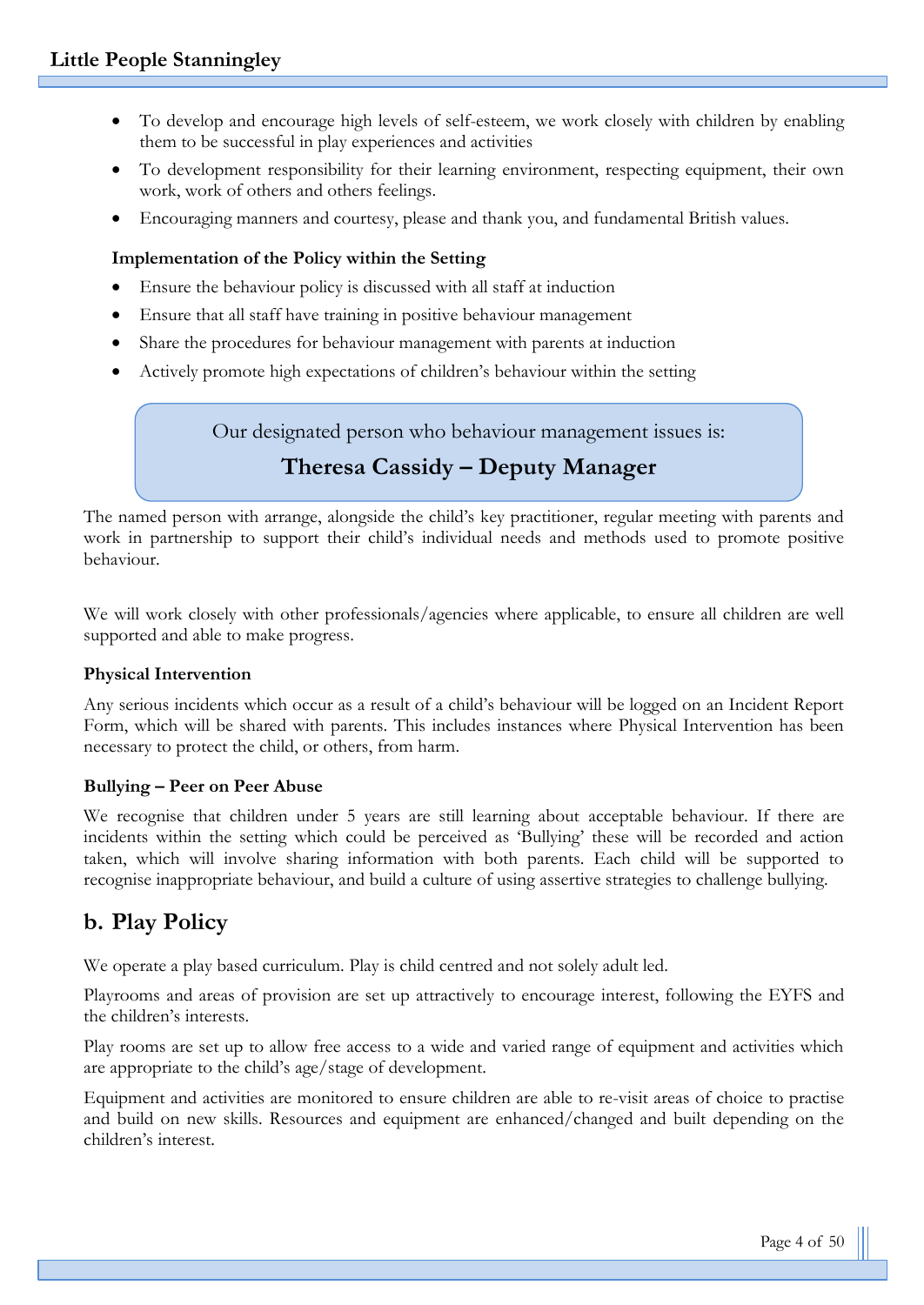Equipment and activities are provided which support and promote each area of development. These are enhanced to reflect the seasons, currents interests, special times in the child's life, religious festivals, beliefs etc.

We are an inclusive setting and each child's individual needs, interests and learning styles are met through play with the support of a key practitioner.

Toys and resources reflect the cultures of all children within the setting at the time.

Parents/carers are encouraged to work in partnership with their child's key practitioner to allow continuity of learning and enjoyment between home and in the setting. Sharing experiences through faceto-face communication, shared information sheets and the children's' development profile, Tapestry.

Children are encouraged to communicate their preferences during play and their thoughts and ideas are recognised and affirmed.

We encourage a creative environment where children are stimulated, encouraged, and supported to be interested in, explore and investigate their surroundings.

Equipment and activities are provided which are challenging yet achievable to help build confidence and self-esteem and encourage a positive approach to learning and new experiences. Next steps are put in place to encourage development in areas of learning.

Outdoor experiences are provided which aim to compliment and support the play opportunities offered indoors. The children have free flow access to the outdoor environment which is carefully planned to encourage a wide range of experiences which are appropriate to their learning.

Positive images of the children playing are displayed at their level.

Any broken or incomplete toys are immediately disposed of.

Outdoor play areas are risk assessed and there are appropriate daily checks in place.

## **c. Fundamental British Values and the Prevent Duty**

From 1 July 2015, all schools and childcare providers have a duty to pay due regard to the need to prevent people being drawn into terrorism. Childcare and Early Years Providers subject to the Prevent duty are expected to demonstrate activity in the following areas:

- Assessing the risk of children being drawn into terrorism.
- Demonstrate that they are protecting children and young people from being drawn into terrorism by having robust safeguarding policies.
- Ensure that their safeguarding arrangements take into account the policies and procedures of the Local Safeguarding Children Board.
- Make sure that staff have training that gives them the knowledge and confidence to identify children at risk of being drawn into terrorism, and to challenge extremist ideas which can be used to legitimise terrorism
- Expected to ensure children are safe from terrorist and extremist material when accessing the internet. **The British Values and examples of how these are implemented in our setting are as follows:**

**Democracy:** making decisions together, for example giving opportunities to develop enquiring minds in an atmosphere where questions are valued. Encouraging children to know their views count and to value the views of others through carefully planned learning opportunities that involve turn taking, sharing and collaboration.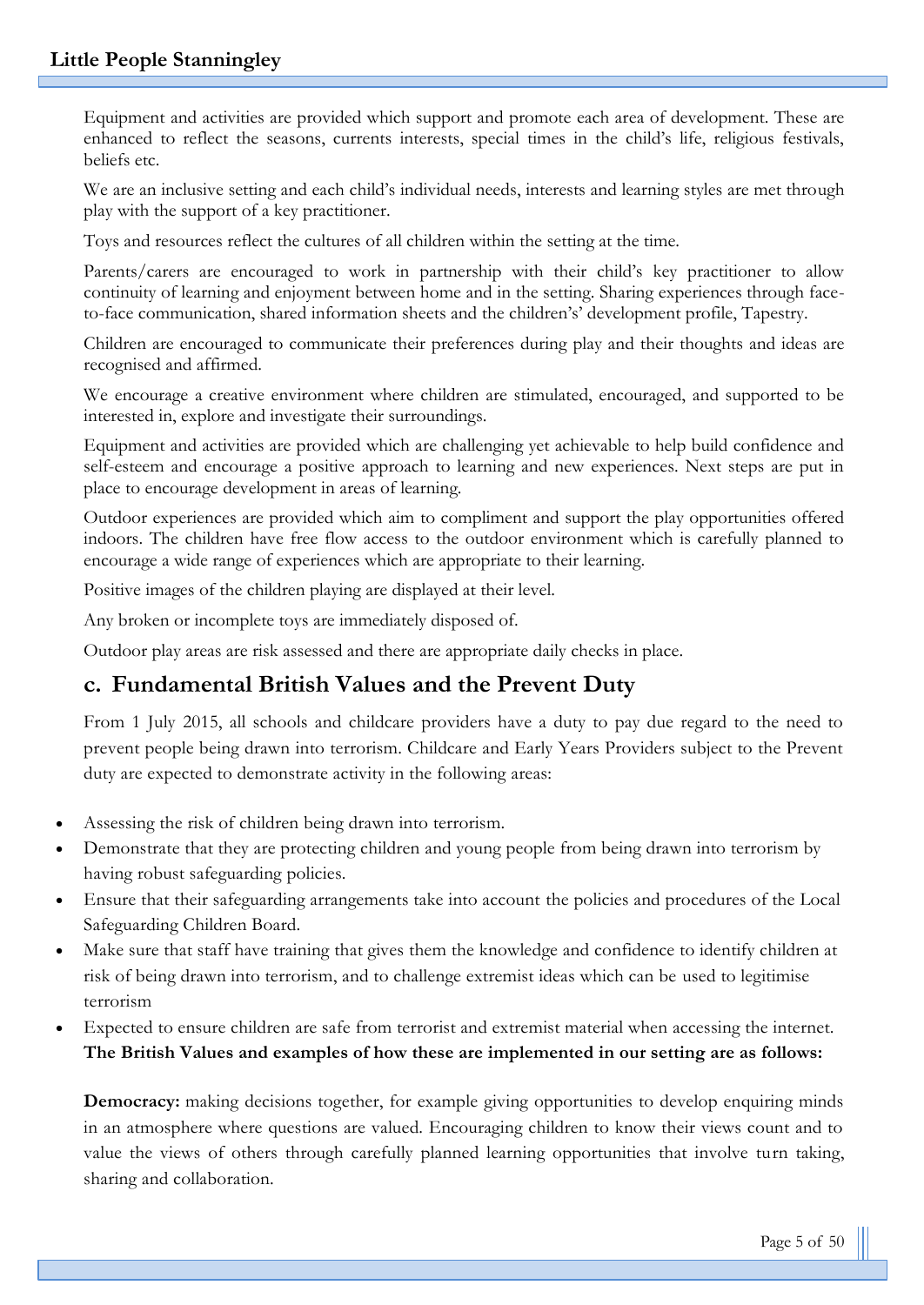**Rule of law:** understanding that rules matter, as cited in Personal Social and Emotional development for example collaborating with children to create rules and codes of behaviour. Encouraging children to understand that the rules apply to everybody and support them in adhering to these.

**Individual liberty:** freedom for all, for example reflecting on their differences and understanding we are free to have different opinions. Provide plentiful opportunity for children to speak together in small groups about their thoughts and feelings and talk about their experiences and learning.

**Mutual respect and tolerance:** treat others as you want to be treated, for example sharing and respecting other's opinions. Children will acquire a knowledge and appreciation of their own and others cultures through celebrating a variety of traditions and cultures of their friends within the setting. Staff will promote diverse attitudes and challenge stereotyping.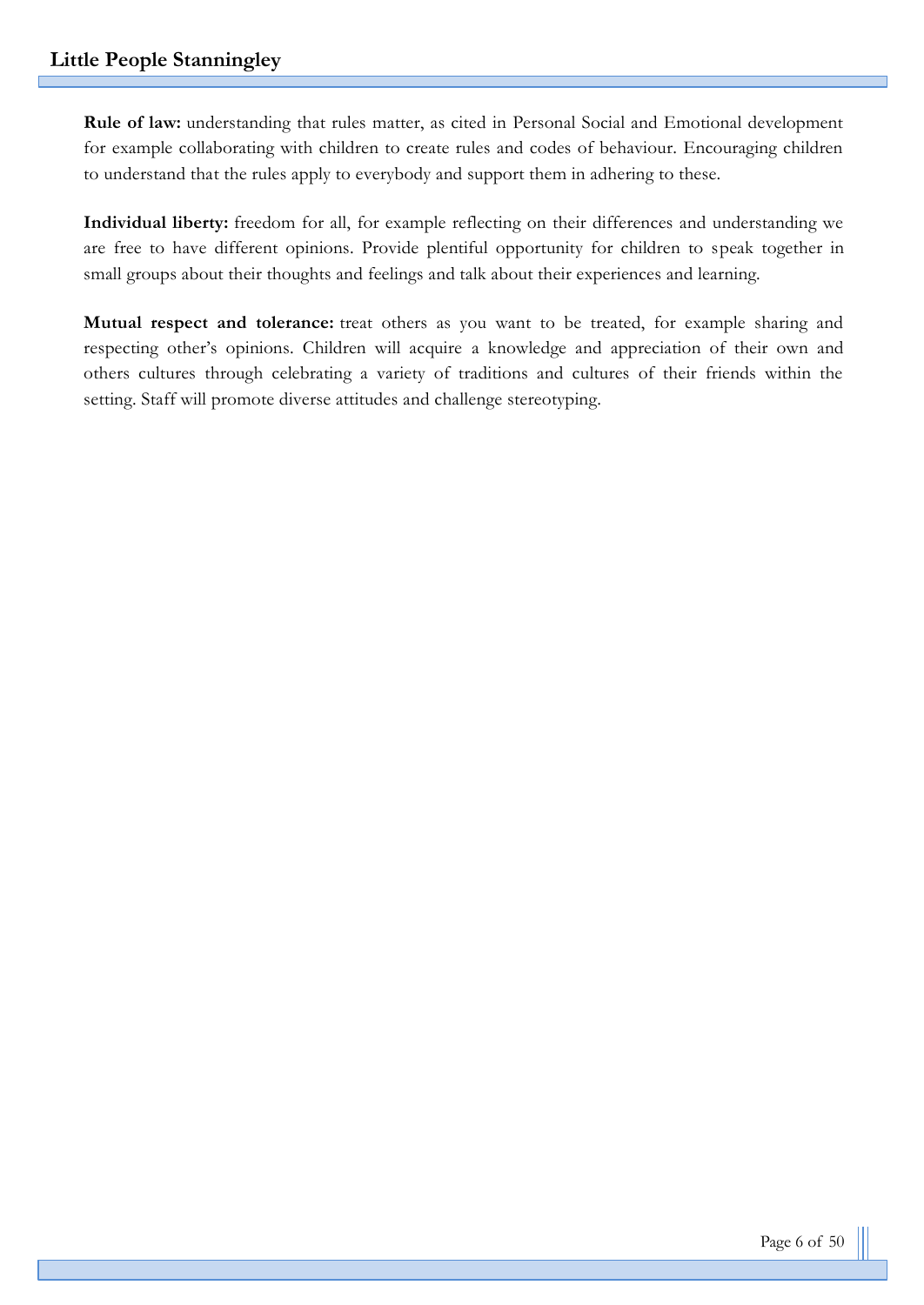# **2. Business Policies**

## **a. Data and Information Policy**

All documents which contain personal details are kept in secure locations to comply with GDPR regulations. Paper forms of documents are stored in locked offices, and where appropriate also in lockable filing cabinets. Access codes to offices are regularly changed.

Electronic information, including email, is stored on a password accessed server, and regularly checked for viruses and data breaches.

Personal information, including that of employees, parents, and children is treated with the highest level of confidentiality and only stored for the relevant length of time, and destroyed when necessary in line with GDPR.

For reasons of privacy, customers and staff are asked to knock before entering the office, in order to allow time for sensitive material to be removed from view. A "meeting in progress" sign is used for discussions of a confidential nature.

Customer contact details are stored in the nursery office and also on our finance system, which is secure and accessible externally in the event that the building needs to be evacuated and children need to be sent home.

Sensitive documents are shredded.

Our staff are aware that they may be party to sensitive information about the business and our customers. It is stated in the Contract of Employment that this information should be classed as confidential. Issues of confidentiality are also addressed in the Parent Partnership in-house training course.

The setting is registered with the ICO Information Commissioners Office as per GDPR. All team members must be aware of GDPR when dealing with any documents that may be considered confidential or personal.

Should you require a meeting in confidence please contact the office and we will arrange a mutually convenient time.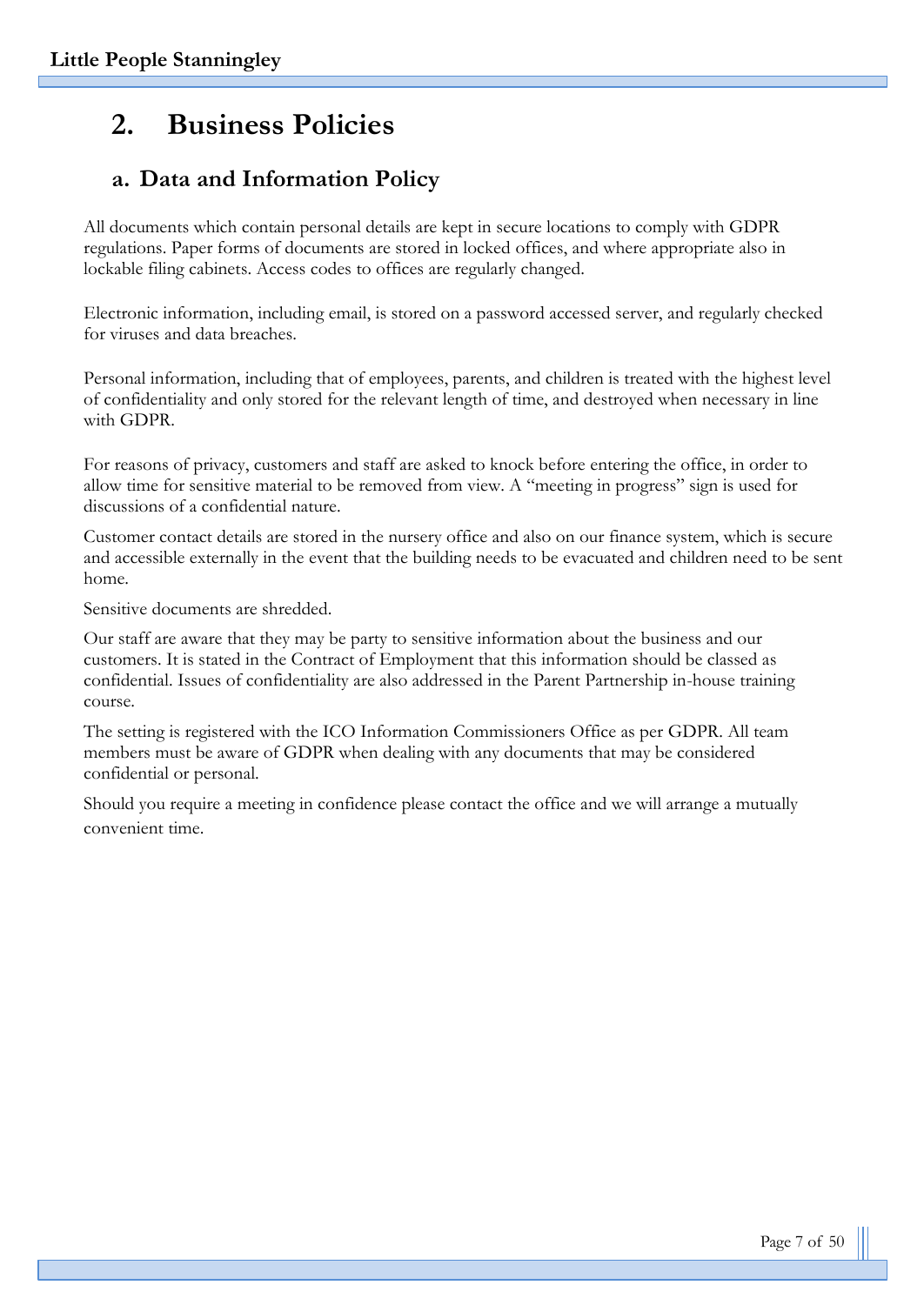## **b. Privacy Policy**

Little People ("the Nursery" or "we") is committed to protecting the privacy and security of your personal information. This privacy notice describes how the Nursery collects and uses personal information about children attending the Nursery ("Child" or "Children") and the parents of the Children ("Parents") (known collectively as "You" or "Your"), in accordance with the General Data Protection Regulation (GDPR).

The Nursery is a "data controller". This means that we are responsible for deciding how we hold and use personal information about you. We are required under data protection legislation to notify you of the information contained in this privacy notice.

This notice applies to Children and Parents. This notice does not form part of any contract to provide services. We may update this notice at any time but if we do so, we will provide you with an updated copy of this notice as soon as reasonably practical.

It is important that Parents read and retain this notice, together with any other privacy notice we may provide on specific occasions when we are collecting or processing personal information about you, so that you are aware of how and why we are using such information and what your rights are under the data protection legislation.

#### **DATA PROTECTION PRINCIPLES**

We will comply with data protection law. This says that the personal information we hold about you must be:

1. Used lawfully, fairly and in a transparent way.

2. Collected only for valid purposes that we have clearly explained to you and not used in any way that is incompatible with those purposes.

3. Relevant to the purposes we have told you about and limited only to those purposes.

- 4. Accurate and kept up to date.
- 5. Kept only as long as necessary for the purposes we have told you about.
- 6. Kept securely.

## **The kind of information we hold about you**

Personal data, or personal information, means any information about an individual from which that person can be identified. It does not include data where the identity has been removed (anonymous data).

There are "special categories" of more sensitive personal data which require a higher level of protection, such as information about a person's health or sexual orientation.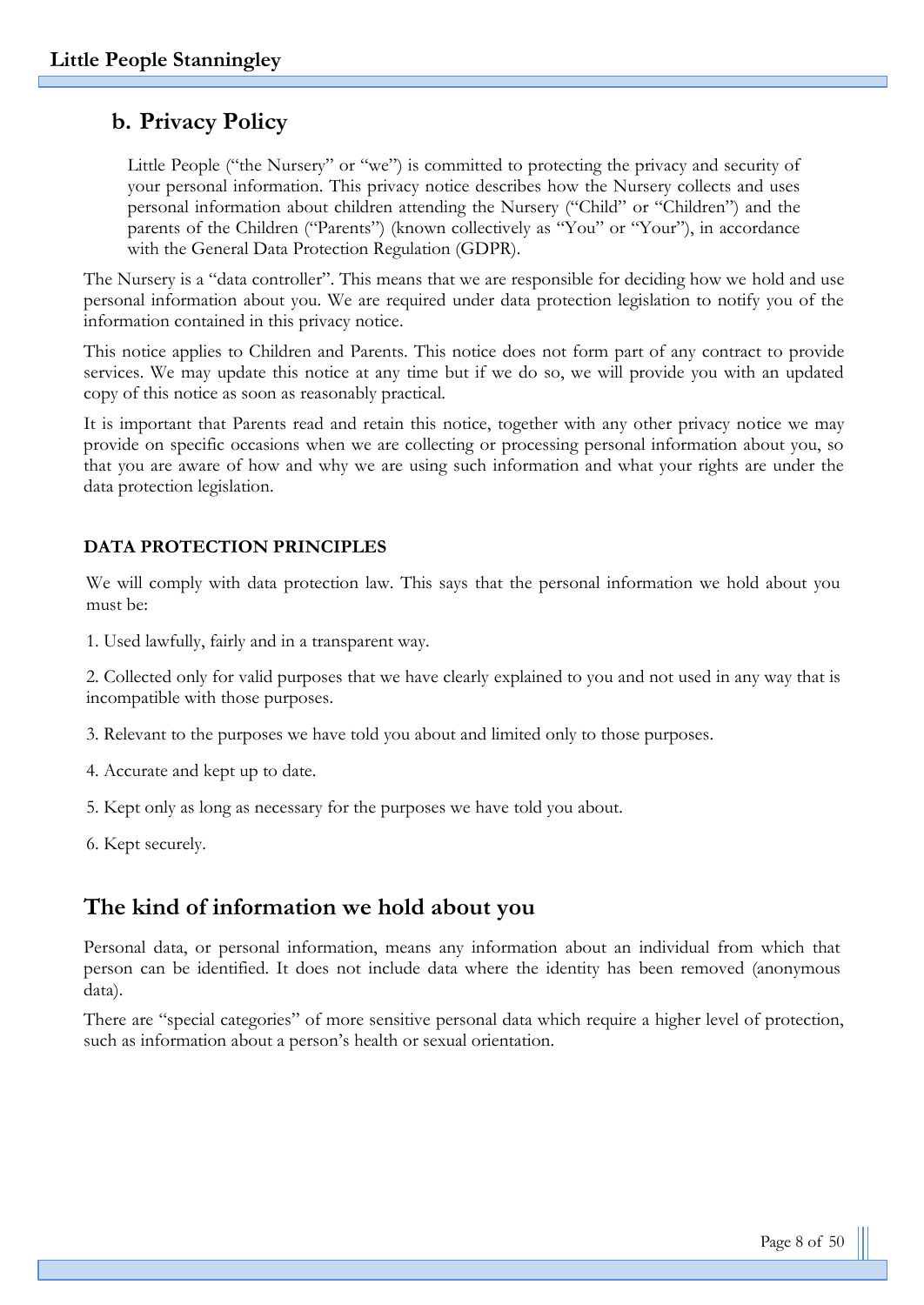#### **Parents:**

We will collect, store, and use the following categories of personal information about Parents:

- Name
- Home address
- Telephone numbers, and personal email addresses.
- National Insurance number.
- Bank account details.

We may also collect, store and use the following "special categories" of more sensitive personal information:

- Information about a Parent's race or ethnicity, spoken language and nationality.
- Conversations with Parents where Employees of the Nursery deem it relevant to the prevention of radicalisation or other aspects of the Government's Prevent strategy

#### **Children:**

We will collect, store, and use the following categories of personal information about Children:

- Name
- Date of birth
- Home address
- Dietary requirements
- Attendance information
- Photographs and video clips of the Child to signpost Children to where their belongings are stored at the Nursery that they attend, and also for general display purposes
- Emergency contact should Parents be unavailable and the emergency contact's contact details
- Record book for each Child containing the work of the Child whilst at the Nursery, observations about the Child's development whilst at the Nursery from Employees of the Nursery, specific examples of the Child's progress, photographs demonstrating the Child's development whilst at the Nursery, and personal details of the Child (e.g. their date of birth) ("Progress Report")
- Records relating to individual Children e.g. care plans, common assessment frameworks, speech and language referral forms
- Accidents and pre-existing injuries forms
- Records of any reportable death, injury, disease or dangerous occurrence
- Observation, planning and assessment records of Children

We may also collect, store and use the following "special categories" of more sensitive personal information:

- Information about a Child's race or ethnicity, spoken language and nationality.
- Information about a Child's health, including any medical condition, health and sickness records.
- Information about a Child's accident or incident reports including reports of pre-existing injuries.
- Information about a Child's incident forms / child protection referral forms / child protection case details / reports.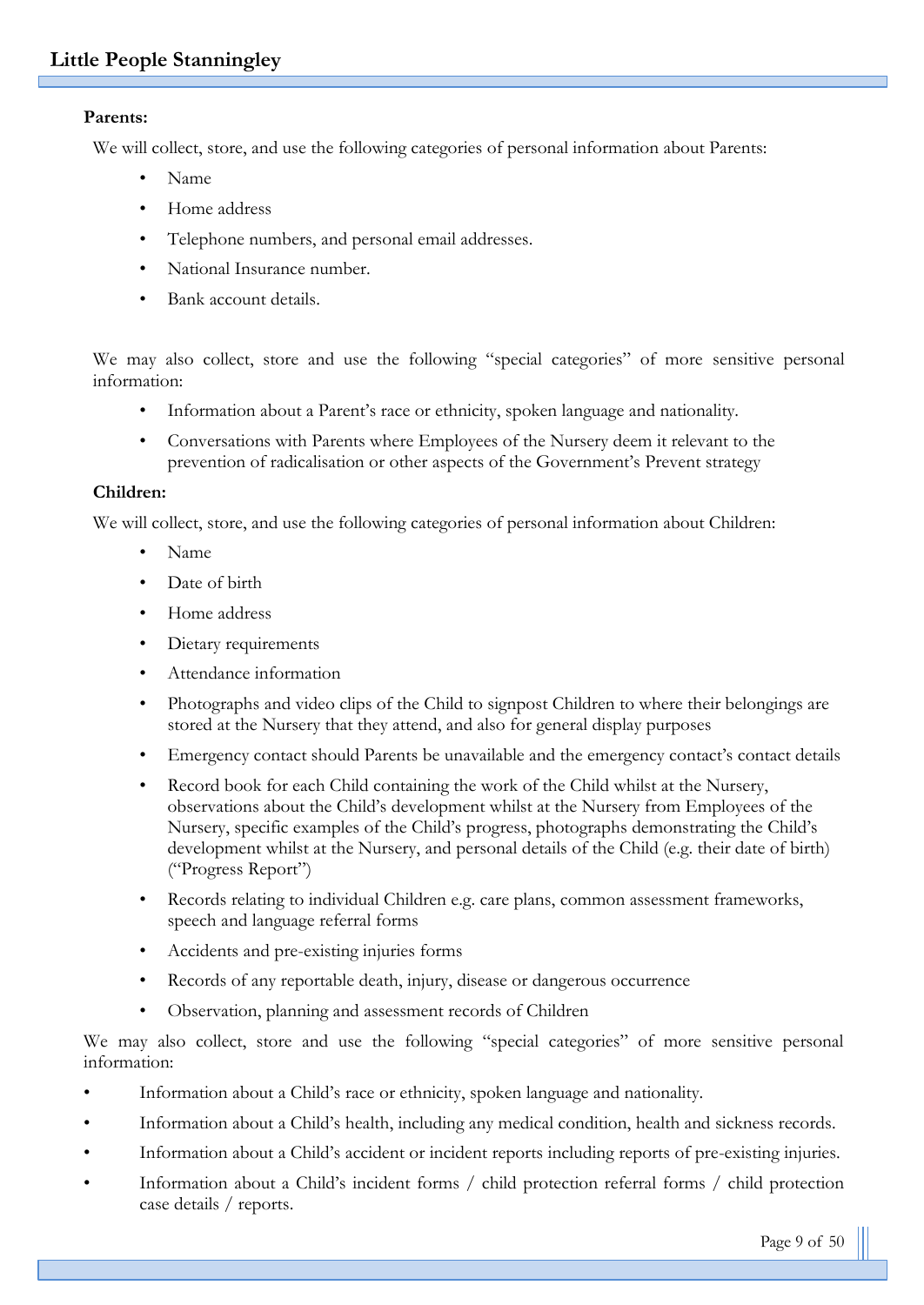## **How is your personal information collected?**

We collect personal information about Children and Parents from when the initial enquiry is made by the parents, through the enrolment process and until the Children stop using the Nursery's services.

## **How we will use information about you**

We will only use your personal information when the law allows us to. Most commonly, we will use your personal information in the following circumstances:

1. Where we need to perform the contract we have entered into with you.

2. Where we need to comply with a legal obligation.

3. Where it is necessary for our legitimate interests (or those of a third party) and your interests and fundamental rights do not override those interests.

We may also use your personal information in the following situations, which are likely to be rare:

1. Where we need to protect your interests (or someone else's interests).

2. Where it is needed in the public interest or for official purposes.

## **Situations in which we will use personal information of children**

We need all the categories of information in the list above (see Children section within the Paragraph entitled 'The Kind of Information We Hold About You') primarily to allow us to perform our obligations (including our legal obligations to Children. The situations in which we will process personal information of Children are listed below.

- Upon consent from the Parents, Personal Data of Children will be shared with schools for progression into the next stage of their education.
- Personal information of Children will be shared with local authorities without the consent of Parents where there is a situation where child protection is necessary.
- The personal information of Children will be shared with local authorities without the consent of Parents for funding purposes.
- Ofsted will be allowed access to the Nursery's systems to review child protection records.
- To ensure we meet the needs of the Children
- To enable the appropriate funding to be received
- Report on a Child's progress whilst with the Nursery
- To check safeguarding records
- To check complaint records
- To check attendance patterns are recorded
- When a Child's Progress Report is given to its Parent in order for that Parent to pass the same Progress Report to a school for application or enrolment purposes

## **Situations in which we will use personal information of parents**

We need all the categories of information in the list above (see Parents section within the Paragraph entitled 'The Kind of Information we Hold About You') primarily to allow us to perform our contracts with Parents and to enable us to comply with legal obligations. The situations in which we will process personal information of Parents are listed below.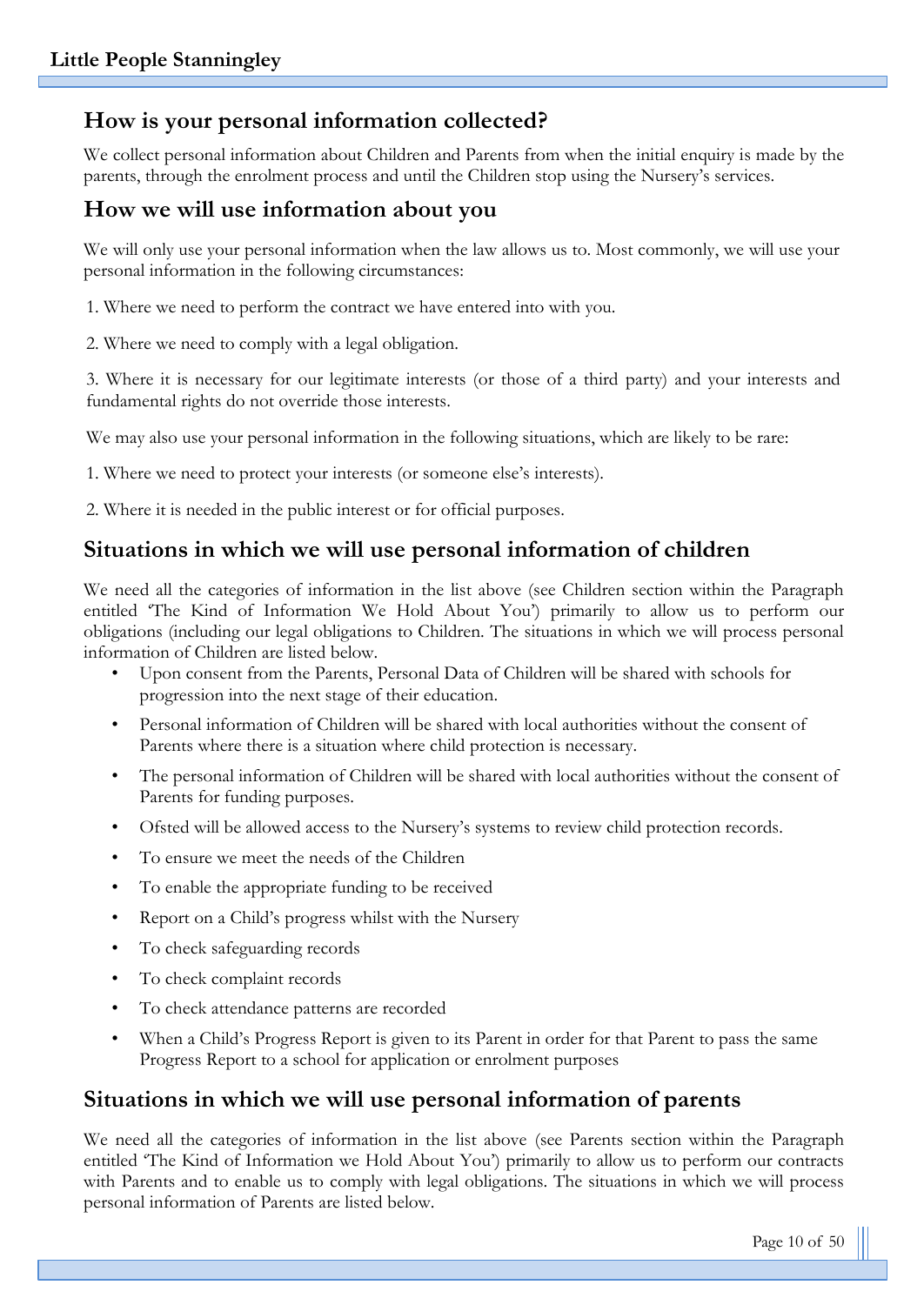- The personal information of Parents will be shared with local authorities without the consent of Parents for funding purposes.
- To report on a Child's attendance
- To be able to contact a Parent or a Child's emergency contact about their Child
- To ensure nursery fees are paid

#### **If Parents fail to provide personal information**

If Parents fail to provide certain information when requested, we may not be able to perform the respective contracts we have entered into with Parents, or we may be prevented from complying with our respective legal obligations to Children and Parents.

#### **Change of purpose**

We will only use your personal information for the purposes for which we collected it, unless we reasonably consider that we need to use it for another reason and that reason is compatible with the original purpose. If we need to use your personal information for an unrelated purpose, we will notify the Child or Parent, as is appropriate in the circumstances, and we will explain the legal basis which allows us to do so.

Please note that we may process a Child's or a Parent's personal information without their respective knowledge or consent, as relevant to the circumstances, in compliance with the above rules, where this is required or permitted by law.

## **How we use particularly sensitive personal information**

"Special categories" of particularly sensitive personal information require higher levels of protection. We need to have further justification for collecting, storing and using this type of personal information. We have in place an appropriate policy document and safeguards which we are required by law to maintain when processing such data. We may process special categories of personal information in the following circumstances:

- 1. In limited circumstances, with Parent explicit written consent.
- 2. Where we need to carry out our legal obligations.

3. Where it is needed in the public interest, such as for equal opportunities monitoring.

Less commonly, we may process this type of information where it is needed in relation to legal claims or where it is needed to protect a Child or a Parents' interests (or someone else's interests) and the Child or Parent as is appropriate is not capable of giving consent, or where the Parent has already made the information public.

## **Automated Decision Making**

Automated decision-making takes place when an electronic system uses personal information to make a decision without human intervention. We are allowed to use automated decision-making in the following circumstances:

1. Where we have notified Parents of the decision and given the Parent as is appropriate 21 days to request a reconsideration.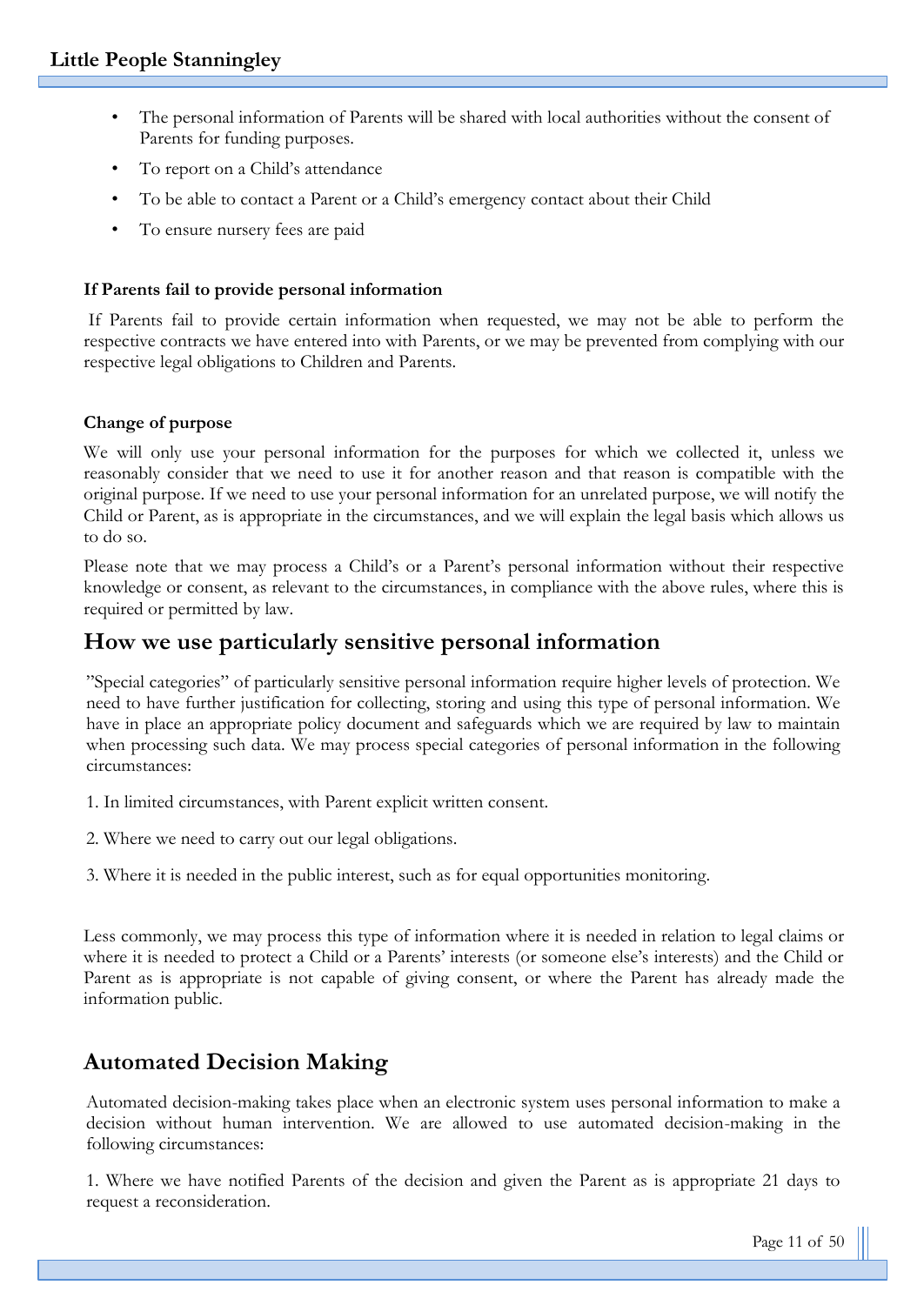2. Where it is necessary to perform the contract with a Parent and appropriate measures are in place to safeguard the Child's or the Parent's rights as is appropriate.

3. In limited circumstances, with explicit written consent from the Parent, as is appropriate, and where appropriate measures are in place to safeguard Parent rights.

If we make an automated decision on the basis of any particularly sensitive personal information, we must have either explicit written consent from a Parent as is appropriate, or it must be justified in the public interest, and we must also put in place appropriate measures to safeguard a Parents rights as is relevant in the circumstances.

You will not be subject to decisions that will have a significant impact on you based solely on automated decision-making, unless we have a lawful basis for doing so and we have notified the Parent as is appropriate in the circumstances.

## **Data Sharing**

We may have to share Child or Parent data with third parties, including third-party service providers and other entities in the group.

We require third parties to respect the security of your data and to treat it in accordance with the law.

#### **Why might the Nursery share Child or Parent personal information with third parties?**

We will share your personal information with third parties where required by law, where it is necessary to administer the working relationship with you or where we have another legitimate interest in doing so.

#### **Which third-party service providers process my personal information?**

"Third parties" includes third-party service providers (including contractors and designated agents), local authorities, regulatory bodies, schools and other entities within our group. The following third-party service providers process personal information about you for the following purposes:

- Local Authorities for funding and monitoring reasons (e.g. equal opportunities and uptake of funded hours)
- Regulatory bodies for ensuring compliance and the safety and welfare of the children
- Schools to provide a successful transition by ensuring information about the child's progress and current level of development and interests are shared

We will share personal data regarding your participation in any pension arrangement operated by a group company with the trustees or scheme managers of the arrangement in connection with the administration of the arrangements.

#### **How secure is my information with third-party service providers and other entities in our group?**

All our third-party service providers and other entities in the group are required to take appropriate security measures to protect your personal information in line with our policies. We do not allow our third-party service providers to use your personal data for their own purposes. We only permit them to process your personal data for specified purposes and in accordance with our instructions.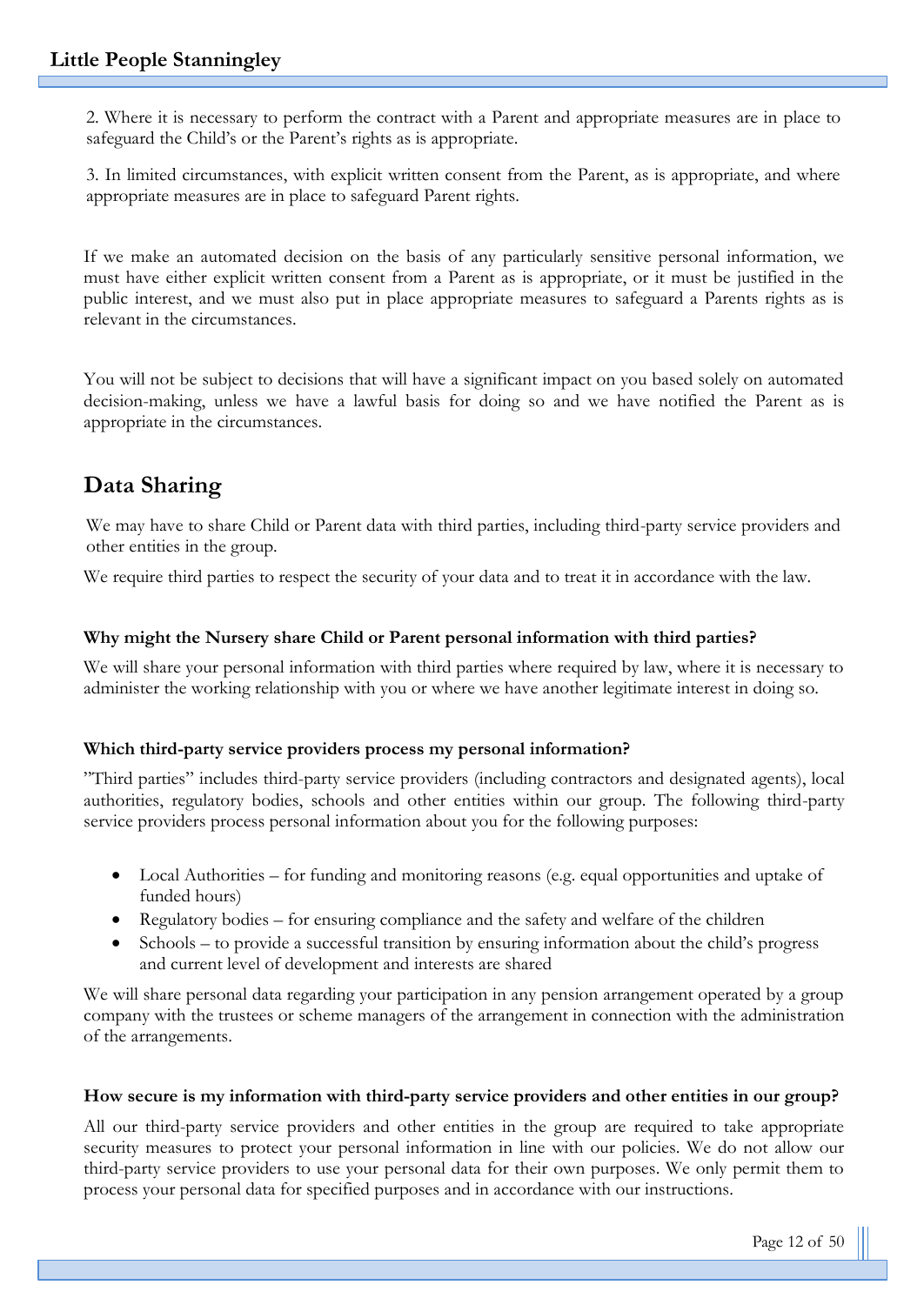#### **When might you share my personal information with other third parties?**

We may share your personal information with other third parties, for example in the context of the possible sale or restructuring of the business. In this situation we will, so far as possible, share anonymised data with the other parties before the transaction completes. Once the transaction is completed, we will share your personal data with the other parties if and to the extent required under the terms of the transaction.

We may also need to share your personal information with a regulator or to otherwise comply with the law.

## **Data Retention**

#### **How long will you use my information for?**

We will only retain your personal information for as long as necessary to fulfil the purposes we collected it for, including for the purposes of satisfying any legal, accounting, or reporting requirements. Details of retention periods for different aspects of your personal information are available in our retention policy which is available from the manager. To determine the appropriate retention period for personal data, we consider the amount, nature, and sensitivity of the personal data, the potential risk of harm from unauthorised use or disclosure of your personal data, the purposes for which we process your personal data and whether we can achieve those purposes through other means, and the applicable legal requirements.

In some circumstances we may anonymise your personal information so that it can no longer be associated with you, in which case we may use such information without further notice to you. Once you are no longer a Child benefiting from the Nursery's services or a Parent, as is appropriate, we will retain and securely destroy your personal information in accordance with our data retention policy **OR** applicable laws and regulations.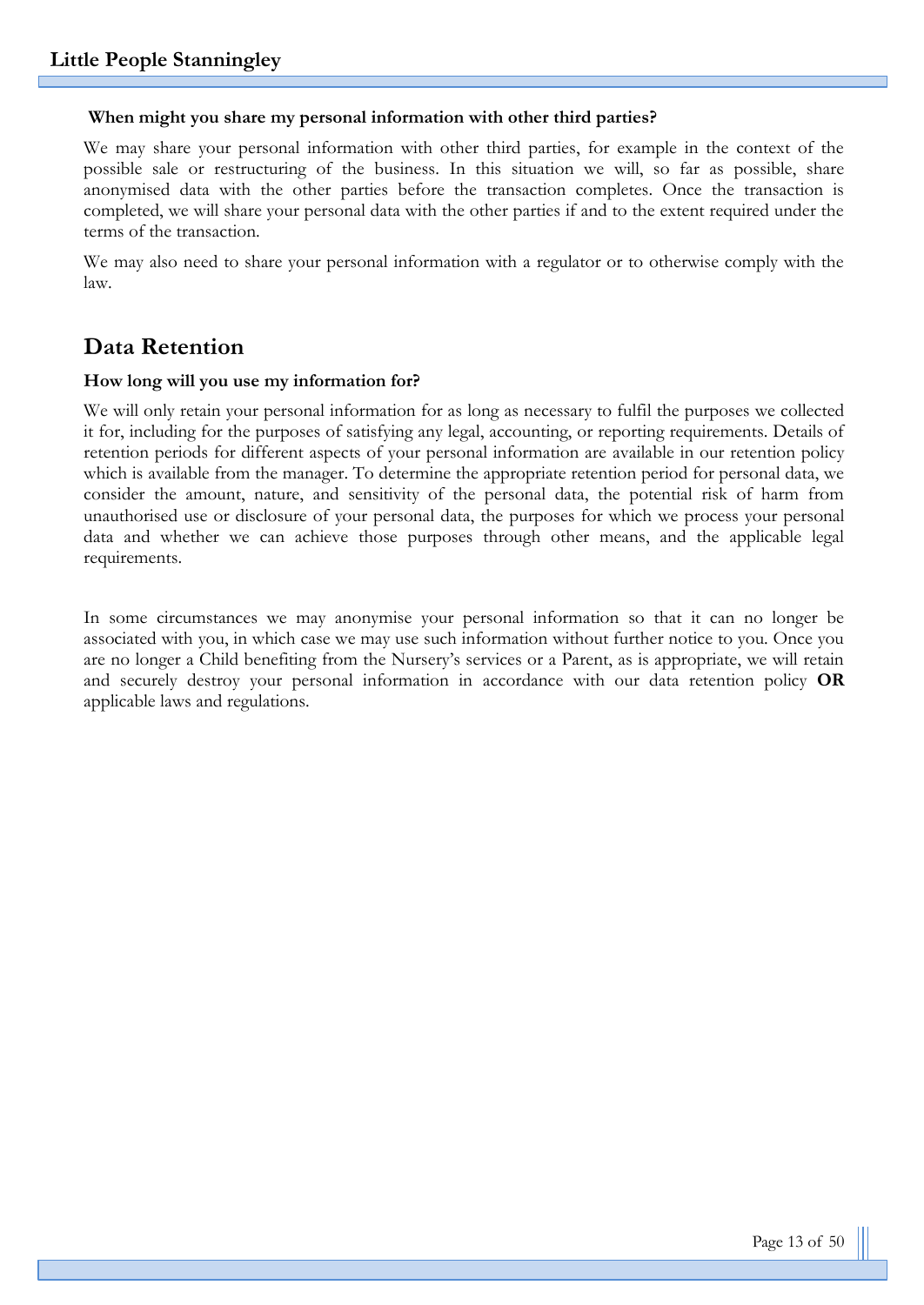## **Rights of access, correction, erasure and restriction**

#### **Your duty to inform us of changes**

It is important that the personal information we hold about you is accurate and current. Please keep us informed if your personal information changes during your working relationship with us.

#### **Your rights in connection with personal information**

Under certain circumstances, by law you have the right to:

- **Request access** to your personal information (commonly known as a "data subject access request"). This enables you to receive a copy of the personal information we hold about you and to check that we are lawfully processing it.
- **Request correction** of the personal information that we hold about you. This enables you to have any incomplete or inaccurate information we hold about you corrected.
- **Request erasure** of your personal information. This enables Parents to ask us to delete or remove personal information where there is no good reason for us continuing to process it. You also have the right to ask us to delete or remove your personal information where you have exercised your right to object to processing (see below).
- **Object to processing** of your personal information where we are relying on a legitimate interest (or those of a third party) and there is something about your particular situation which makes you want to object to processing on this ground. You also have the right to object where we are processing your personal information for direct marketing purposes.
- **Request the restriction of processing** of your personal information. This enables Parents, as is appropriate, to ask us to suspend the processing of personal information about you for example if you want us to establish its accuracy or the reason for processing it.
	- **Request the transfer** of your personal information to another party.

If you want to review, verify, correct or request erasure of your personal information, object to the processing of your personal data, or request that we transfer a copy of your personal information to another party, please contact the manager in writing.

You will not have to pay a fee to access your personal information (or to exercise any of the other rights).

#### **What we may need from you**

We may need to request specific information from you to help us confirm your identity and ensure your right to access the information (or to exercise any of your other rights). This is another appropriate security measure to ensure that personal information is not disclosed to any person who has no right to receive it.

## **Right to withdraw consent**

In the limited circumstances where you may have provided your consent to the collection, processing and transfer of your personal information for a specific purpose, you have the right to withdraw your consent for that specific processing at any time. To withdraw your consent, please contact the person detailed at the end of this document. Once we have received notification that you have withdrawn your consent, we will no longer process your information for the purpose or purposes you originally agreed to, unless we have another legitimate basis for doing so in law.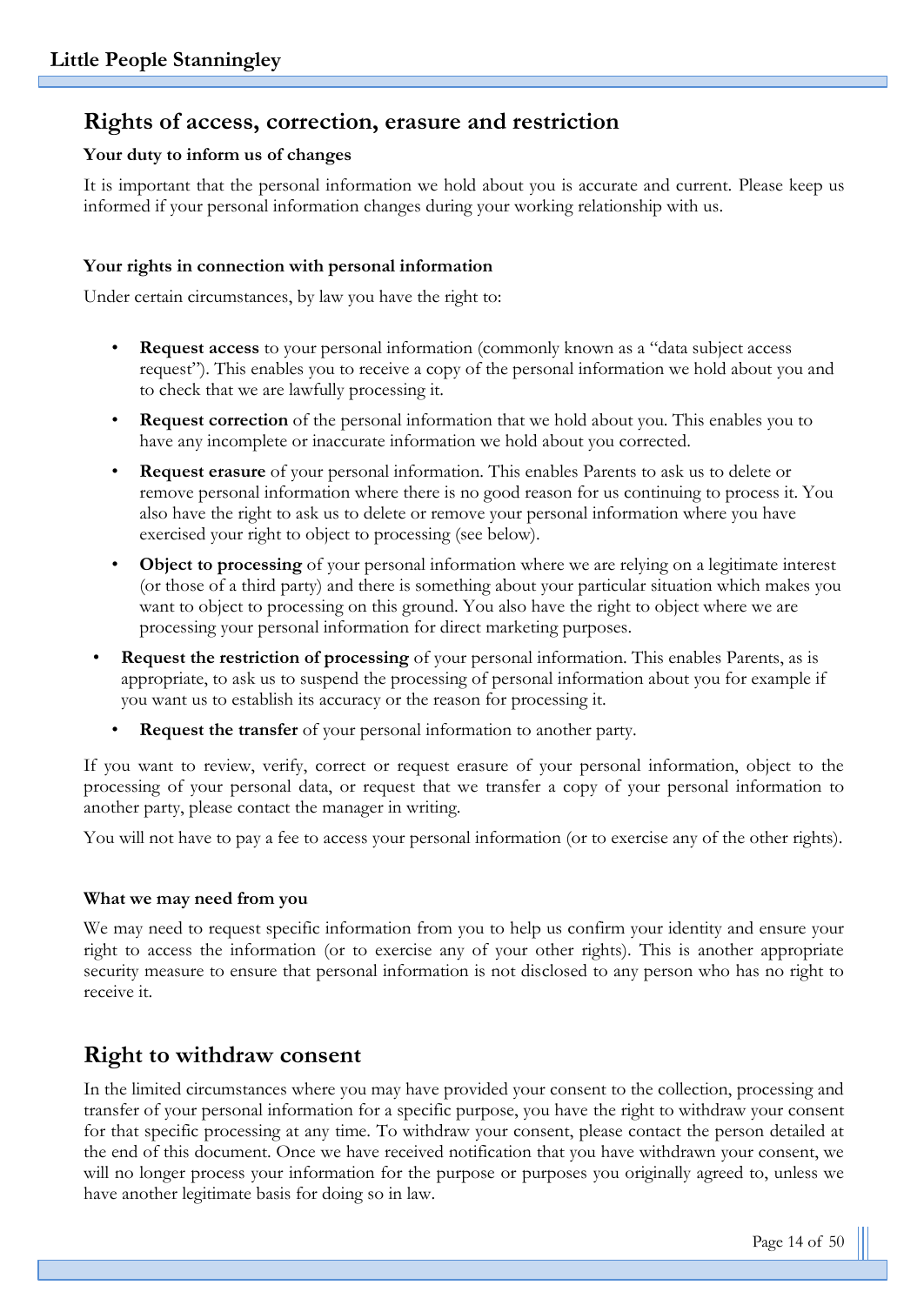## **c. Data Retention**

The table below sets out the Company's policy for retaining different types of records and information in relation to children and the management of the provision. Where it is acceptable to scan documents and keep them electronically in order to save space, we will do so. Files are labelled with the destroy dates and those that contain confidential information are password protected.

Where there are data protection issues owing to records containing personal data, paper records must be disposed of securely at the end of their life via confidential waste bins or cross-cut shredders.

| <b>Children's Records</b>                                                                                                                                                                                                                                                                                                                                                                                                                            | <b>Retention Period</b>                                                                                                                                                                                                                                                                                               | Authority                                                                                                                                                                                                                                                                                                |
|------------------------------------------------------------------------------------------------------------------------------------------------------------------------------------------------------------------------------------------------------------------------------------------------------------------------------------------------------------------------------------------------------------------------------------------------------|-----------------------------------------------------------------------------------------------------------------------------------------------------------------------------------------------------------------------------------------------------------------------------------------------------------------------|----------------------------------------------------------------------------------------------------------------------------------------------------------------------------------------------------------------------------------------------------------------------------------------------------------|
| Children's records, including<br>registers, medication records and<br>accident records pertaining to<br>children<br>Note: children's learning and<br>development records i.e. learning<br>journeys are maintained by the<br>setting and handed to parents<br>when the child leaves.<br>*If a concern is identified that<br>legal action may be instigated, all<br>relevant information will be<br>retained until the child reaches<br>the age of 25. | Until child reaches age of 21 - or<br>until the child reaches the age of<br>25 for child protection records,<br>SEND records and health care<br>plans.<br>Records in relation to<br>safeguarding concerns will also<br>need to be kept in accordance<br>with the Local Safeguarding<br>Children Board's requirements. | Limitation Act 1980<br>Normal limitation rules (which<br>mean that an individual can claim<br>for negligently caused personal<br>injury up to three years after, or<br>deliberately caused personal<br>injury up to six years after the<br>event) are postponed until the<br>child reaches 18 years old. |
| Records of any reportable death,<br>injury, disease or dangerous<br>occurrence.                                                                                                                                                                                                                                                                                                                                                                      | Three years from the date of the<br>last entry (or, if the accident<br>involves a child, then until the<br>person reaches the age of 21).                                                                                                                                                                             | The Reporting of Injuries,<br>Diseases and Dangerous<br>Occurrences Regulations 1995<br>(RIDDOR)                                                                                                                                                                                                         |
| Safeguarding and welfare records<br>(inc written summary of<br>information transferred to<br>schools) which resulted in a<br>Child Protection referral or Child<br>In Need referral being made to<br>the local authority.                                                                                                                                                                                                                            | Until the child reaches age 25<br>years, or for Looked After<br>Children 75 years.                                                                                                                                                                                                                                    | Limitation Act 1980                                                                                                                                                                                                                                                                                      |
| Safeguarding and welfare records<br>(inc written summary of<br>information transferred to<br>school) which resulted in a<br>referral being made to CAF or<br>other early help support services.                                                                                                                                                                                                                                                      | Six years from time referral<br>made, or for Looked After<br>Children 75 years.                                                                                                                                                                                                                                       | Limitation Act 1980                                                                                                                                                                                                                                                                                      |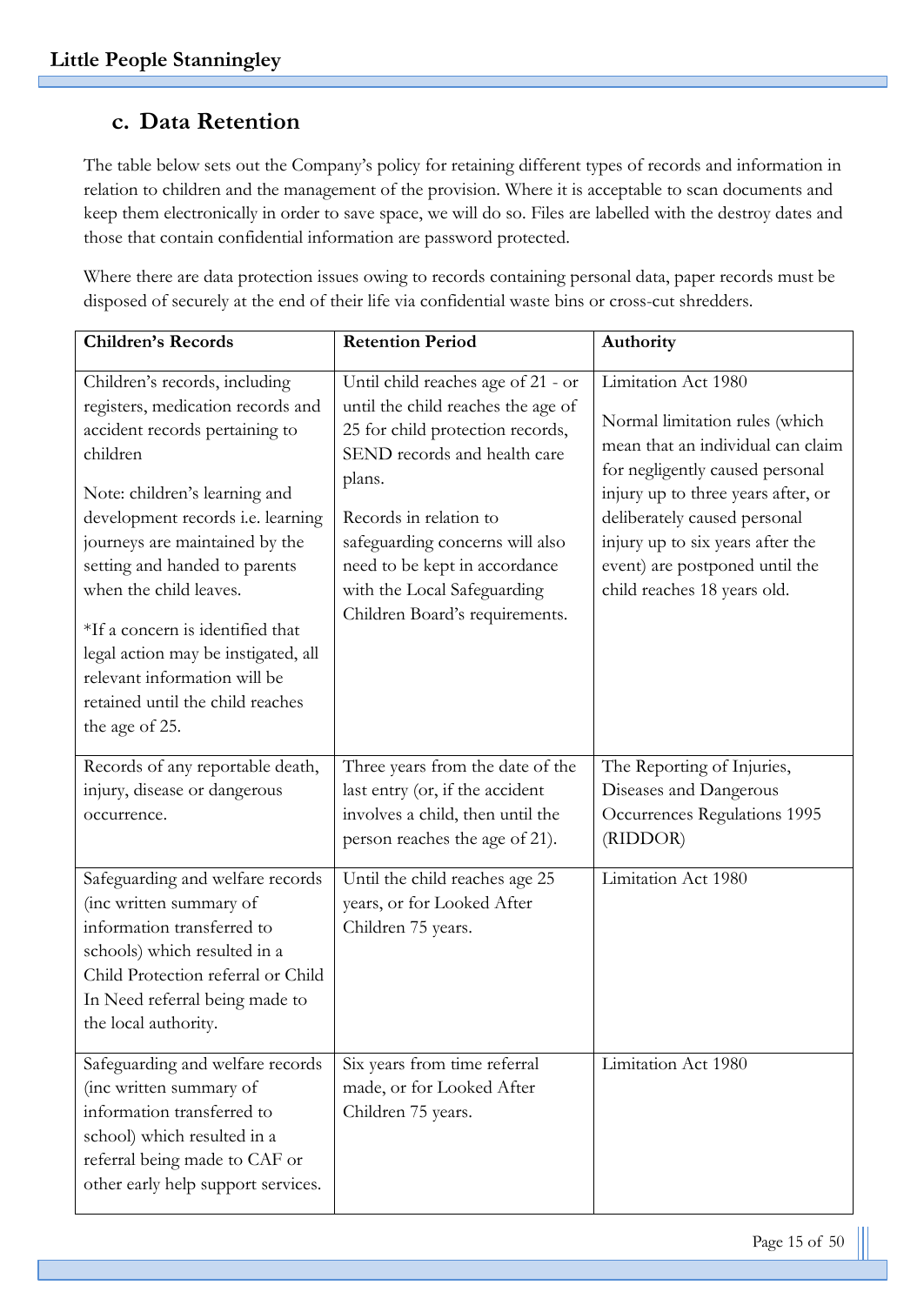Г

| Health & Safety                  | <b>Retention Period</b>            | Authority                    |
|----------------------------------|------------------------------------|------------------------------|
| Records of any reportable death, | Three years from the date of the   | The Reporting of Injuries,   |
| injury, disease or dangerous     | last entry.                        | Diseases and Dangerous       |
| occurrence.                      |                                    | Occurrences Regulations 1995 |
|                                  |                                    | (RIDDOR)                     |
| Accident/medical records as      | 40 years from the date of the last | The Reporting of Injuries,   |
| specified by the Control of      | entry.                             | Diseases and Dangerous       |
| Substances Hazardous to Health   |                                    | Occurrences Regulations 1995 |
| regulations (COSHH) 1999         |                                    | (RIDDOR)                     |
|                                  |                                    |                              |
| <b>Financial Records</b>         | <b>Retention Period</b>            | Authority                    |
| Accounting records               | Three years                        | Section 386 and 388 of the   |
|                                  |                                    | Companies Act                |
| <b>Administration Records</b>    | <b>Retention Period</b>            | Authority                    |
| Complaints records               | At least three years from the date | Early Years Foundation Stage |
|                                  | of the last record.                | Welfare Requirements (given  |
|                                  |                                    | legal force by Childcare Act |
|                                  |                                    | 2006                         |
|                                  | Permanently                        | Information and Records      |
|                                  |                                    | Management Society           |
| Insurance policies               |                                    |                              |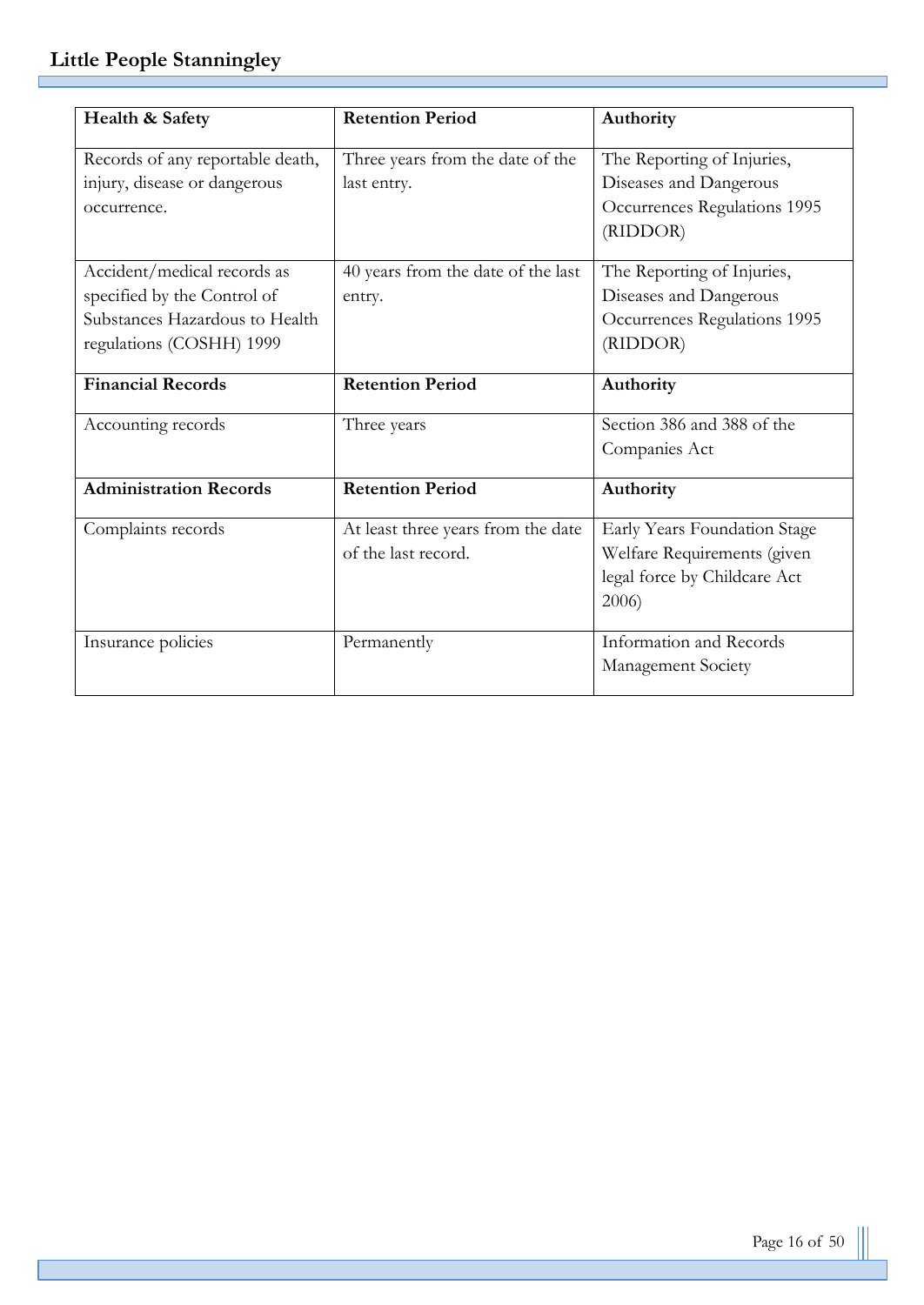## **d. Marketing Policy**

- Marketing starts and ends with the day to day operation of the childcare setting. Failure to provide high quality service and care on a day to day basis would negate any conventional marketing attempts to increase the numbers of children we care for.
- Parents, guardians and carers witness on a daily basis the standards we apply at the setting and this is the single most important factor in gaining and retaining business.
- The most important marketing strategy that we have ever benefited from is word of mouth recommendation. So successful has this been that we have never needed to resort to conventional advertising to increase business. We intend to continue to pursue this strategy as long as it remains viable in the future.
- We recognise the need to play our part in the communities around our settings. And there fore we will allocate funds to support local sports teams and social events on an ad hoc basis. The emphasis will be on supporting our children's, parents' or staff activities.
- We will continue to monitor and review the situation in the market, bearing in mind the ever increasing number of competitive settings being opened and the large amount of government money being made available to fund childcare.
- We will continue to consult and consider the ideas that we canvass and solicit from our customers and staff, and we will implement any beneficial ideas that arise from this dialogue.
- We will ensure that information provided to potential customers offers all the information that they will need to make an informed decision about our service.
- We will continue to advise parents and children, via newsletters and flyers, of the various additional and ad hoc services that we offer. We believe this will enable them to maximise the benefits of being in the Little People childcare family, and provide a wider range of experiences and education for the children.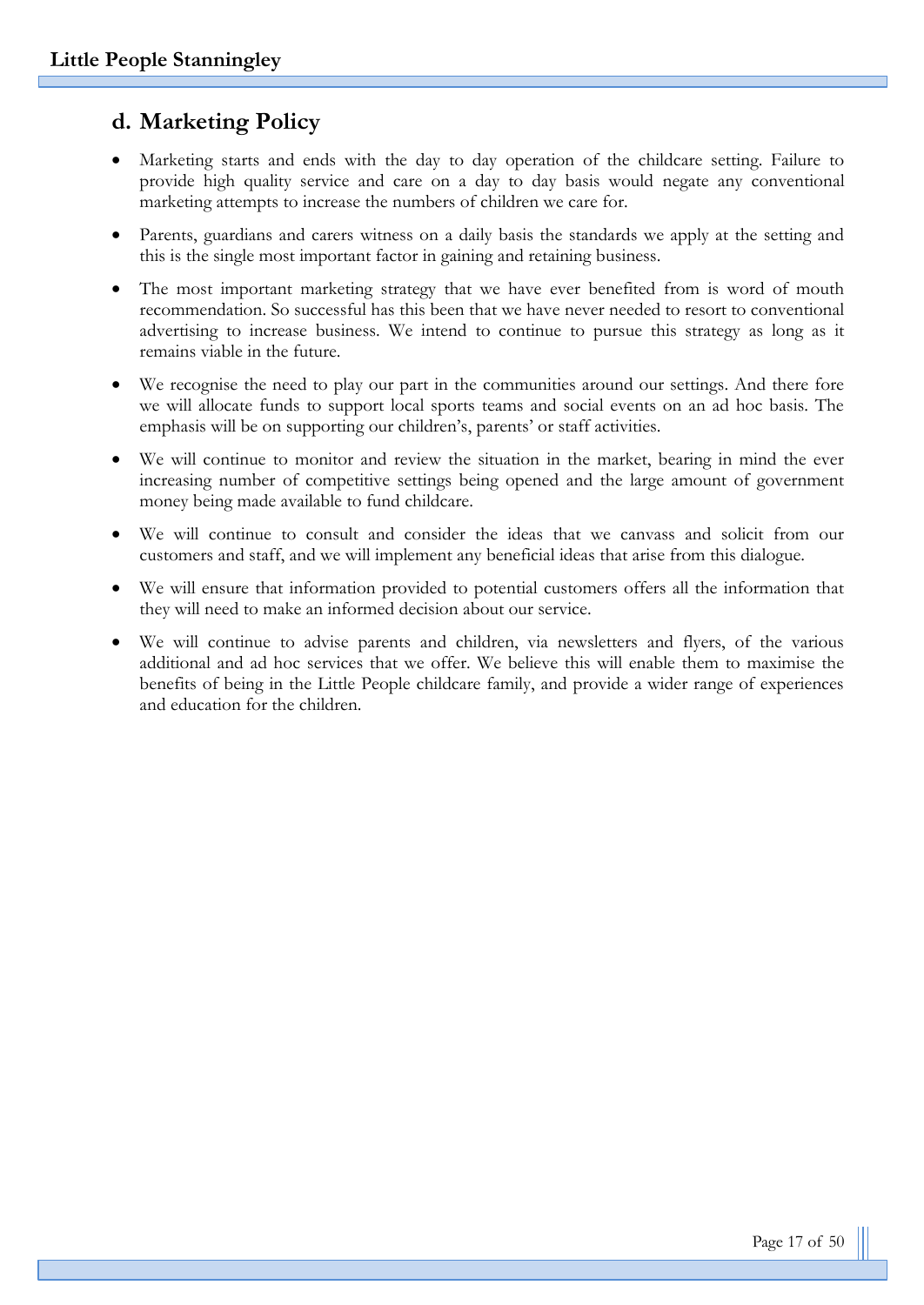# **3. Child Protection and Safeguarding Children**

Little People's aim is to ensure, through effective inspection and regulation, that outcomes for children and young people are improved by the receipt of better care, services and education. Improved outcomes can only be achieved if children are safe from harm. Therefore, safeguarding the welfare of children is part of our core business.

Our setting will work with children, parents and other agencies to ensure the rights and safety of children and to give them the very best start in life.

All staff working with children and young people must:

- give highest priority to children's welfare
- recognise, identify and respond to signs of abuse, neglect and other safeguarding concerns relating to children and young people
- respond appropriately to disclosure by a child, or young person, of abuse
- respond appropriately to allegations against staff, other adults, and against themselves
- be alert to the risks which abusers, or potential abusers, may pose

## **a. Children's rights and entitlements**

Children's rights and entitlements will be promoted through careful planning of the nursery environment and curriculum to encourage children to develop a positive self-image including their heritage, home background, languages spoken at home, religious beliefs, cultures and traditions.

- We will promote children's right to be strong, resilient and develop a sense of autonomy and independence through attentive and responsive relationships with a key practitioner.
- We will encourage children to have self-confidence and the vocabulary to resist inappropriate approaches and understand that they will be listened to and heard.
- We will support children in developing and sustaining relationships within their families, with peers and other adults
- We will promote children's right to feel safe, secure and be free from peer on peer abuse within the setting
- We are committed to working with all parents to strengthen their understanding of and commitment to safeguarding all children and work closely with other agencies within our community to enable signposting for additional support where needed.

## **b. Safeguarding and Child Protection**

Little People is committed to responding promptly and appropriately to all incidents or concerns of abuse that may occur and to work with statutory agencies in accordance with the procedures that are set down in 'What to do if you're worried a child is being abused' (HMG 2015).

The statutory guidance 'Working together to safeguard children', updated in 2015, makes clear that all organisations that provide services for, or work with, children, must have appropriate whistleblowing procedures, and a culture that enables issues about safeguarding and promoting the welfare of children to be addressed by the organisation.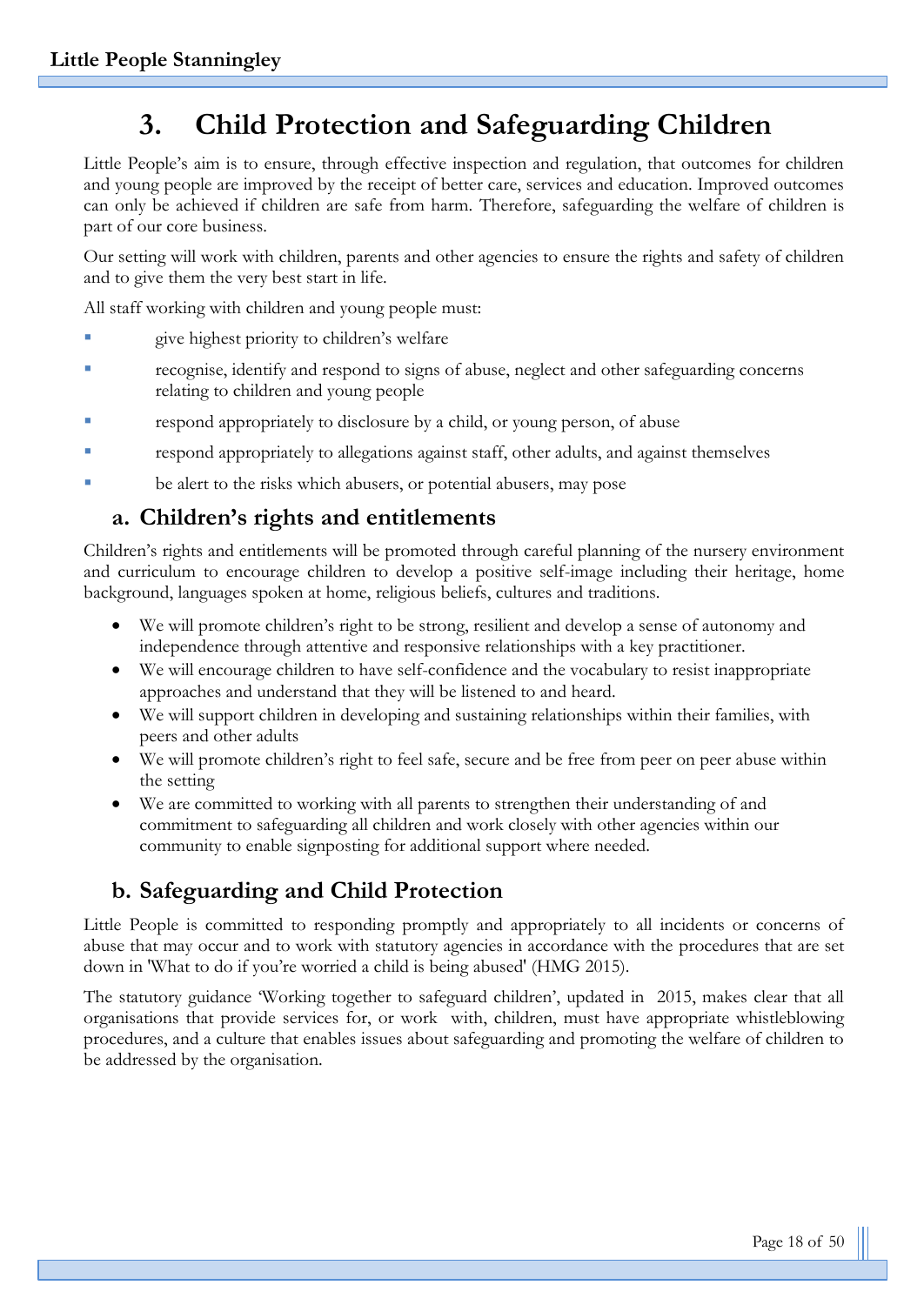Our designated person, whom you should go to as your first port of call, and who co-ordinates child protection issues is:

## **Becky Farrell – Nursery Manager**

The designated officer on duty each day is displayed in the Nursery Lobby.

Our designated officers who oversee this work are, and may be contacted in the absence of the designated person are: **Tracy Windle – Area Manager, Linzi Page – Senior Manager and Vicky Hallas-Fawcett - Company Director**

#### **What should a member of staff, volunteer or student do if they have a concern about safeguarding failures?**

You should first raise your concern internally, with your manager, the designated person.

If you feel unable to do this (perhaps because the concern relates to them), you should raise your concern with Tracy Windle (Area Manager). She can be contacted by email on [Tracy@littlepeoplenurseries.co.uk,](mailto:Tracy@littlepeoplenurseries.co.uk) or Vicky Hallas-Fawcett, company director on [Vicky@LIttlePeopleNurseries.co.uk](mailto:Vicky@LIttlePeopleNurseries.co.uk)

#### **Responding to Suspicions of Abuse**

- We acknowledge that abuse of children can take different forms physical, emotional, and sexual, as well as neglect.
- When children are suffering from physical, sexual or emotional abuse, or may be experiencing neglect, this may be demonstrated through the things they say (direct or indirect disclosure) or through changes in their appearance, their behaviour, or their play.
- Where such evidence is apparent, the child's key practitioner makes a dated record of the details of the concern and discusses what to do with the nursery manager who is the 'designated person'. The information is stored in a locked cabinet to maintain confidentiality.
- We refer concerns to the local authority children's social care department and co-operate fully in any subsequent investigation. NB In some cases this may mean the police or another agency identified by the Local Safeguarding

Children's Board.

We take care not to influence the outcome either through the way we speak to children or by asking questions of children.

#### **Recording Suspicions of Abuse and Disclosures**

- Where a child makes comments to a member of staff that gives cause for concern (disclosure). Or if a staff member observes signs or signals that gives cause for concern, such as significant changes in behaviour; deterioration in general well-being; unexplained bruising, marks or signs of possible abuse or neglect, that member of staff:
	- listens to the child, offers reassurance and gives assurance that she or he will take action;
	- does not question the child;
	- makes a written record that forms an objective record of the observation or disclosure that includes:
		- o the date and time of the observation or the disclosure;
		- o the exact words spoken by the child as far as possible;
		- o the name of the person to whom the concern was reported, with date and time; and
		- o the names of any other person present at the time.
	- These records are signed and dated and kept securely and confidentially.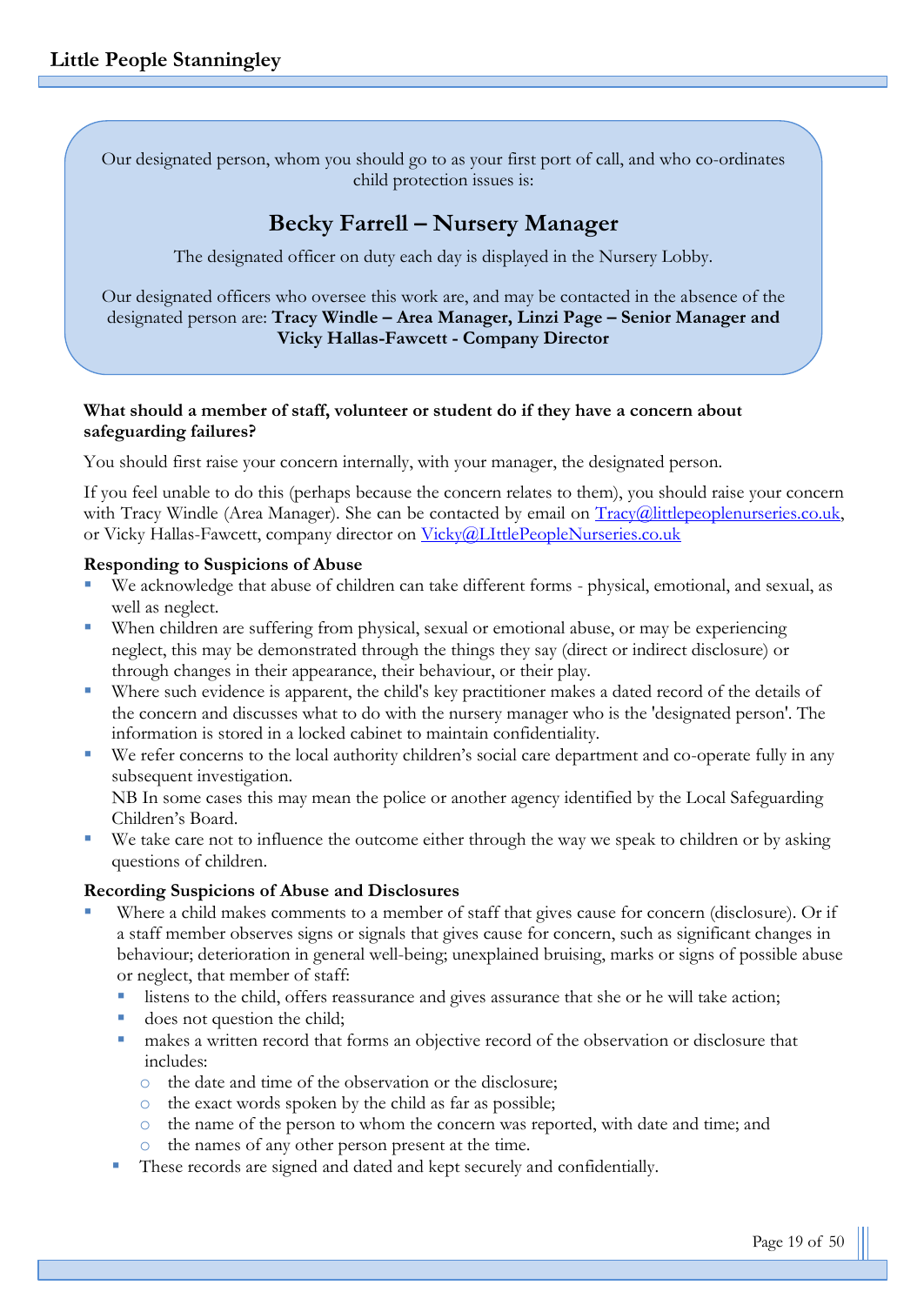#### **Making a Referral to the Local Authority Social Care Team**

- The HM Government publication 2015 'What to do if you're worned a child is being abused' contains detailed procedures for making a referral to the local social care team. This is based on 'Working together to safeguard children' (HMG 2015).
- We keep a copy of this document and follow the detailed guidelines given.
- All members of staff follow the procedures for recording and reporting.
- Our Local Authority Social Care Team (Duty and Advice Team) can be contacted 9am-5pm on: 0113 3760336. The out of hours Social Care Emergency Duty Team can be contacted on 0113 2439536.

#### **Informing Parents - Parents are made aware of our safeguarding policy and procedure at entry of application and sign to say so in the parent contract.**

- Parents are normally the first point of contact in the case of a concern, however if it is deemed in the best interest of the child, we reserve the right to contact Social Care first.
- If a suspicion of abuse is recorded, parents are informed at the same time as the report is made, except where the guidance of the Local Safeguarding Children Board does not allow this.
- This will usually be the case where the parent is the likely abuser. In these cases the investigating officers will inform the parents.

#### **Support to Families**

- We believe in building trusting and supportive relationships with families, staff and volunteers in the group.
- We make clear to parents our role and responsibilities in relation to child protection, such as for the reporting of concerns, providing information, monitoring of the child, and liaising at all times with the local children's social care team.
- We will continue to welcome the child and the family whilst investigations are being made in relation to any alleged abuse.
- We follow the Child in Need Plan/ Child Protection Plan as set by the child's social care worker in relation to the setting's designated role and tasks in supporting that child and their family, subsequent to any investigation.
- Confidential records kept on a child are shared with the child's parents or those who have parental responsibility for the child in accordance with the Confidentiality and Client Access to Records procedure and only if appropriate under the guidance of the Local Safeguarding Children Board.

#### **Liaison with Other Agencies**

- We work within the Local Safeguarding Children Board guidelines.
- We have a copy of 'What to do if you're worried a child is being abused' for parents and staff and all staff are familiar with what to do if they have concerns.
- We have procedures for contacting the local authority on child protection issues, including maintaining a list of names, addresses and telephone numbers of social workers, to ensure that it is easy, in any emergency, for the setting and social services to work well together.
- We notify the registration authority (Ofsted) of any incident or accident and any changes in our arrangements which may affect the wellbeing of children.
- If a referral is to be made to the local authority social care department, we act within the area's Safeguarding Children and Child Protection guidance in deciding whether we must inform the child's parents at the same time.

#### **Allegations against staff**

- We ensure that all parents know how to complain about the behaviour or actions of staff or volunteers within the setting, or anyone living or working on the premises occupied by the setting, which may include an allegation of abuse.
- We follow the guidance of the Local Safeguarding Children Board when responding to any complaint that a member of staff, or volunteer within the setting, or anyone living or working on the premises occupied by the setting, has abused a child.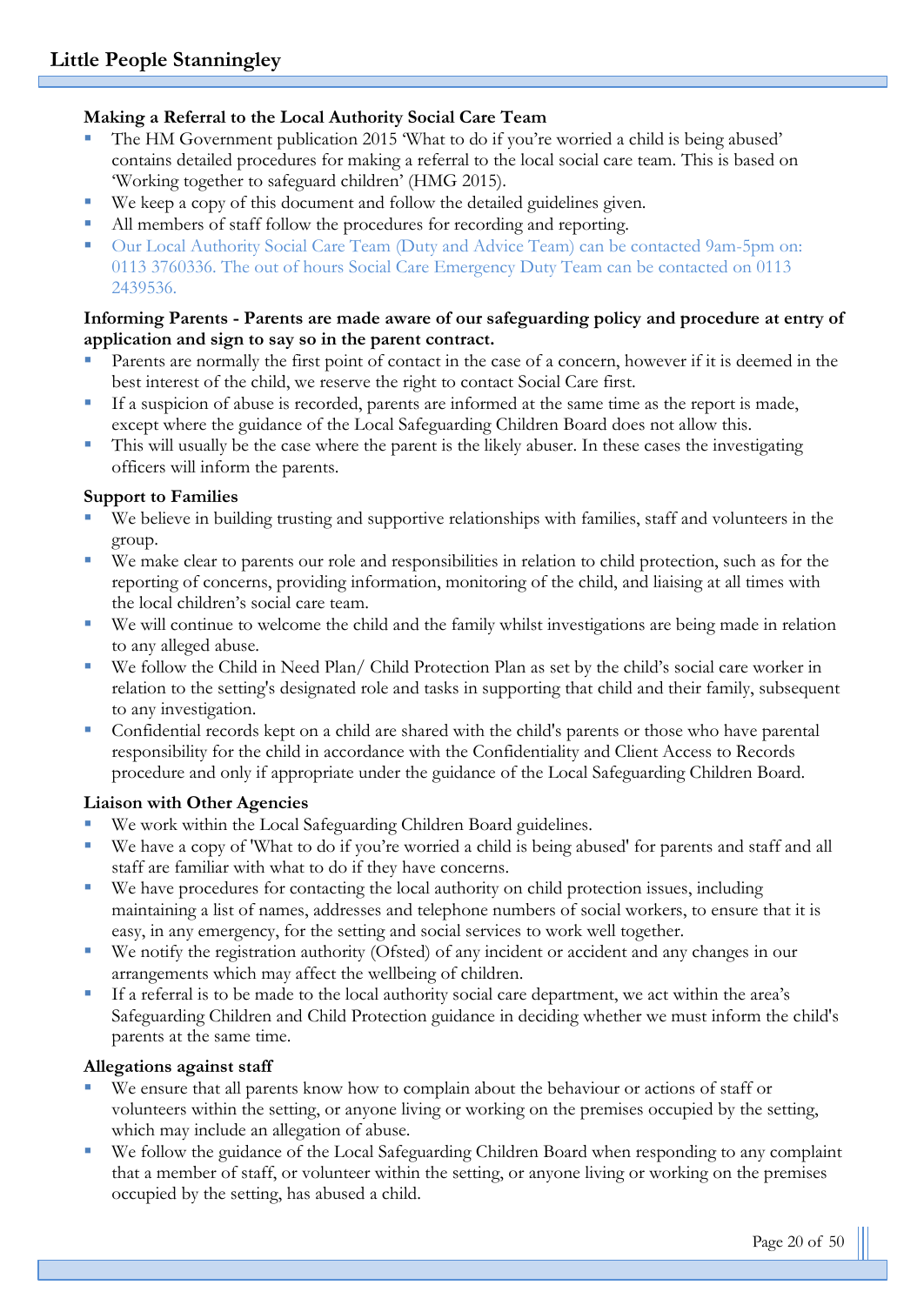- We respond to any disclosure by children or staff that abuse by a member of staff or volunteer within the setting, or anyone living or working on the premises occupied by the setting, may have taken, or is taking place, by first recording the details of any such alleged incident.
- We refer any such complaint immediately to the local authority's social care department to investigate. We also report any such alleged incident to Ofsted and what measures we have taken. We are aware that it is an offence not to do this.
- We co-operate entirely with any investigation carried out by children's social care in conjunction with the police.
- We require any staff member to share with us immediately any allegation relevant to their role which may have occurred outside the setting

#### **Confidentiality**

- All suspicions and investigations are kept confidential and shared only with those who need to know. Any information is shared under the guidance of the Local Safeguarding Children Board.
- Staff are made aware of their confidentiality responsibilities in induction training, in their employment contracts and reminded in staff newsletters and team meetings.

#### **Disciplinary Action**

- In the instance there is an allegation made against a staff member, the Manager will suspend the staff member on full pay to ensure the full protection of all parties and to allow a thorough and fair investigation to be carried out in accordance with local Safeguarding Children's Board Guidelines.
- Where a member of staff or volunteer has been dismissed due to engaging in activities that caused concern for the safeguarding of children or vulnerable adults, we will notify the DBS (Disclosure and Barring Service) of relevant information so that individuals who pose a threat to children (and vulnerable groups), can be identified and barred from working with these groups.

#### **Staff training and lead responsibilities**

- All employees are trained at induction prior to working with the children, this includes their responsibility in relation to safeguarding the children and recognising indicators of abuse.
- We publish a staff handbook which includes details on our expectation of Employees including a Staff Behaviour Policy.
- We seek out ongoing training opportunities for all adults involved in the setting to ensure that they are able to recognise the signs and signals of possible physical abuse, emotional abuse, sexual abuse and neglect and that they are aware of the local authority guidelines for making referrals.
- We ensure that all staff know the procedures for reporting and recording their concerns in the setting and who the safeguarding officer is at their setting.

#### **Planning**

- The layout of the rooms allows for constant supervision.
- Rooms are staffed appropriately in line with ratios and all staff have a full DBS prior to working directly with the children.

## **c. Whistleblowing**

If you have raised a concern internally regarding the welfare of a child but feel it has not been properly addressed, or if you feel unable to raise your concern at any level within the organisation, you have a duty of care to report your concerns to the local authority children's social care. Our Local Authority Social Care Team (Duty and Advice Team) can be contacted 9am-5pm on: 0113 3760336. The out of hours Social Care Emergency Duty Team can be contacted on 0113 2439536.

Ofsted also offer a dedicated whistleblowing hotline - 0300 123 3155, or by email [whistleblowing@ofsted.gov.uk,](mailto:whistleblowing@ofsted.gov.uk) or by post: WBHL, Ofsted, Piccadilly Gate, Store Street, Manchester M1 2WD. The hotline can be used by anybody who has a whistleblowing concern.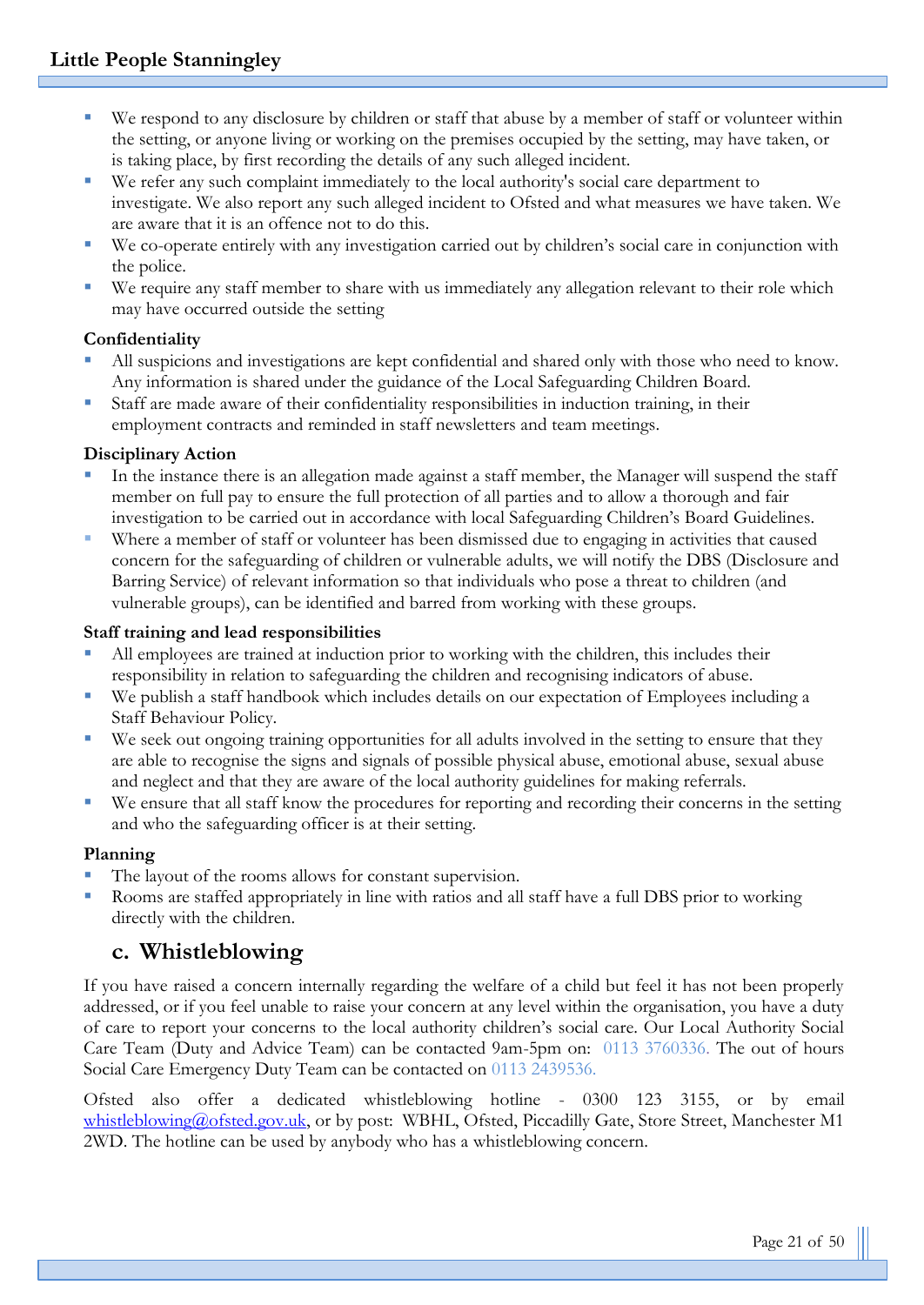## **d. Looked after children**

- Within the setting we remain aware of looked after children and work closely with the local authority to ensure their welfare is closely monitored and any concerns are raised at the earliest opportunity.
- Communication with Social care is clear and well documented and information is shared effectively with all parties

#### **e. Intimate care**

Principles of intimate care upon which are policy guidelines are based:

- Every child has a right to be safe
- Every child has the right to personal privacy
- Every child has the right to be valued as an individual
- Every child has the right to be treat with dignity and respect
- All children have the right to be involved and consulted in their own intimate care to the best of their abilities
- All children have the right to express their views on their intimate care and to have their views taken into account
- Every child has the right to have levels of intimate care that are appropriate and consistent

As part of your child's daily care routine in setting intimate care needs will be met with sensitivity by the key practitioner with whom your child will have a secure bond.

This ensures that your child feels confident, safe and comfortable during intimate times such as nappy changes and toileting.

As part of our intimate care procedure we:

- Train practitioners to be sensitive and compassionate and respect privacy and confidentiality of each individual child.
- Follow the settings Key Practitioner Policy to develop a comfortable and trusting relationship between child and carer.
- Follow the settings Safeguarding Procedure for recruiting suitable staff.
- Carry out a DBS check on each member of staff who will have unsupervised access to the children prior to them starting in employment with us.

As with all areas of learning and development children are encouraged to become independent and older children are closely supervised and supported in beginning to help manage their own personal hygiene routines in preparation for school.

Should a child have an additional need or medical intervention be required a personal care plan will be prepared and followed.

We seek to find out about religious and cultural views around intimate care.

Gloves and protective clothing are provided for practitioners to wear as appropriate.

## **f. Uncollected Child**

In the event of a parent/carer failing to collect a child at the appointed time the following actions will be taken:

- The person in charge will contact the parents, and/or emergency contact details as given on the application form for information and details as to why the child has not been collected.
- Where possible the child will continue to be cared for in the setting beyond their usual collection time, providing there is staff and availability. The person in charge will discuss this with the parent/carer and make clear the cost of additional care and what arrangements the parent/carer is putting in place for collection.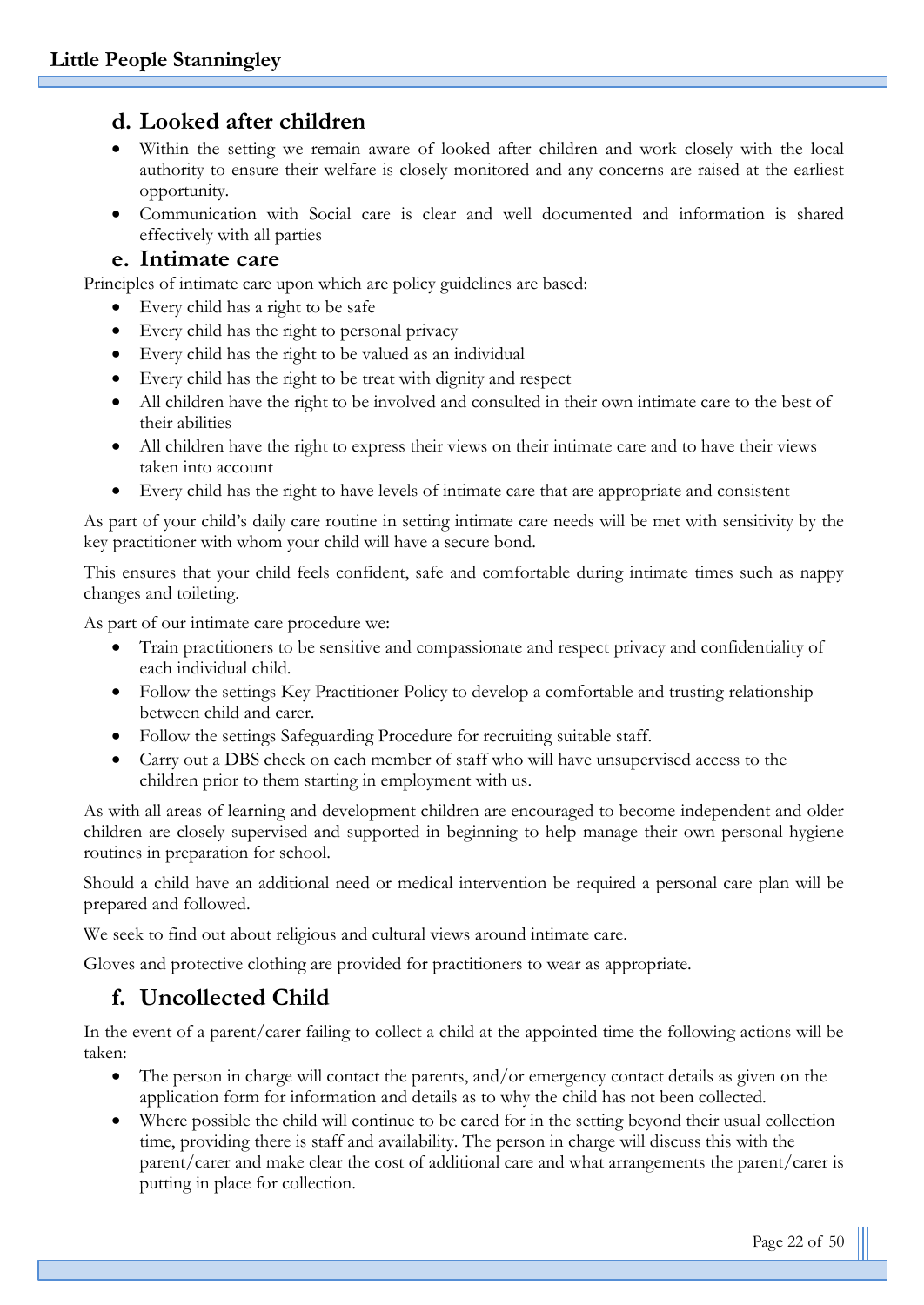- Should a child remain uncollected after opening hours, and the person in charge has not been able to make contact with the parents/carers, we will contact social care to arrange an emergency care. In the event that Social Care is not contactable we will contact the Police. We will also inform Ofsted that we have done this.
- If a child is collected beyond their booked finishing time the parent will be issued with a 'Late Letter'. This will detail the charges incurred and consequences following a repeat occurrence.

# **g. Missing Child**

In the unlikely event that a child within our care becomes lost the following actions will be taken:

- If away from the premises the person in charge of the group must contact the setting immediately.
- The alarm will be raised ensuring all available management/staff are involved in locating the child.
- The person in charge will contact the child's parents.
- The person in charge will contact the local police station.
- We will also inform Ofsted

## **h. Use of Mobile Phones and Cameras in the Nursery Setting**

We aim to promote safe and appropriate practice through establishing clear and robust guidelines. This is achieved through ensuring protection against potential misuse with the recognition that mobile phones are effective communication tools – which in turn can contribute to safeguarding practice and protection.

When mobiles phones are misused it can impact on an individual's dignity, privacy and right to confidentiality. Such concerns are not exclusive to children and young people; hence there is a duty to protect the needs and vulnerabilities of all.

It is appreciated that it can be very difficult to detect when such devices are present or being used, particularly in relation to enhanced functions, such as cameras. The use of all mobile phones is therefore prohibited, regardless of their capabilities. The aim is to avoid distraction and disruption of the working day, and to minimise the opportunities for any individual to make any covert images or misuse functions in any other way, this also applies to the use of Smart Watches.

There are signs on the outer doors and on the notice boards clearly stating the setting is a mobile free zone.

#### **Personal Mobiles**

Effective guidance is in place to avoid the use of mobile phones causing unnecessary disruptions and distractions within the workplace, and to ensure effective safeguarding practice is promoted to protect against potential misuse. In the interests of equality, and to further promote safety, the guidance applies to any individual who has a mobile phone on site, including children, parents and visitors, as detailed below:

- **Practitioners** are not permitted to have their mobile phones about their person; however they can store them in the staffroom to use in this area only on allocated lunch and/or tea breaks. Practitioners are not permitted, in any circumstance to use their phones for taking, recording or sharing images. Practitioners are not permitted to use their own personal phones for contacting children, young people and their families within or outside of the setting. This is explained at induction.
- **Parents, visitors and contractors** are respectfully requested not to use their mobile phones within the setting. Should phone calls and/or texts need to be taken or made these should be conducted outside the setting.

#### **Work Mobiles and Tablets**

The use of a designated work mobile is promoted as it is: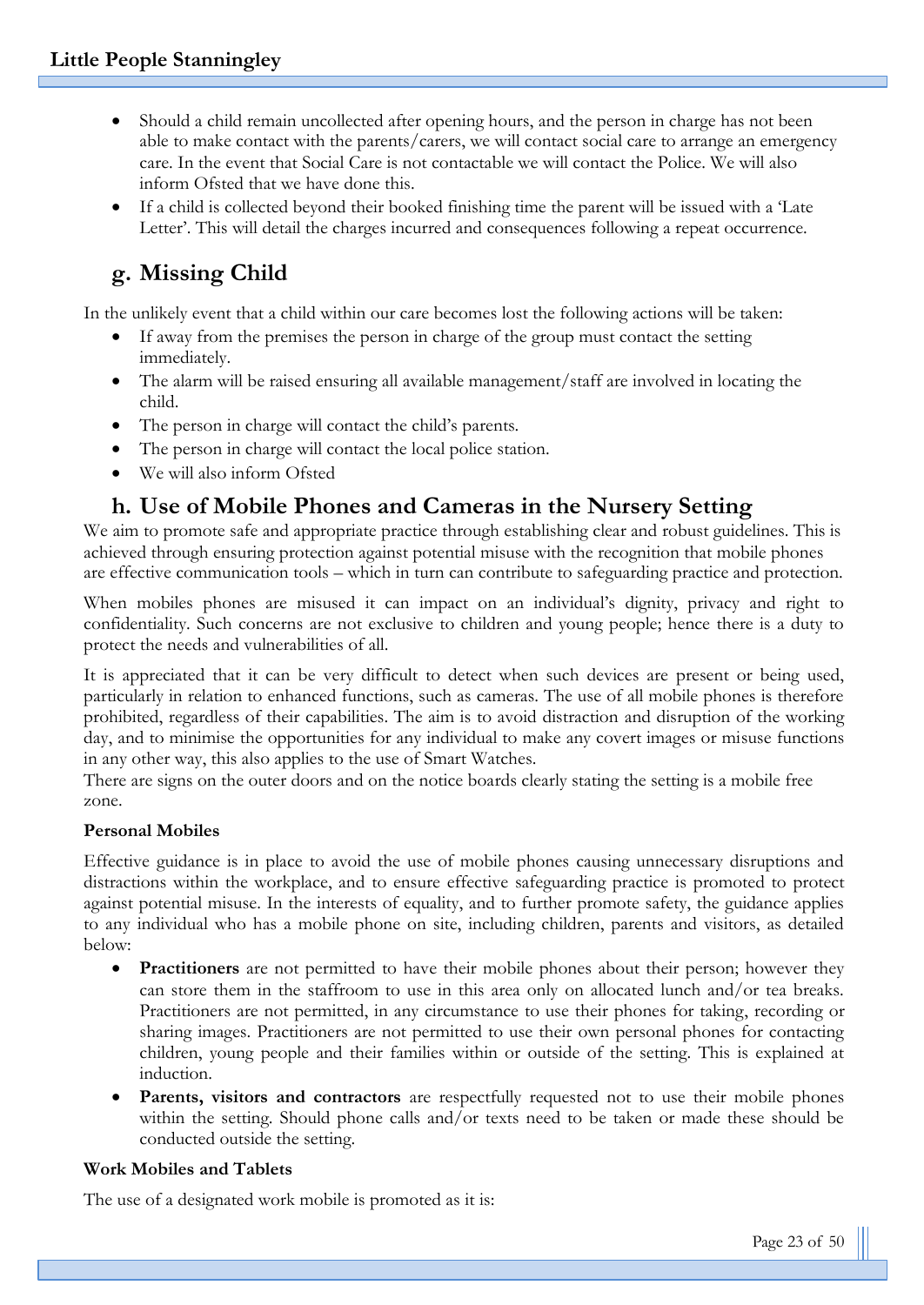- An essential part of the emergency toolkit which is taken on off-site trips.
- An effective communication aid, enabling text, email messages and calls to be made and received.
- A back-up facility should problems be experienced with the landline or where contact needs to be made outside of work hours.
- An effective method of sharing events and functions with the parents via Tapestry which is secure and only accessible by the setting and parents/carers & Social Networking sites, providing the images have been approved by the parent. All images shared via our facebook page will be disguised to ensure children are unidentifiable.
- Through close monitoring and effective safety methods we ensure children in the nursery are not exposed to inappropriate information or materials. We also ensure that children know how to ask for help if they come across material that makes them feel uncomfortable through open discussion and information displayed for parents about E-Safety.

#### **Use of Nursery Cameras within the setting**

Company Cameras, including those on tablets, are regularly used within the setting to provide evidence of the children's achievements and share events

The cameras/tablets remain the property of Little People and do not leave the setting, unless as part of a trip/visit.

## **i. Child Attendance Policy**

#### **Monitoring children's attendance**

As part of our requirements under the statutory framework and guidance documents we are required to monitor children's attendance patterns to ensure they are consistent and no cause for concern.

Parents should please inform the nursery prior to their children taking holidays or days off, and all sickness should be called into the nursery on the day so the nursery management are able to account for a child's absence.

This should not stop parents taking precious time with their children, but enables children's attendance to be logged so we know the child is safe.

In the event of a child not attending a planned session, and no contact being made, the Nursery manager will try to contact the parents. If the manager is unable to gain contact, and has concerns for the safety of the child, or parents, they will attempt to contact the other people listed on the child's contract, and may contact the other professionals involved with the child if appropriate.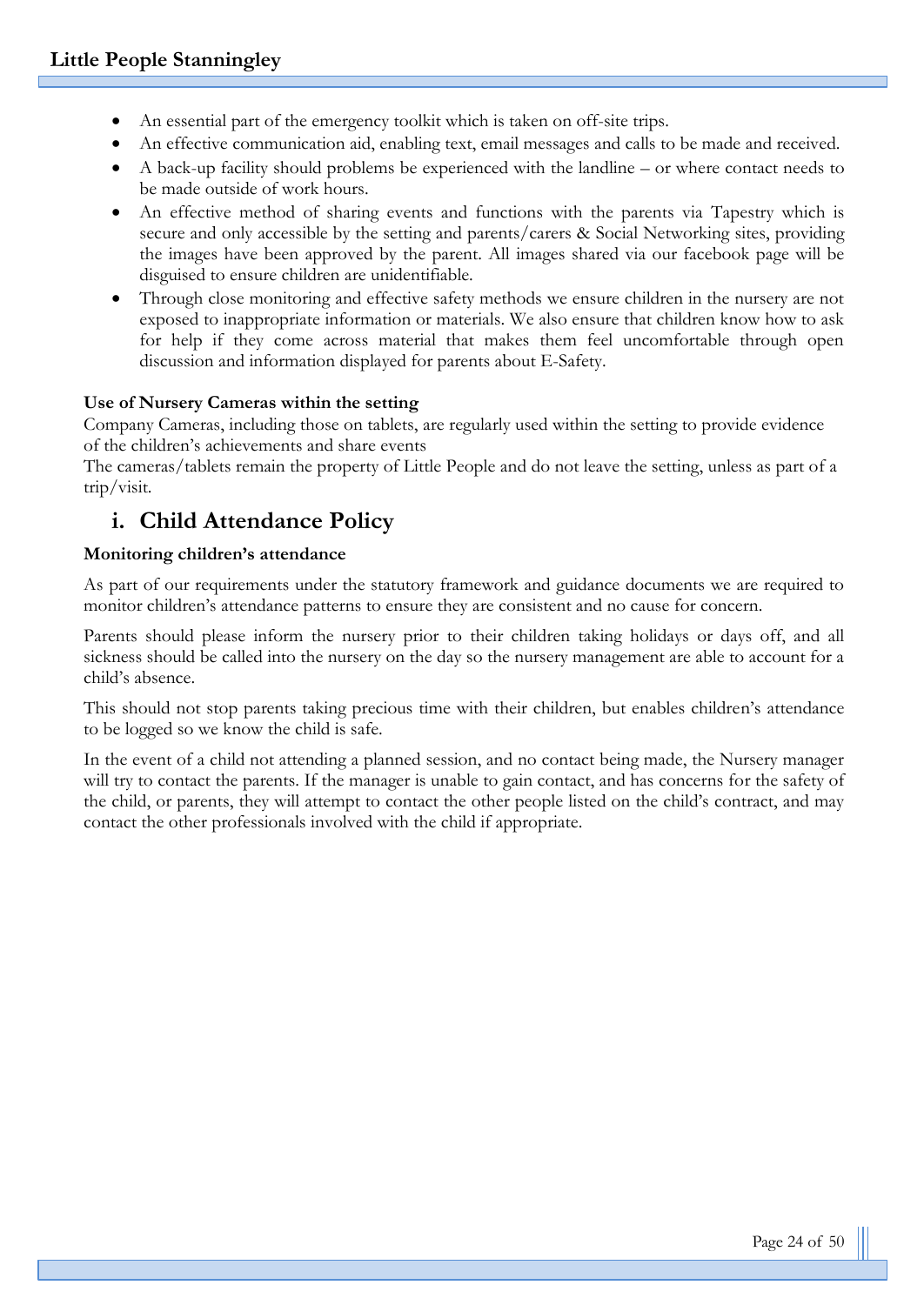# **4. Equal Opportunities**

Promoting Equality of Opportunity and Supporting Children with Special Educational Needs or Disabilities

#### **Statement of Intent**

Inclusion in this policy is meant in its widest sense. It considers the rights and needs of all children, as well as parents, carers, practitioners and students.

Inclusion and inclusive practice are guiding principles for all Childcare and Education settings.

The purpose of this policy is to reflect our underlying attitudes and ethos regarding inclusion and to detail the action taken to support and implement these.

- Every child has a right of full access to quality early years care and education guided and informed by the principles of the Early Years Foundation Stage Framework.
- All children have a right to expect to learn in a caring and considerate environment where practitioners and children are all valued for their contribution to the setting.
- We are committed to the early identification of children with Special Educational Needs or disabilities (SEND) and to adopting clear and open procedures, which are outlined in this policy.
- We are committed to working in partnership with parents regarding decisions which will support and encourage their child's progress.
- We will provide, within available resources, the highest possible quality support and inclusive education for children with SEND.

## **a. Valuing Diversity and Promoting Equality**

Staff in our setting believe in promoting equal opportunities for everyone and value diversity in children, parents/carers, visitors and citizens of our wider community.

We believe that all children have an entitlement to equal access to a broad, balanced, relevant and differentiated curriculum.

Staff strive to ensure that all children develop self-confidence and high self-esteem whilst recognising and valuing differences between themselves and others.

The diversity of individuals and communities is valued and respected, no person including children, families or staff members are discriminated against.

In our setting we ensure the above principles are embedded and implemented by:

- Working with families to ensure that individual information is gathered for each child about such things as their family customs and beliefs, home language and dietary requirements. Working with children to encourage recognition of their own unique qualities and the characteristics they share with other children.
- Promoting an anti-biased curriculum to actively challenge negative feelings towards and/or stereotyping of others through a wide range of learning opportunities, positive imagery and displaying notices in a variety of community languages which reflects the diversity of our society.
- Consistently observing and assessing children's progress, including specific groups of children to ensure we achieve educational equality and inclusion and every child has opportunity to reach their potential.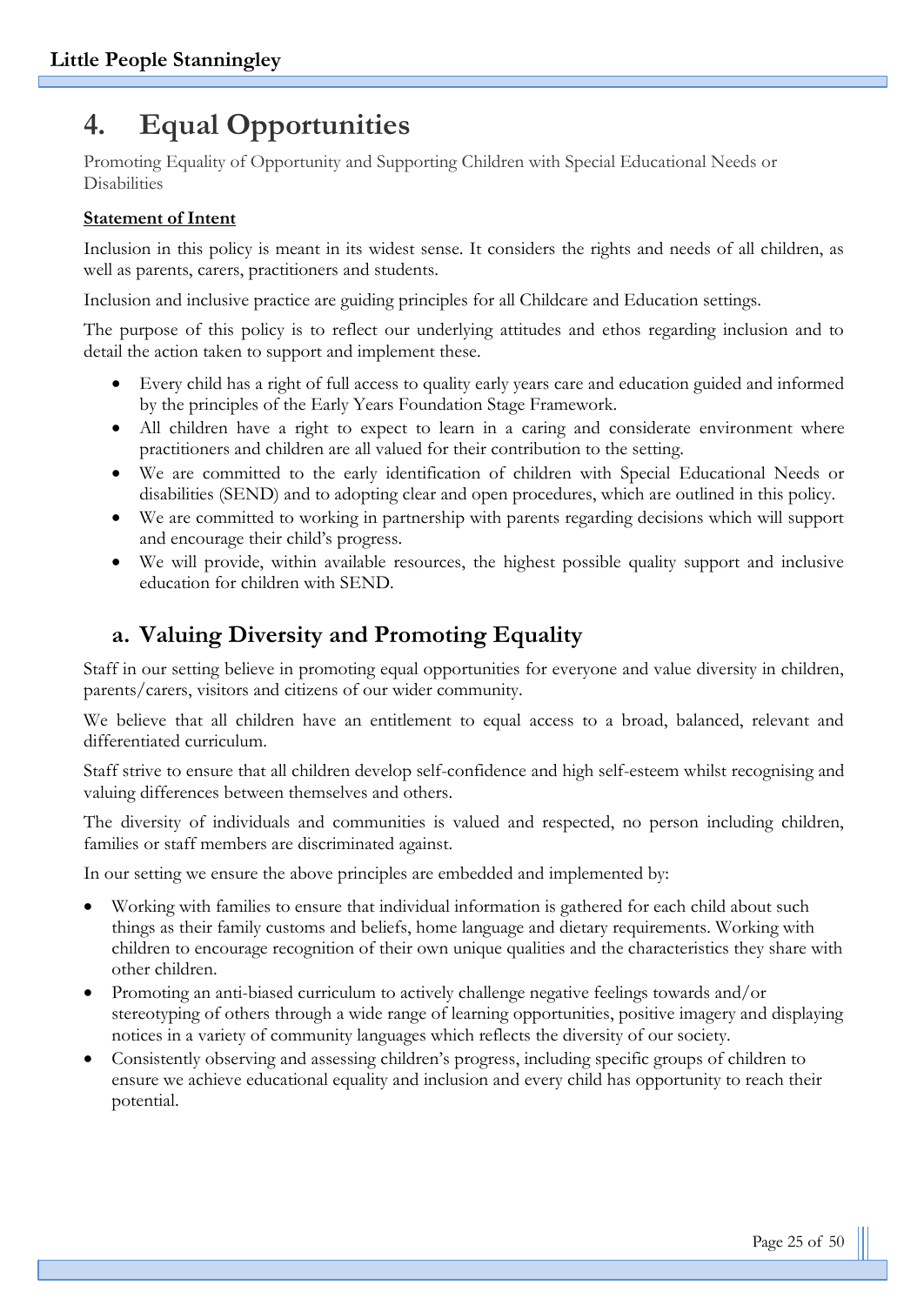## **b. Supporting children with SEND**

Our named Special Educational Needs & Disabilities Co-ordinator (SENCO) is:

## **Becky Farrell – Nursery Manager**

#### **The role of our Special Educational Needs & Disabilities Co-ordinator,** our setting-based SENCO:

- Works with other practitioners to agree and implement the Inclusion Policy.
- Co-ordinates the Special Educational Needs provision within our settings.
- Offers support for parents and encourages their full involvement
- Supports practitioner development.
- Liaises with other agencies.
- Keeps appropriate records.
- Assists practitioners in making observations and assessments.
- Assists Practitioners in planning for children with Special Educational Needs & Disabilities.
- Contacts our Early Years Advisor at an early stage for informal advice and support.

#### **Partnership with Parents**

Parents of children with Special Educational Needs & Disabilities are consulted at every level of intervention. Parents have a right to be involved in discussions about their child and procedures are explained to parents in order to develop a close working relationship and involve them in all targets being set for their child.

Parents will be consulted and supported with how they can work with their child at home to implement strategies. The effectiveness of any intervention will depend on the level of involvement with parents. Please see also **Parent Partnership Policy**.

## **c. Identification and Assessment**

**Definition of SEND (from the SEND Code of Practice):** A child has SEND if she or he has a learning difficulty that calls for special educational provision to be made for her or him.

A child has a learning difficulty if she or he:

- Has a significantly greater difficulty in learning than the majority of children of the same age.
- Has a disability that either prevents or hinders the child from making use of the facilities of a kind provided for children of the same age.

A child must not be regarded as having a learning difficulty solely because the language or form of language of the home is different from the language in which she or he will be taught.

The need for early identification is paramount. It is made either by the key practitioner of the child, expressions of parental concern, information received from previous settings or from other external sources. When concerns are raised, we follow the stages set out in the revised SEND Code of Practice 0- 25 January 2015. This entails adopting a graduated approach to action and intervention to help children with SEND, identifying the stage the child is at and clarifying additional provision that is needed to support the child's progress.

By continued observation, assessment and consultation with parents, the child's needs and progress are monitored on an individual basis.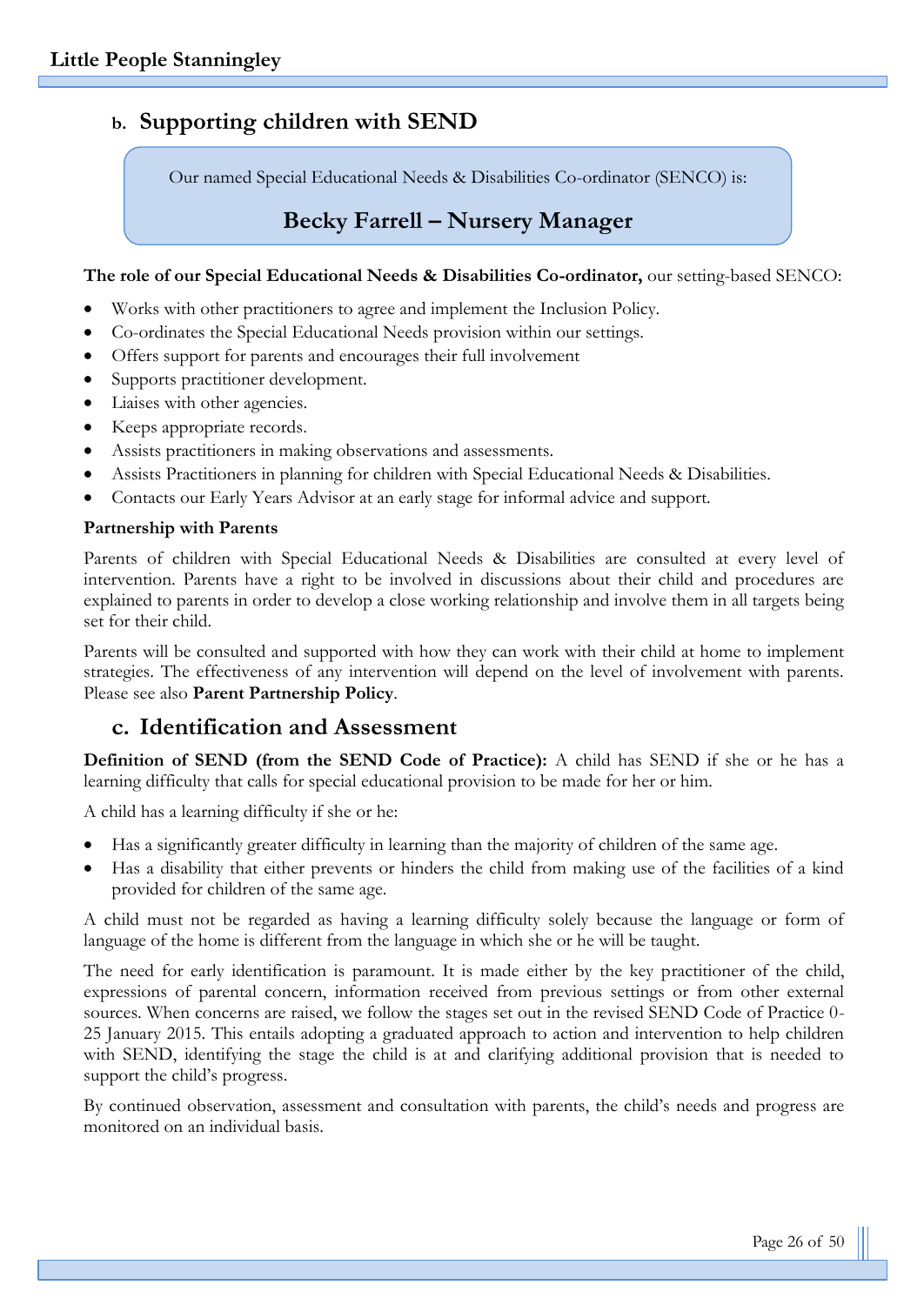## **d. Links with Support Services and other Agencies.**

We recognise the need for working closely with the full range of support services and external agencies when considering the needs of the children in our care. Two members of the management team are trained to take the Lead Professional role where a Common Assessment Framework (CAF) is needed for a child or family. Agencies are called upon when support is required for a specific need. We also work closely with agencies when information is requested to support a child, and effective sharing of information between all agencies involved is crucial to enable progress to be made.

## **e. Facilities, Staffing and Training**

**Facilities:** The SENDA (Special Educational Needs and Disability Act) 2001 requires Early

Years Care and Education, and Out of School Care providers, from September 2002 to:

- Not treat children with a disability less favourably for a reason related to their disability.
- Make reasonable adjustments to policies, practices and procedures in order to avoid disabled children being at a 'substantial disadvantage'.

We recognise that some areas of some of our settings might require certain adaptations and/or specific equipment to address individual needs. We are committed to making reasonable adjustments, which may include auxiliary aids and services, and making physical changes.

**Practitioners:** All practitioners employed by us are committed to inclusion and inclusive practice and are trained to meet the individual needs of all children. We have a key practitioner system to ensure consistency and continuity of care. Additional and/or specialist staff are deployed according to the identified needs of children.

**Training:** We have an on-going Training and Development Programme. Practitioner training needs are identified at least annually and all practitioners are offered statutory and vocational training opportunities. As part of this process the SENCO and Senior Managers assess training needs in respect of children with SEND and inclusion, and provide relevant training opportunities.

**Learning Environment:** Within our settings, the environment is organised to ensure available space is utilised to meet the identified needs of the children, to support learning and promote confidence and independence. Regular risk assessments of all areas are undertaken.

## **f. Transition into School**

Arrangements for transition into school are made in consultation with the child's parents and the school the child is to enter. Our role is to provide the feeder school with access to the child's developmental records. If a child has more complex needs this information will be provided at the earliest possible time to allow the school to make provision. If there are other agencies involved they will also need to be consulted about the provision for transition into school, for their input to be included. All information provided will comply with the principles of our policies.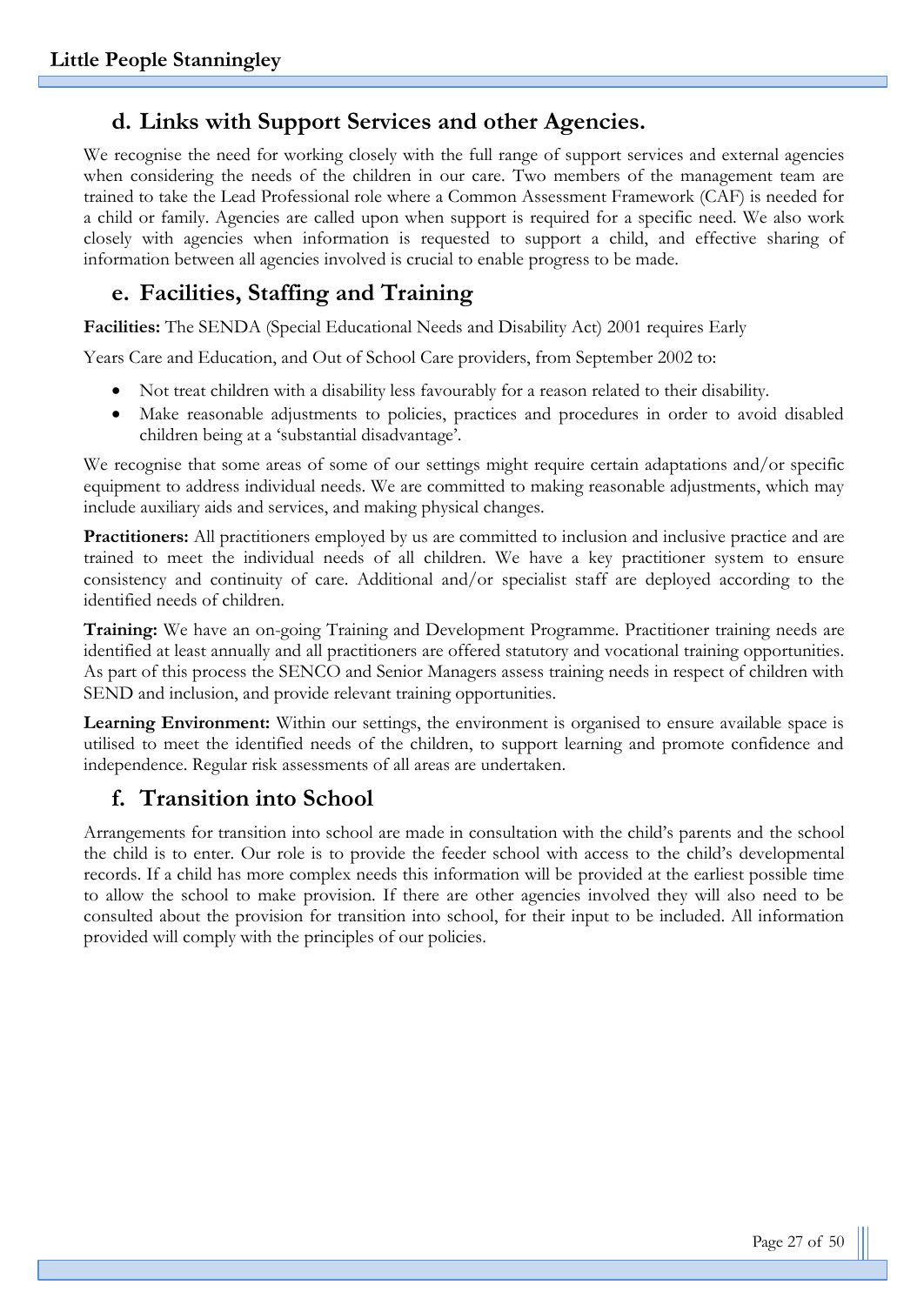# **5. Health Policies**

## **a. Breast feeding, Formula milk and progression to cow's milk**

We are a breast feeding friendly setting, we actively encourage breast feeding as the best way to feed baby. We can arrange a quiet area for breast feeding parent and welcome them into the setting.

- Each parent is required to bring to nursery an appropriate number of empty bottles for their baby's milk feed throughout the day.
- These bottles should be sterile, with lids on, and ready for use and labeled with baby's name.
- Nursery will follow advice from the Department of Health and Food Standards Agency which can be found at: [www.gov.uk/government/organisations/department-of-health](http://www.gov.uk/government/organisations/department-of-health) and [www.food.gov.uk](http://www.food.gov.uk/)
- Nursery will follow current guidelines on progression to Cows' milk. Currently this is introducing it to baby's diet from 6 months as part of a meal. Cows' milk will be given as a drink after 12 months, unless the parent requests otherwise.

Parents are to provide milk for babies as follows:

- Breast Milk
	- This is the best milk to give your baby, Human breast milk has an amazing ability to ward off bacteria and can be stored at room temperature for several hours. However, if you plan to use the milk in the next few days, weeks or months, you'll want to refrigerate or freeze your expressed milk.
	- Breast Milk can be brought to nursery in room temperature, chilled or frozen bottles for use later in the day and stored as follows:

Room temperature 77°F/25°C Up to 4 hours

Room temperature 59°F/15°C 24 hours in cooler box with 'freezer pack'

Refrigerator 3-5 days (best kept at the back of the fridge and not in the door) if milk will be stored longer than this freeze it within 48 hours

Previously frozen breast milk in the refrigerator 24-48 hours

Freezer Up to 12 months depending on the type of freezer

Freezer compartment within a fridge 2 weeks

- Self-defrosting freezer 6 months
- Deep freeze with no defrost cycle 12 months
- Ready to Use Liquid Formulas
	- They are sterile and recommended to be the safest option for storage of formula milk. The appropriate number of cartons can be brought to nursery daily with babies' name marked on.
- Powdered Formula Milk
	- We request that parents provide this daily in a suitable container of ready measured portions, clearly labeled with baby's name.
	- This will be prepared for baby prior to each feed and mixed with water heated to over 70° in order that the bacteria in the powder is killed.
- Prepared bottles of Powdered Formula Milk are not the safest option for your baby to drink at Nursery, therefore we recommend you use one of the above alternatives.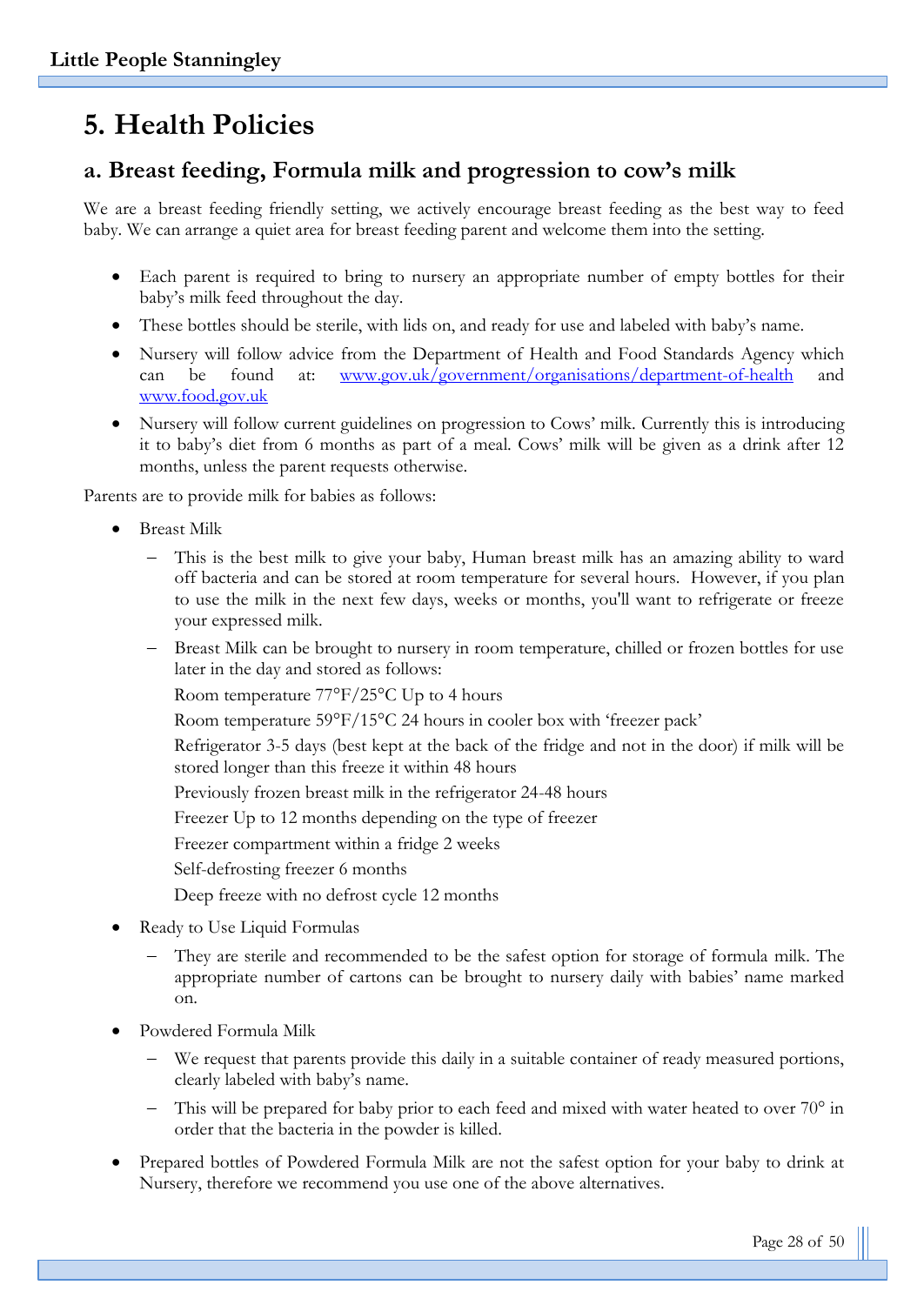**Frequent Question and Answers on feeding your baby are available in the Parent Area on our website or by clicking [here.](http://www.littlepeoplenurseries.co.uk/parent-area/why-choose-us-1)**

#### **b. Healthy Food and Drink**

We actively encourage the children to enjoy mealtimes and support them in making healthy choices. The children develop social and communication skills as they talk to their friends and key practitioners.

- During their time in our care children are offered breakfast, morning snack, lunch, afternoon snack and afternoon tea, if a child is present during a meal time, they will be offered the appropriate meal at **no additional cost**.
- During mealtimes the children will sit in small groups with team member who will sit and eat with the children demonstrating good table manners and healthy choices.
- When age appropriate children are encouraged to serve themselves, and pour their own drinks from a jug on the table and often enjoy helping their younger peers.
- Snack is offered both on a morning and in the afternoon. Snacks are healthy often consisting of fruit and vegetables with a choice of milk or water to drink. Diluted fruit juice is offered as an alternative at breakfast time only.
- Fresh drinking water is available within view of the children in each room. Practitioners will support children in accessing drinks throughout the day. When age appropriate children are encouraged to access and pour their own drinks.
- Menus are displayed on the parent notice boards and are on a rota basis. Menus are planned to ensure all children's nutritional requirements are met. The menus reflect meals and recipes from around the world and parents are periodically asked to contribute ideas to the menu through the parents' comments and suggestions box and questionnaires.
- Individual meals will be adjusted to cater for children with differing dietary requirements for reason of health or religion. These alternatives will look as similar to the usual nursery menu as possible.
- Menu reviews are discussed with the cook after feedback from staff on children's preferences.
- Our baby room practitioners liaise closely with parents of weaning babies, discussing baby led weaning and best practice for children as they progress onto the full nursey menu.
- Parents are kept up to date with healthy eating recommendations for their child via the notice boards with posters, leaflets and flyers from the local health centre.
- Additional food and treats brought in by others for celebrations, such as birthdays, are sent home with the children to allow parents to control intake.
- We follow the guidelines set out in the "Voluntary Food and Drink Guidelines for Early Years in England – a Practical Guide". The full guidelines can be found in the Parent Area on our website or by clicking [here.](http://littlepeople.sites.schooljotter2.com/parent-area/voluntaryguidelines)

## **c. Medication Policy**

From time to time your child may become unwell at Nursery. The key practitioner will give your child extra care and attention during these times and is able to administer medication as appropriate (by a qualified team member). On some occasions when your child is particularly unwell we may ask you to keep them at home or collect them from nursery to aid their recovery. This will be at the manager's discretion.

#### **Written Consent**

Nursery must receive written consent on the day from parents for **each and every** dose of medication that is given to your child.

If your child is prescribed medication from a doctor we will administer this in line with the doctor's instructions. When you bring your child in to nursery you should discuss with the key practitioner, or buddy, the medication that your child requires. You will then be asked to complete a 'Medication Form' which enables us to administer the medication.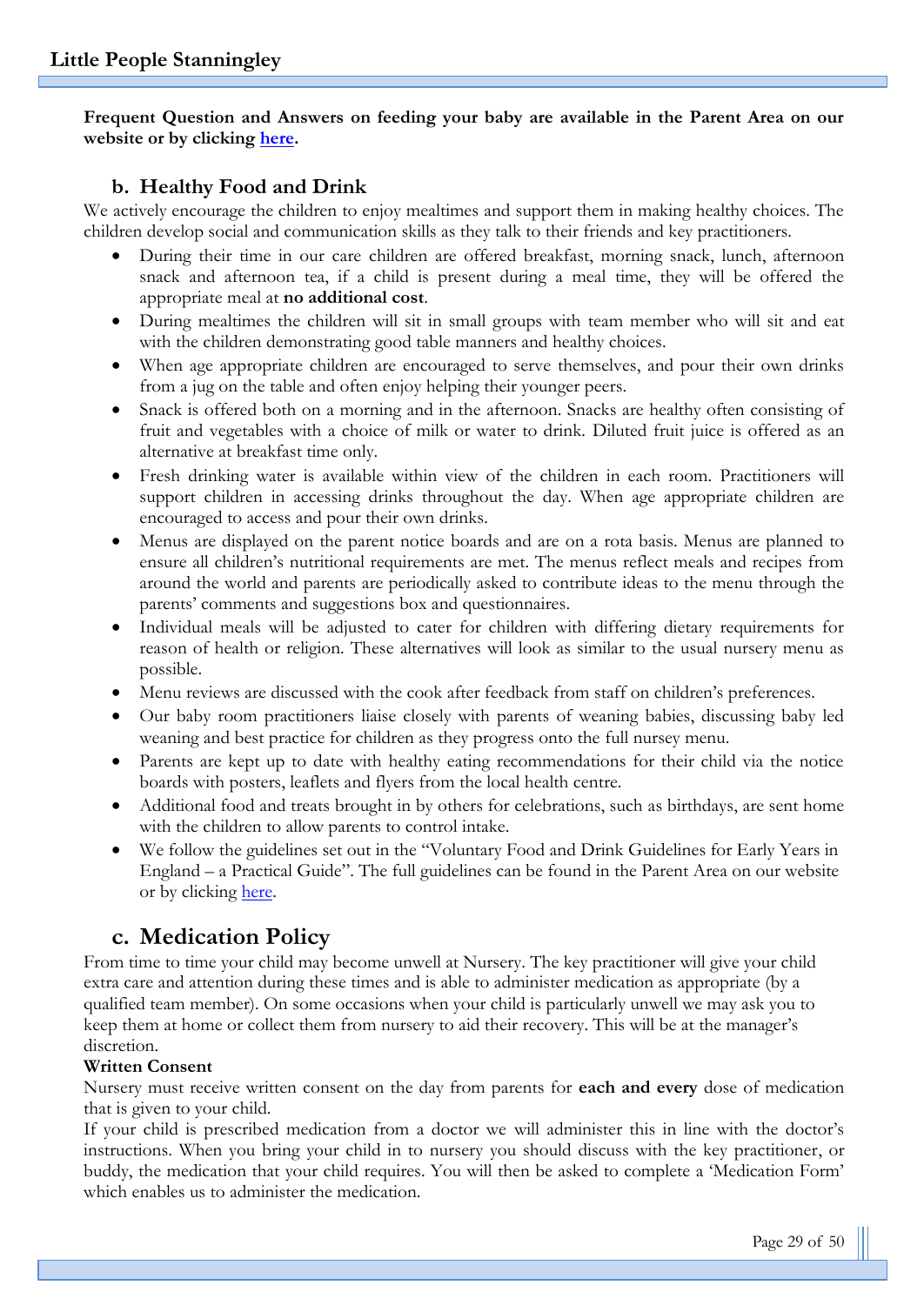If your child becomes unexpectedly unwell whilst in our care, we can administer paracetamol suspension. You must give your prior written authorisation, which on unexpected occasions may be communicated by e-mail.

We do not consider regular application of cream for dry skin, eczema, nappy rash, or sun protection cream as medication unless the cream is prescribed by a doctor with a prescribed time for use.

#### **Administering of Medication**

Staff will record any medication issued on a 'Medication Form'. This is completed to record the exact time, dosage and date of medication and is witnessed by a co-worker. The medicine is usually administered by the child's key practitioner, or buddy, provided they are qualified to Level 2, however **either** the person witnessing **or** administering must hold a Level 3 or higher qualification. Parents are asked to sign this upon collection of their child to confirm they have been informed of the medication given.

We aim to administer the minimum amount of prescribed medication within the setting. For example medication which is required three times daily will only be administered **once** by the nursery practitioner. As stated on the instructions, paracetamol can only be administered with four doses within a 24 hour period. Therefore the nursery setting will only administer one dose provided there has been a 6 hour interval since the last dose was administered.

It is the parent's responsibility to advise practitioners on the administration of prescription medicines which require technical/medical knowledge (i.e. inhalers etc.)

If the medication requires specific training in order to administer we welcome professionals or parents into the setting in order to advise our team on this.

Should children on medication be taken to hospital, the child's medication will be taken with them, clearly labelled and with the parent consent/medication form.

#### **Emergency Medication**

If your child has an ongoing illness/condition which requires immediate treatment, for example if they are prone to febrile convulsions as a result of a raised temperature, and a delay in this being administered may cause unnecessary pain and discomfort for your child, please let us know about this at the earliest opportunity. In cases such as these we can ask you to complete an Emergency Medication form which will be placed on your child's records. This will ensure that we can administer medication without delay in the best interest of your child.

#### **Children who have long term medical conditions and may require ongoing medication**

• A health care plan for the child is drawn up with the parent outlining the Key Person's role, and what information must be shared with other staff who care for their child. The Health Care Plan should include the measures to be taken in an emergency and shared with the parents and other contributors. The Health Care Plan is reviewed regularly and amended in light of changes to medication or the dosage, any side effects noted etc.

#### **Managing medicines on trips and outings**

• Medication for a child is taken in a sealed plastic box clearly labelled with the child's name and name of medication. Inside the box, with the medication, is a copy of the consent form/medication form with the details as given above, which the parent will sign in advance and on return. On no account may the medicine be decanted into other containers, packets or envelopes. The original pharmacy labelled medication should be within the box.

#### **Storage of Medication**

All medication will be stored safely in the nursery kitchen in line with the storage instructions.

We ask that parents hand all medication over to the key practitioner directly and not leave it in **their child's bag – we will then be able to store it appropriately for the day. All medication should be left in its original containers, and clearly labelled with your child's name.**

We are unable to administer medication which is out of date or prescribed for a different child (i.e siblings).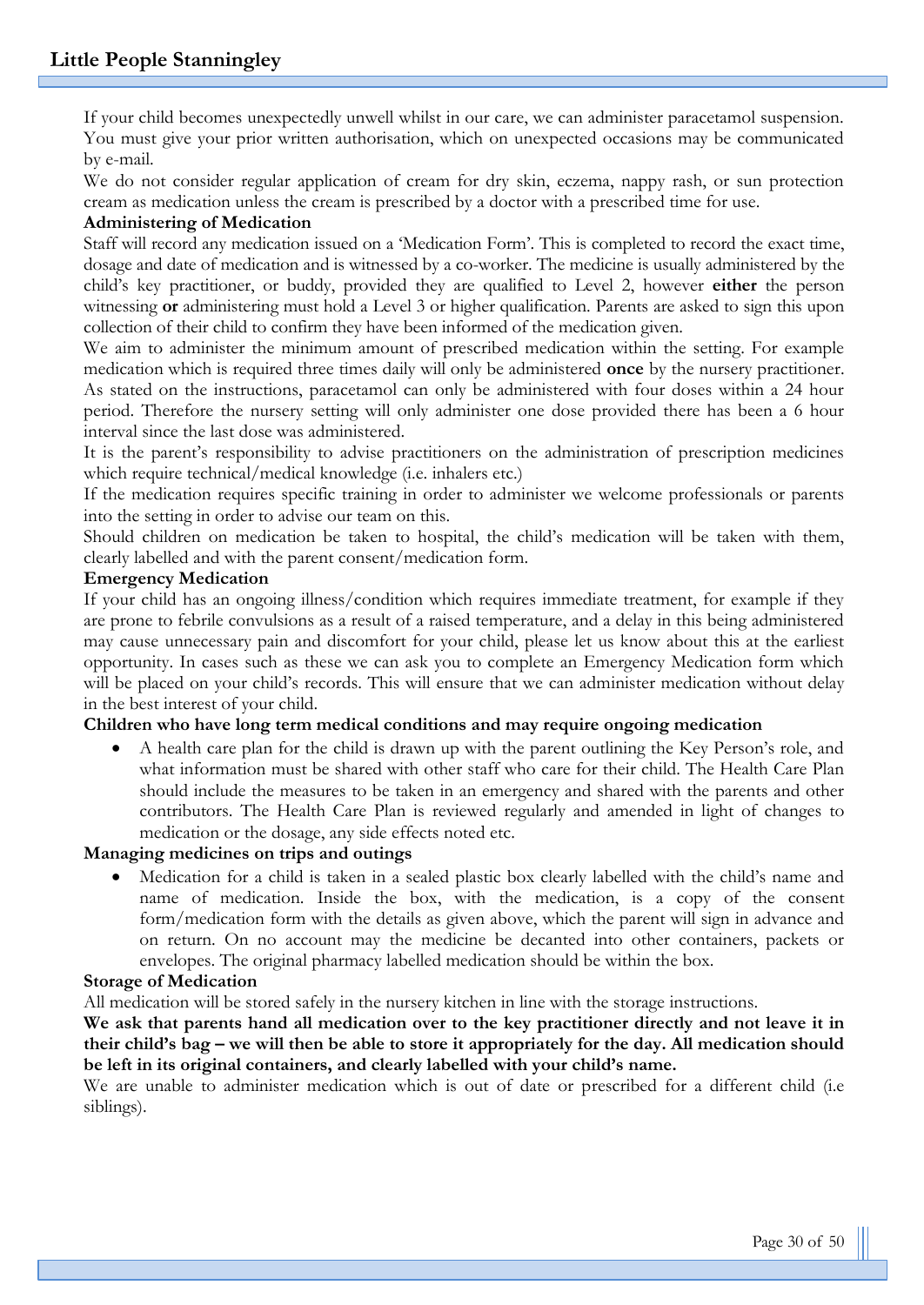## **d. Sun Safety Policy**

#### **Rational**

Too much exposure to ultraviolet light (UV) radiation from the sun causes sunburn, skin damage and increases the risk of skin cancer. Sun exposure in the first 15 years of life contributes significantly to the lifetime risk of skin cancer. There is potential for nurseries to help prevent skin cancer in future generations because:

• Nurseries can play a significant role in changing behaviours through role modelling and education from an early age.

• Children and staff are at risk of sunburn within 10-15 minutes of being exposed to strong sunlight. •

Skin cancer is largely preventable through behaviour modification and sun protection during early years. The main elements of this policy are:

• Partnership: working with parents/guardians, nursery staff and the wider community to reinforce awareness about sun safety and promote a healthy nursery.

• Education: learning about sun safety to increase knowledge and influence behaviour. • Protection: providing an environment that enables children and staff to stay safe in the sun.

#### **Partnership**

• Sun safety will be promoted through working with parents, staff and the wider community to improve our understanding and provision to avoid the harmful effects of too much exposure to ultraviolet light (UV).

• Staff should act as positive role models and set a good example by seeking out the shade whenever possible and wearing suitable clothing, hat and sunscreen.

#### **Education**

• Parents and guardians will be asked through letters/newsletters to support this policy by encouraging their children to adopt the Slip, Slop, Slap message and act as role models.

• Children will be taught the 'Slip, Slop, Slap' Song which will help them remember the basic Sun Safe message

• Children will be read 'George the Sun Safe Superstar', an illustrated, rhyming story that educates children on the importance of Sun Safety and staff will regularly reinforce the sun safe messaging through discussion.

#### **Protection**

Shade:

• The nursery playground has shade provided either by the school building, outdoor shelter(s), trees and/or we have temporary structures i.e. gazebos, etc for use during outdoor play.

• Children will be encouraged to use the shaded areas during playtimes when appropriate.

#### **Clothing**

• The children will be encouraged to wear clothes that provide good sun protection.

• Parents/guardians will be duly informed of the importance to provide the nursery with appropriate sun hats and Sunscreen as advised by the national skin cancer charity 'Skcin'.

• The nursery will provide spare appropriate sun hats and quality sunscreen on site at all times. Drinking Water:

• Children are encouraged to increase their water intake in hot weather and are encouraged to drink water during outdoor play times.

Parents should provide sun hats and sun cream to be used over the Summer months. It is nursery policy to protect **ALL** children from the sun.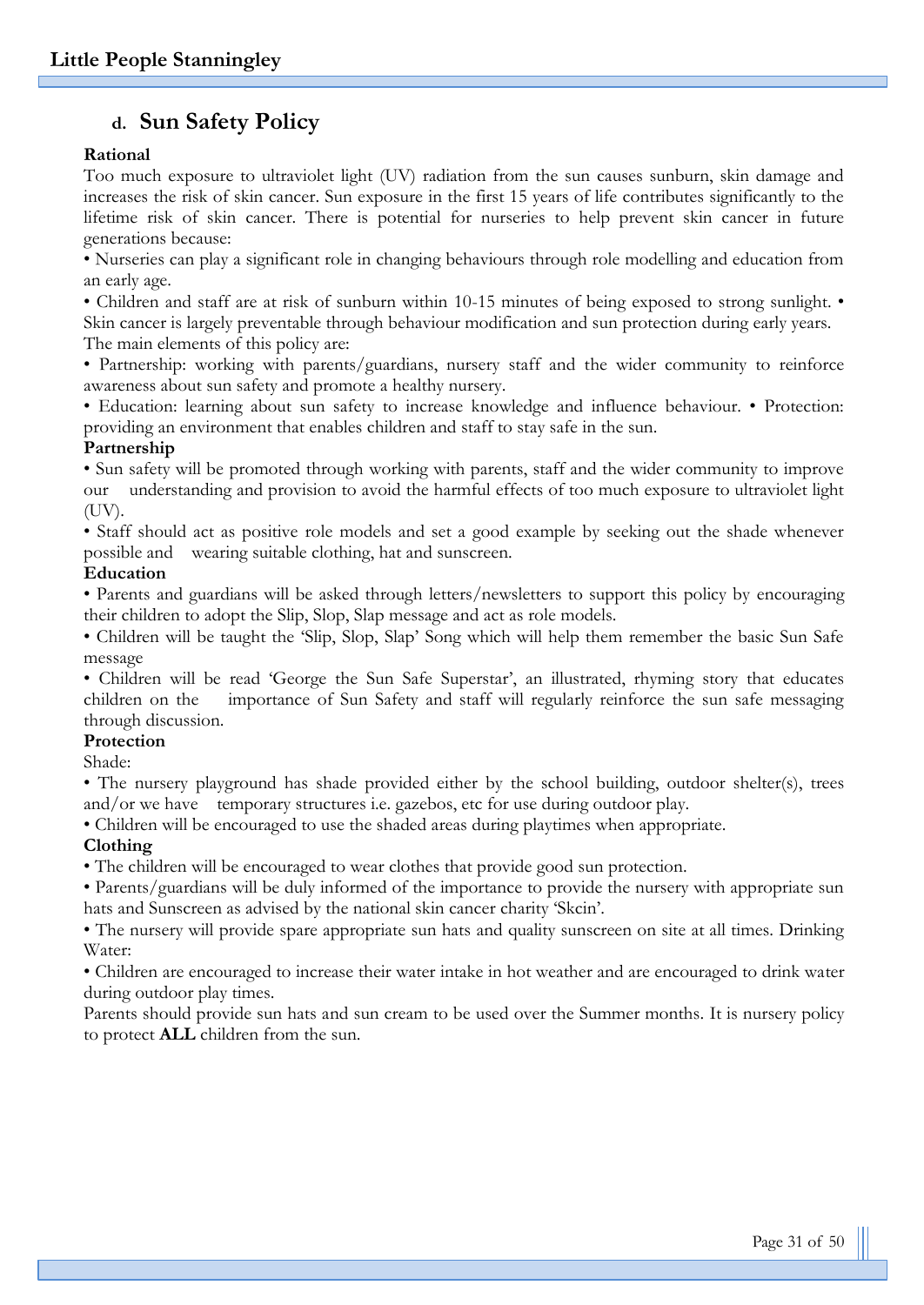## **e. Unwell Children**

**If your child becomes unwell at nursery the person in charge will contact you to discuss their condition. The nursery will administer medication in conjunction with the Medication Policy see above.**

#### **Infectious Diseases**

In order to prevent the spread of infectious diseases:

- The Nursery ensures that windows are open slightly at all times, ensuring air circulation and thus reducing contamination.
- Cross contamination is reduced by sterilization and stringent hygiene procedures, including.
- Please inform Nursery if your child has a confirmed infectious disease straight away to ensure that correct information is shared and good practice is maintained.
- There may be occasions when your child is too unwell to be in the setting on such occasions the manager may ask you to keep your child at home until they are recovered.
- The setting follows guidance on infection control from the Health Protection Agency and for some infectious illnesses such as Chicken Pox etc, exclusion periods are compulsory, these are available on the Health Protection Agency website, or your nursery manager can inform you of the relevant exclusion. The current recommended exclusion period for a Sickness and Diarrhea bug is 48 hours since the last occurrence of sickness or diarrhea.
- Notices will be displayed to inform other parents of any infectious illness within the setting and information shared regarding possible signs and symptoms. Expectant mums will be informed of any illness which could cause complications during the pregnancy.

You can access information regarding infectious illness direct from the Health Protection Agency website hpa@prolog.uk.com

#### **Allergy and Allergic Reaction**

When parents start their children at the setting they are asked if their child suffers from any known allergies. This is recorded on the registration form. Should a child develop an allergy during their time with us, up to date information will be added to their personal file as informed by the parent. If a child has a known allergy/intolerance:

- We will follow an individual care plan sharing information with the Nursery Cook, Manager and Childcare Practitioners within the room.
- Details of suitable and unsuitable foods are recorded on the dietary requirement sheet in the kitchen, along with the days and sessions the child attends. This information is further clarified on a morning when the Nursery Cook checks the mealtime numbers with the Childcare Practitioners.
- In the case of a **life threatening** allergy the parents or appropriate professionals train staff in how to administer special medication in the event of an allergic reaction, for example an Epipen.

In the event of a child suffering adverse effects from an unknown substance we will support parents in discovering the intolerance by completing a food diary and eliminating trigger foods so that the source can be found.

Generally, no nuts or nut products are used within the setting. Parents are advised of this should so that no nut or nut products are accidentally brought in, for example to a party. Where there is doubt over a product provided by a parent, for example a birthday cake, the product is sent home with the children rather than consumed at Nursery.

Should an allergic reaction occur Medication will be administered (if relevant – please refer to medication policy above), first aid carried out as required, an ambulance will be called if necessary, and the parents

informed. The child's key practitioner, or if not possible a familiar care giver, will accompany the child to hospital and await the parents arrival.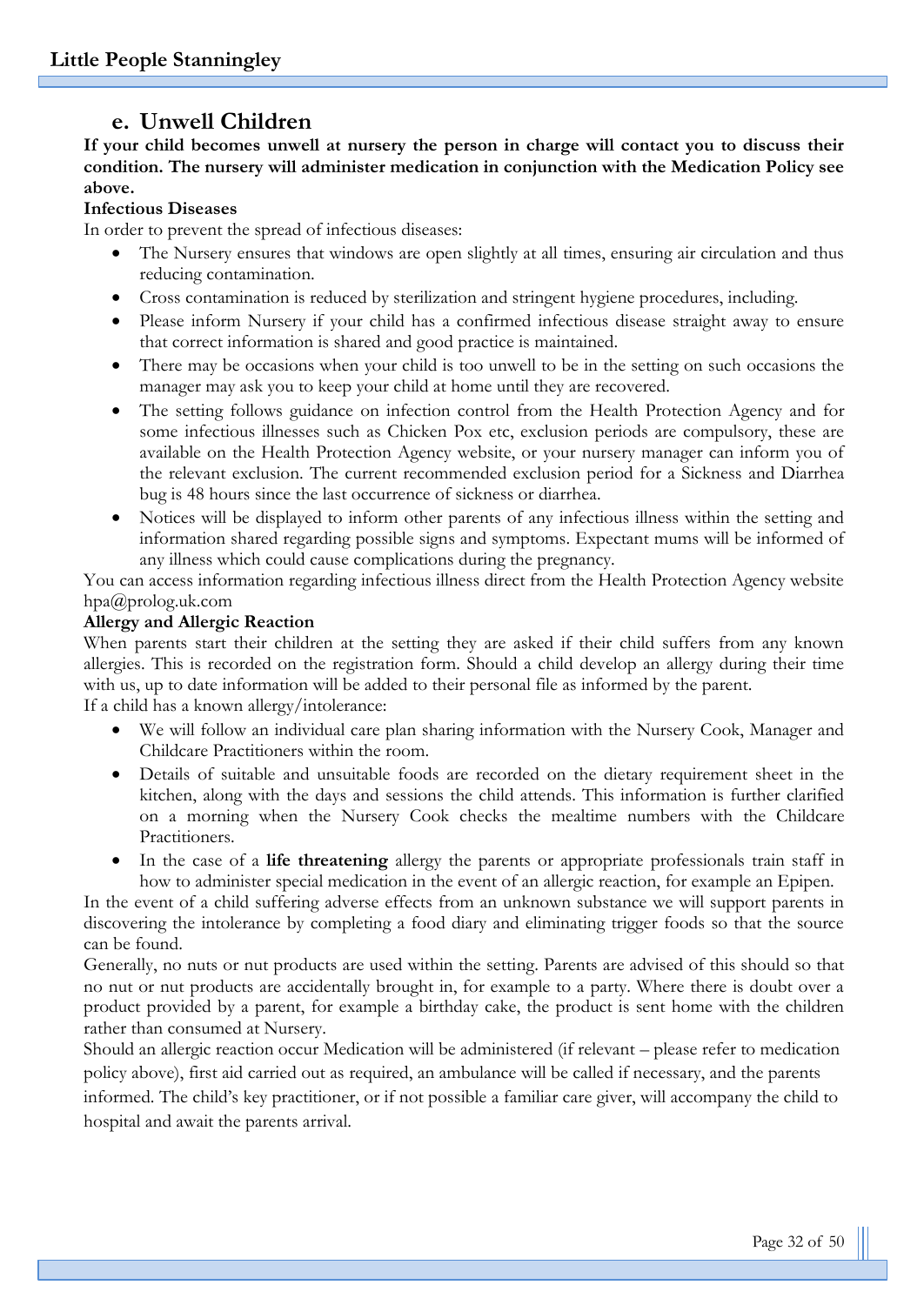## **f. Accident and First Aid Policy**

Little People will endeavour to ensure that ALL childcare staff receive training in Emergency Aid. This will ensure that we are compliant with government guidance. Emergency aid courses are run throughout the year to ensure continuous staff training.

In the event of a child having an accident the incident is recorded on an Accident form, with details of time, circumstances and action taken. The key practitioner will ensure that the parent is well informed of the incident when they arrive to collect the child and are asked to sign the form to acknowledge receipt of the information. The person in charge will be made aware of any accidents/incidents and will sign the Accident sheet alongside the practitioner. The person in charge will contact the parents immediately to make them aware of any serious bumps to the head or other injuries which may require medical attention. We will share health guidelines with parents where relevant, for example if a child suffers a head injury a 'Bumped Head Slip' will advise parents of warning signs to look for.

In the event of a staff member having an accident the incident is recorded in the staff accident log book. The person in charge will ensure that the correct procedures are followed and that any medical attention which may be required is sought including calling an ambulance if relevant. Again where possible the injured practitioner will sign the accident book alongside the person reporting the accident.

First aid will be issued to any person who is subject to an accident on our premises.

In the event of a serious incident we will primarily call the Ambulance service, and then contact the parent or next of kin.

#### **g. Reporting of accidents and incidents**

In the event of an accident, staff or child, we will inform our Health and Safety officer Gary Hallas-Fawcett, [Gary@LittlePeopleNurseries.co.uk](mailto:Gary@LittlePeopleNurseries.co.uk)

Gary will ensure all relevant authorities are informed and appropriate action is taken to reduce future risk where possible, including RIDDOR.

We will inform Ofsted of a serious accident or injury on the premises in line with their guidance.

## **h. No-Smoking Policy**

Little People acknowledge that smoking and breathing other people's tobacco smoke is a health hazard and therefore smoking in public places is banned to protect both children and staff from the harmful effects of smoke. Smoke free legislation was introduced in England 2007 banning smoking in nearly all enclosed work places and public spaces.

We aim to:

- provide an environment where good health is promoted for all
- highlight to all who use the setting that is it a 'smoke free' environment within the perimeter of the grounds
- raise awareness of the dangers associated with exposure to tobacco smoke and reinforce the need to keep children safe the harmful effects of smoking in future life

Smoking is not permitted in Nursery or on Nursery grounds by parents, staff or visitors, signs are displayed stating this.

Persons seen to be smoking in inappropriate areas are asked politely by members of staff to please refrain from doing so whilst on Nursery premises.

#### **Staff**

All staff will be informed of this policy and new staff will be alerted to the existence of the smoke free environment at induction.

Should staff choose to smoke this must be in their own time, and away from nursery premises. They must be aware smoking among adults even outside of the Nursery premises, if seen by children, reinforces the idea that smoking is a normal adult activity.

Staff members must ensure that their uniform is protected from the smoke (whether they are on or off duty).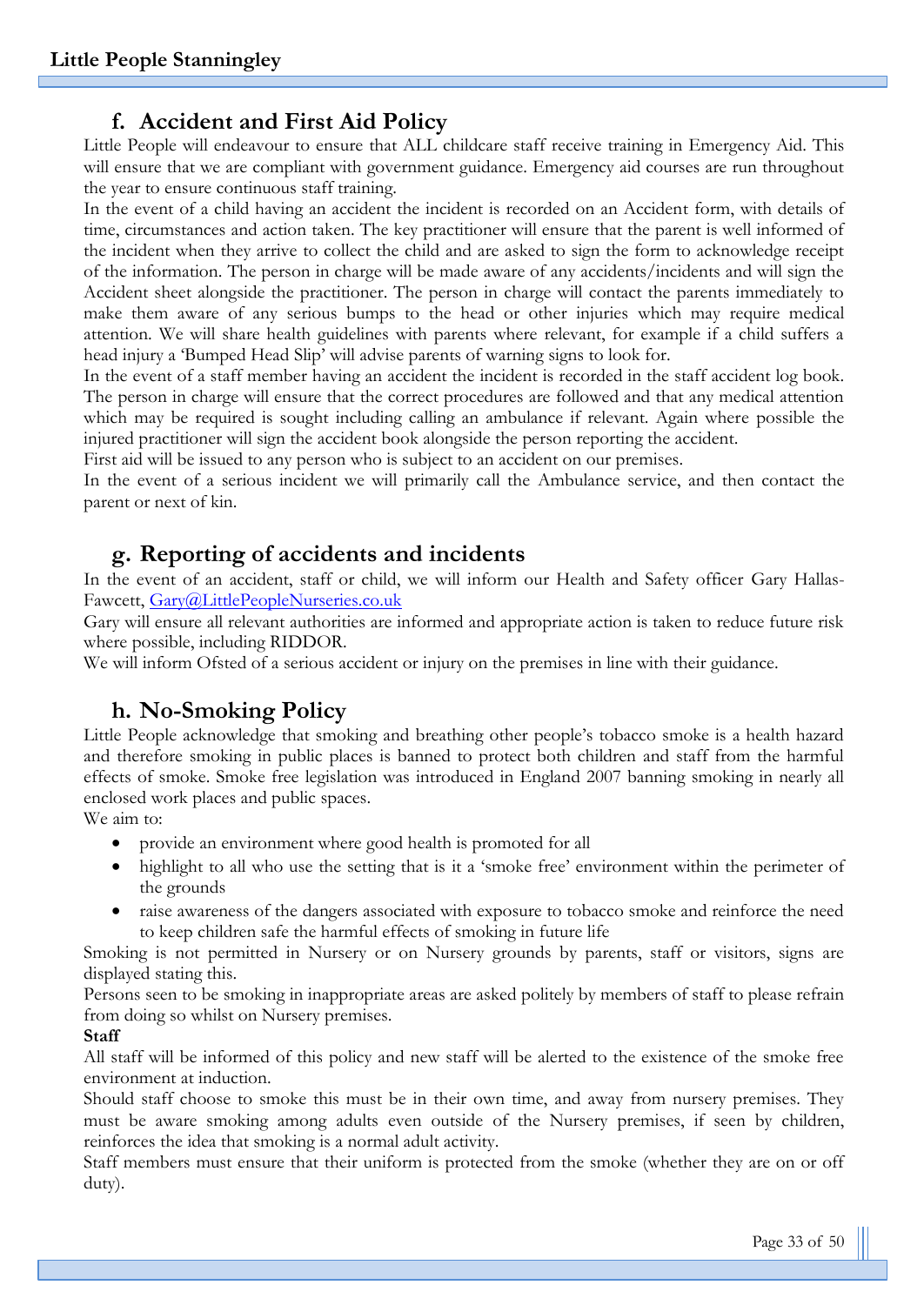Should a staff member share their desire to break the habit their manager will support them, helping them register their interest online and arranging support materials to come to the setting. Breaches of this policy will be subject to disciplinary procedures.

## **i. Food hygiene**

The setting is registered with the Food Standards Agency and agree to comply with their legislation around food hygiene, and food preparation procedures. We will endeavour to maintain our 5 Star rating in the setting.

Team members in charge of food preparation, for example the cook, manager, deputy, undergo a formal external qualification which is updated regularly.

Good practice in food hygiene is delivered as training for new team members as part of their induction process.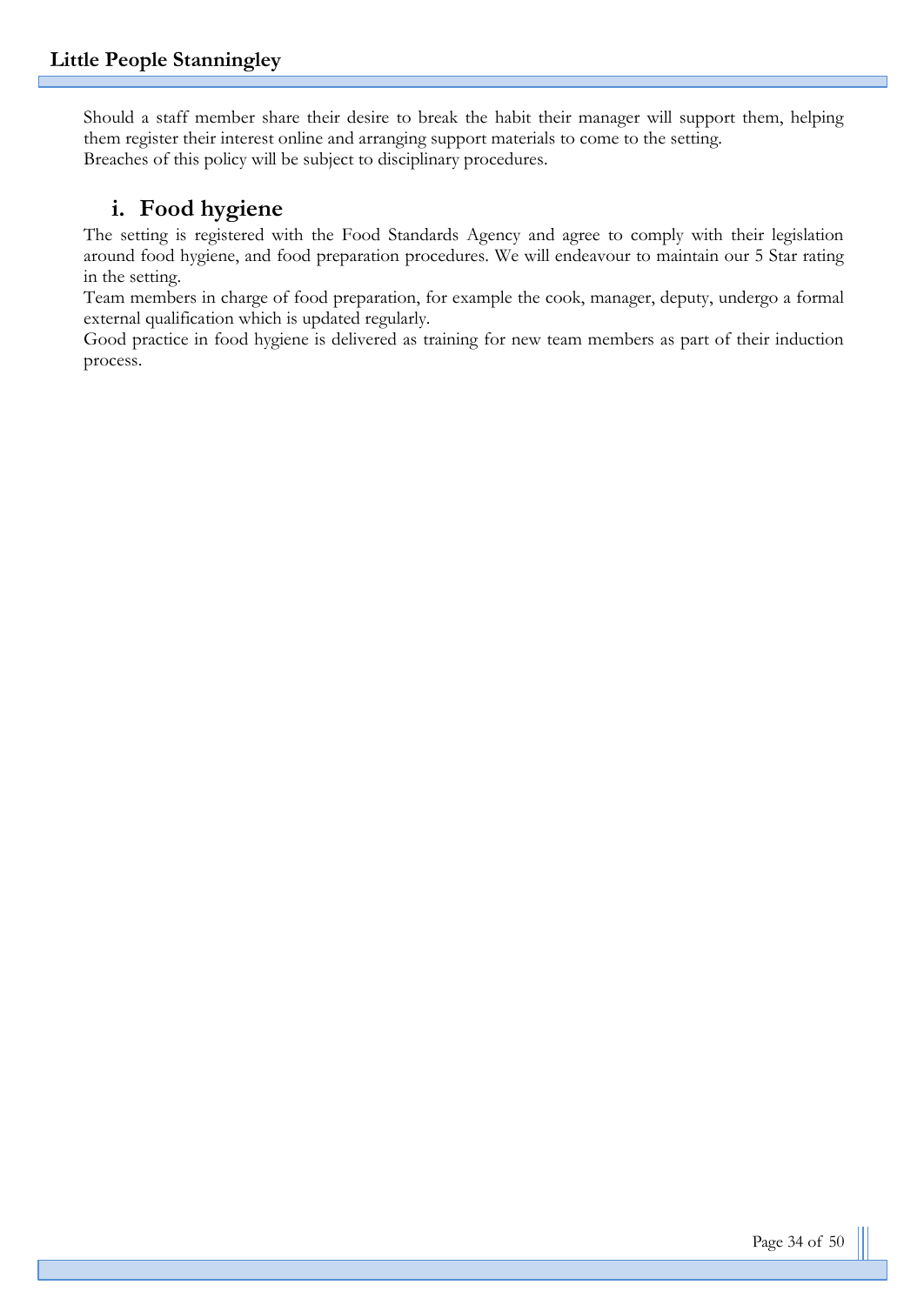# **6. Partnership Policy**

## **a. Admissions**

**Availability of places -** We are an inclusive setting. Where a child has additional needs we will ensure we work closely with the parents and professionals to support the child's needs. Places are booked on a first come first served basis and a strict waiting list is maintained when the setting is fully booked. Please be aware that a place at any of our settings does not guarantee entry to the school on site, school places are allocated by the local authority. Should you be unhappy with your designated school we will be happy to support you should you choose to appeal the decision.

**Visits -** We are happy to introduce your child however the parents feel best. Prior to a child starting with us we will arrange a home visit. Evidence shows this is useful for helping the child make a connection between the home and setting prior to them starting with us, more information of this is in the information pack. We do ask that the carer stays for some of their child's first session to allow a sharing of information. The child is welcomed for a series of visits prior to taking up their place. Up to 3 hours of visits are included in the booking fee, additional sessions are unlimited but charged on the usual Nursery rates.

## **b. Collection of Children**

We ask that you list on the application for the people who are authorised to collect your child from the setting. If there is an unplanned change, or somebody new needs to collect them, please telephone the Nursery to advise them. We will ask for a password to aid identification.

## **c. Key Person**

To ensure that your child feels secure, safe and well supported within the setting we have a strong key practitioner system. Within your child's room there is a key team of practitioners to ensure continuity and consistency of care. One of these practitioners will be your child's special person and will work closely with you and your child ensuring sharing of information and care, learning and development. Your key practitioner will be interested in your family and respectful of your cultures, beliefs and parenting styles. They will work in close partnership with you to support individual care learning and development and ensure an inclusive environment is maintained for your child and family at all times.

*The Early Years Foundation Stage 2012 (revised 2013) states:*

"The key person must seek to engage and support parents and/or carers in guiding their child's development at home. They should also help families engage with more specialist support if appropriate."

## **d. Parent Partnership**

Practitioners throughout the setting value and recognise that strong partnership and positive relationships between parents and those caring for their child in their absence is crucial to the overall well being and development of the child. Therefore we encourage parents to share as much information as possible with the key practitioner to promote continuity between home and the setting and ensure that everyone caring for the child is well informed and aware of their individual needs and working positively together to meet these.

- As child care practitioners we have a duty to maintain confidentiality at all times and we will always adopt a sensitive approach towards your child and your family. Please feel free to discuss with us any concerns or problems you may be experiencing. Our aim is to work closely with you to gain a holistic compilation of your child's abilities and also area's where further support is required.
- The key practitioner will ensure time to discuss your child with you on a daily basis and will work hard to ensure effective sharing of information and clear documentation is maintained. The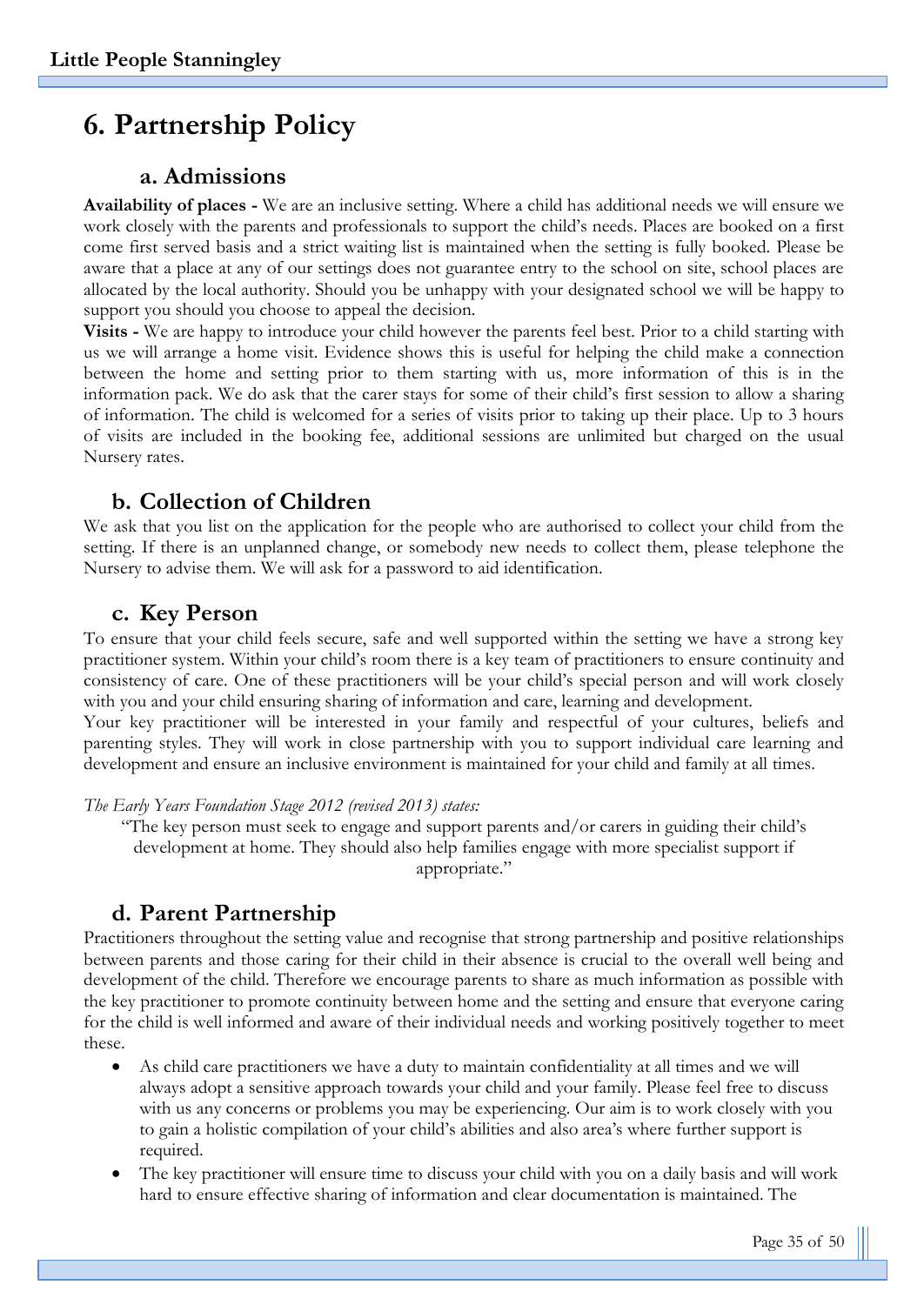setting operates an open door policy and parents/carers are invited to approach the office at any point and for any purpose.

- The setting frequently works alongside professionals from other agencies to support parents in identifying and meeting the individual needs of their child.
- Your child's time with us is precious and is documented in their individual profile. The key practitioner will make observations which reflect your child's learning styles, stages of learning, interests and achievements, these observations are shared with you instantly via our secure online system Tapestry, please comment on our posts and share your own observations of your child and their interests. We also share information in many other ways such as:

Parents notice boards are regularly updated and located outside your child's room Monthly Room newsletters inform you of activities the children are enjoying and how you can continue this at home

Bi-monthly whole Nursery newsletters informing parents of upcoming events and asking for input to shaping Policies and Procedures

Formal parents' evenings, planned 6 monthly, to discuss your child's development. Please feel free to arrange a meeting if you have anything particular you'd like to discuss at any time. Profile viewings: If you are unable to access the internet, your child's Key Person will share their observations with you any time you wish on the Nursery tablets. Please mention this your childs' Key Person

Our Website, Twitter feed and Facebook page

The opinions of our Parents, and Staff, are actively sight online and in paper form, for various projects throughout the year, for example Policy review, Voting for the Team in our Little People Pride Awards.

- Your child and family will be recognised as individuals and your needs will be met with compassion. Your thoughts feelings and ideas will be listened to and valued.
- Our aim is to support you in offering your child the very best start in life and prepare them with all the characteristics required for effective learning throughout their education.
- Parents are informed about the Early Years Foundation Stage via displays around the setting and the information leaflet "A Parents Guide to EYFS"
- More information on Child development and what to expect is shared on our website here:

#### **e. Partnership with Outside Agencies**

We welcome the opportunity to work alongside agencies in the best interest of the children in our care, their families and our staff team. These may be, although are not limited to:

Children's Centres, Early Years Support Teams, Social Services, Local Schools, Health Specialists such as speech therapists, physiotherapists, Inclusion specialists such as Scope, National Day Nurseries Association, and the Pre-School Learning alliance.

## **f. Comments, Concerns or Complaints**

We continually strive to improve the service provided and invite comments and suggestions from parents and practitioners, we have an open door policy, you do not need to make an appointment to call into the office and share your comments with the Nursery Manager directly. **We welcome your feedback.**

If you have directed a complaint to the Manager, or the person in charge – the concern will be dealt with promptly and they will feedback to the parent personally, arranging a further meeting if appropriate.

Should you feel an appropriate response has not been made you are welcome to contact our Head Office on: Tel (Admin team): 0113 2556394 or Email (Area Manager): Tracy@LittlePeopleNurseries.co.uk

In writing: Mrs Vicky Hallas-Fawcett (Company Director)

Little People Nurseries McLaren Fields, Lower Town Street Leeds LS13 3EN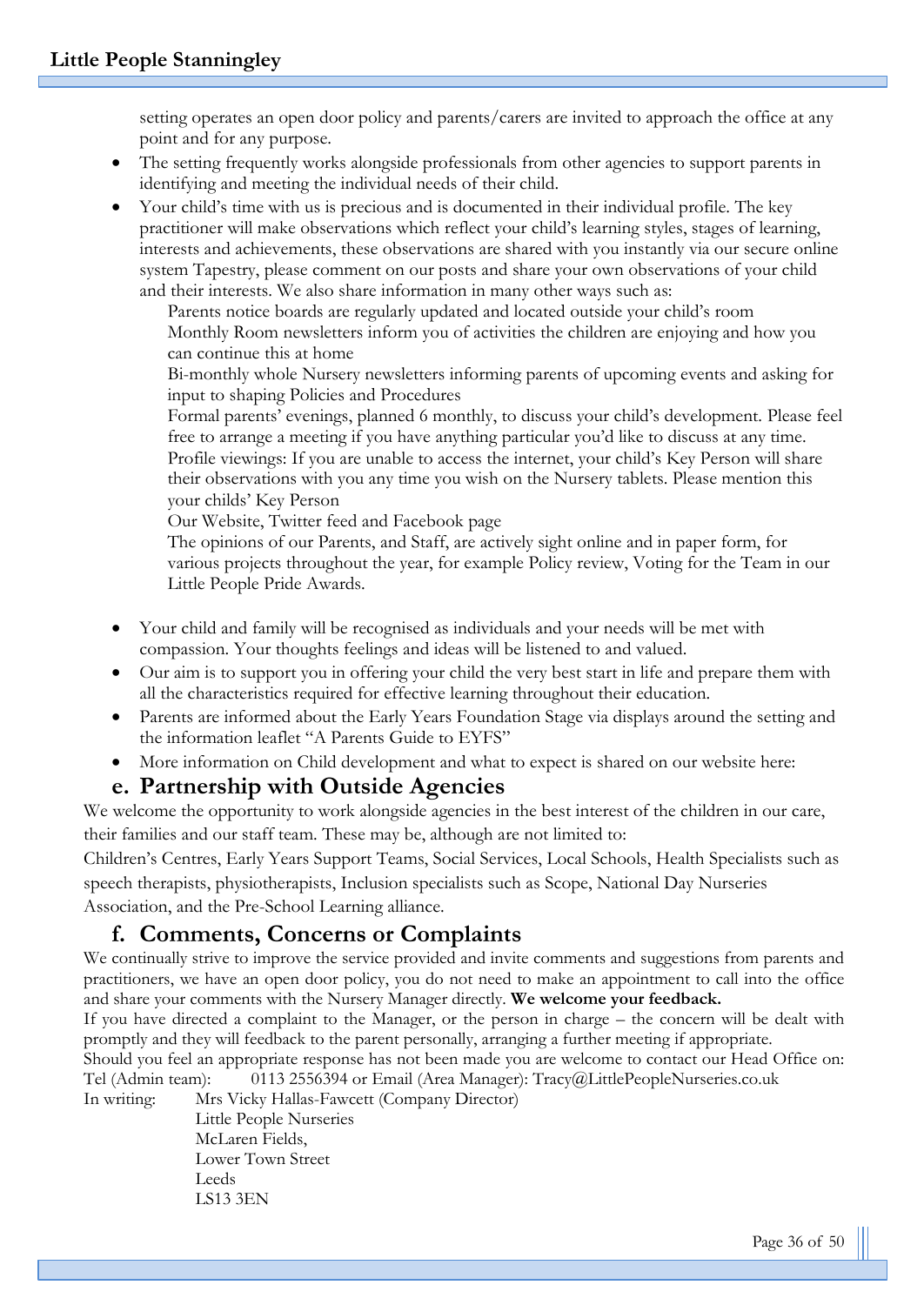A record of all written complaints is kept in the Nursery Office and is available to view on request. We will respond to any formal complaint in writing within 28 days of receiving the complaint. If you are unhappy with how your complaint has been handled and wish to take the matter further our Regulating body is: Ofsted National Business Unit, Piccadilly Gate, Store Street, Manchester M1 2WD, Tel: 0300 123 1231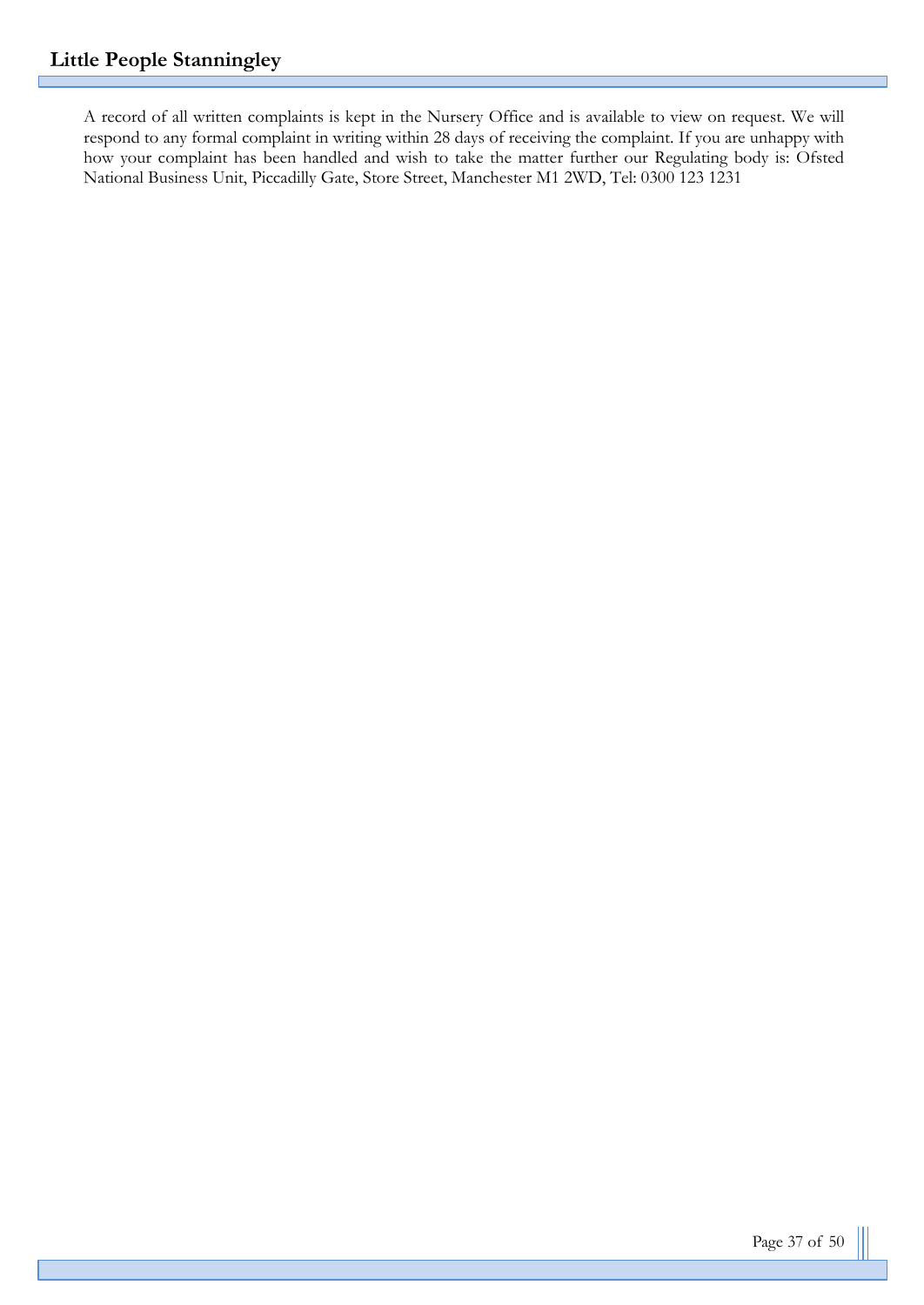# **7. Safety and Suitability of Premises, Environment and Equipment Policies**

## **a. Health and Safety Policy, general standards including maintaining children's safety and security on premises**

## **Our statement of general policy is:**

The nursery believes that the health and safety of all children, employees, parents, visitors and volunteers is of paramount importance and is committed to providing a safe and healthy environment for all.

This is achieved by;

- Providing adequate control of the health and safety risks arising from our work activities.
- Consulting with our employees on matters affecting their health and safety.
- Providing and maintaining safe equipment.
- Ensuring safe handling and use of substances.
- Providing information, instruction and supervision for employees.
- Ensuring all employees are competent to do their tasks, and giving them adequate training.
- Preventing accidents and cases of work related ill health.
- Maintaining safe and healthy working conditions.
- Reviewing and revising this policy as necessary at regular intervals.

## **Responsibilities**

The responsibility for Health and Safety in the setting falls equally amongst all employees.

All employees have the responsibility to;

- Co-operate with supervisors and managers on health and safety matters.
- Not interfere with anything provided to safeguard their health and safety.
- Take reasonable care of their own health and safety.
- Report all health and safety concerns to an appropriate person (as detailed below) as soon as possible.

The appropriate person to report any Health & Safety issues to is:

# **Becky Farrell – Nursery Manager**

Further support is given by **Tracy Windle – Area Manager**  Tracy@LittlePeopleNurseries.co.uk

Overall and final responsibility for health and safety is that of

## **Gary Hallas-Fawcett – Business Partner**

Gary@LittlePeopleNurseries.co.uk

# **b. The assessment of Health and Safety risks arising from work activities;**

• Risk assessments will be carried out as new work activities arise or as the details of an activity change sufficiently to merit a new assessment.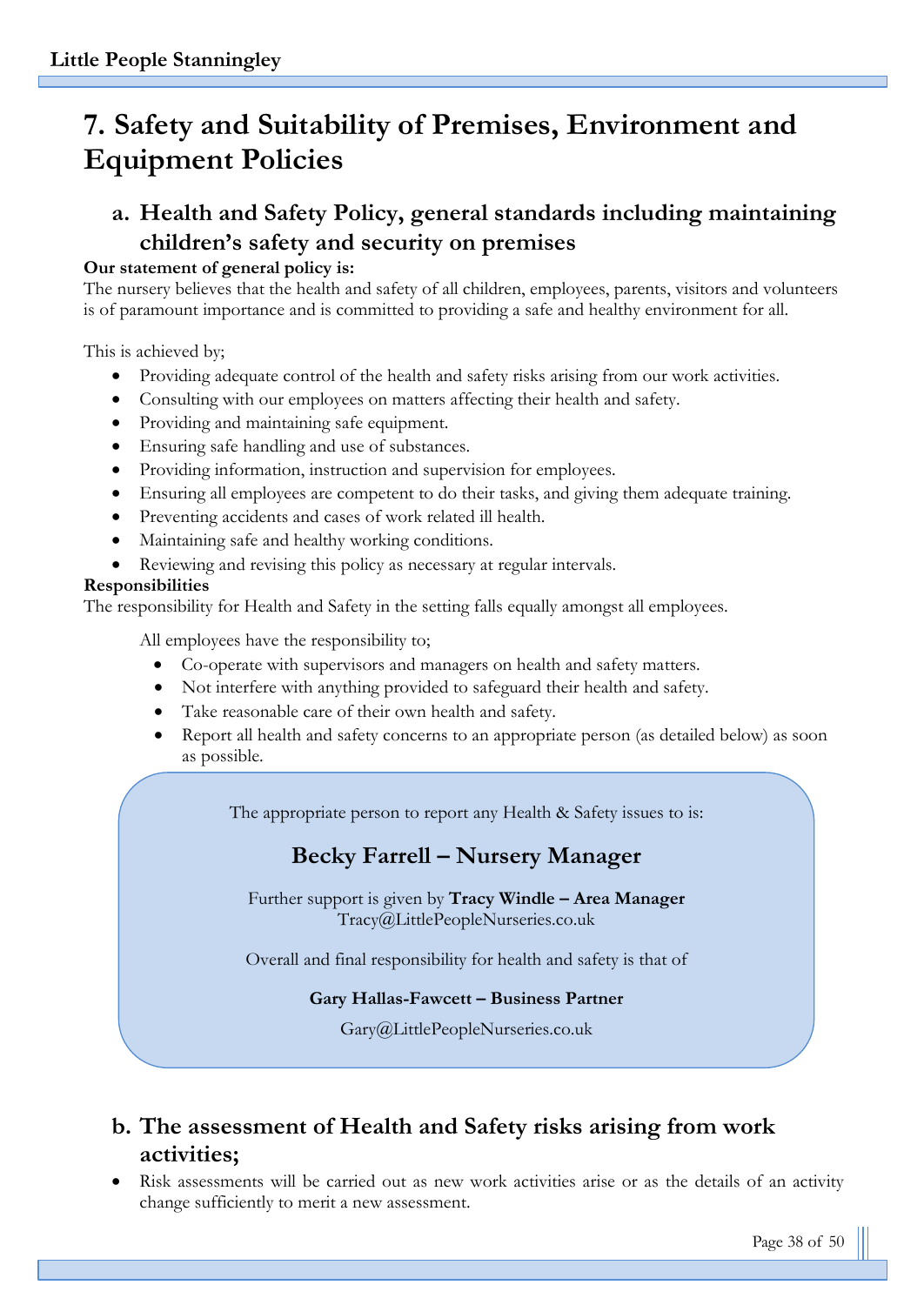- Risk assessments will be undertaken by the **whole staff team**, depending on the nature of the work activity in question. In the majority of cases, the person taking part in the activity is responsible for assessing the risk.
- Risk assessments for the whole setting, including general hazards relating to the premises, will be carried out.
- The findings of the risk assessments will be reported to **Room Leaders**, **Deputies** and **Managers**.
- Action required to remove/control risks will be approved by **Mangers**, **Area Manager** and **Directors**.
- **Managers** will be responsible for ensuring the action required is implemented.
- **Managers** will check that the implemented actions have removed/ reduced the risks
- Risk assessments will be review annually, or when the work activity changes, whichever is soonest.

#### **Consultation with Employees**

- Employee representatives are **Room Leaders**.
- Consultation with employees is provided by regular meetings and room leader meetings. Health and Safety issues are raised regularly at the management meeting.

#### **Safe equipment and the reporting of faulty equipment**

- **All employees** are responsible for identifying any equipment needing maintenance. Any faulty equipment, or equipment needing replacing, must be reported to the **Manager**, who will take the next steps in terms of removal, repair or replacement.
- The **Manager** will be responsible for ensuring all identified maintenance is implemented.
- Any problems found with the equipment should be reported to the **Manager**.
- **Managers and their Deputies**, **Area Manager** and **Directors** will check that new equipment meets health and safety standards before it is purchased.

#### **Safe Handling and use of Substances**

- The nursery will adhere to Control Of Substances Hazardous to Health Regulation (COSHH) to ensure all children, staff, parents and visitors are safe around any chemicals we may use on the premises
- COSHH assessments are carried out by the supplier of the substance.
- The **Manager** and **Deputy Manager** will be responsible for ensuring that all relevant employees are informed about the COSHH assessments.

• The **Area Manager** will check that new substances can be used safely before they are purchased. **Information, Instruction and Supervision**

- The "Health and Safety Law" poster is displayed in the Staff Room, or communal Staff Area
- Health and safety advice is available from **Managers**, **Area Managers** and **Directors**.
- Supervision of young workers/trainees will be arranged, undertaken and monitored by **Room Leaders** and **Deputy Managers**.
- **Managers** are responsible for ensuring that our employees working across sites are provided with relevant health and safety information.

#### **Competency for Tasks and Training**

- Induction training will be provided for all employees by **the Leadership team, Manager** or **Deputy Manager**.
- Job specific training will be provided by **Room Leaders**.
- Training records are kept by **Manager** in the Staff Development File in the Office.
- Training will be identified, arranged and monitored by the **Manager**.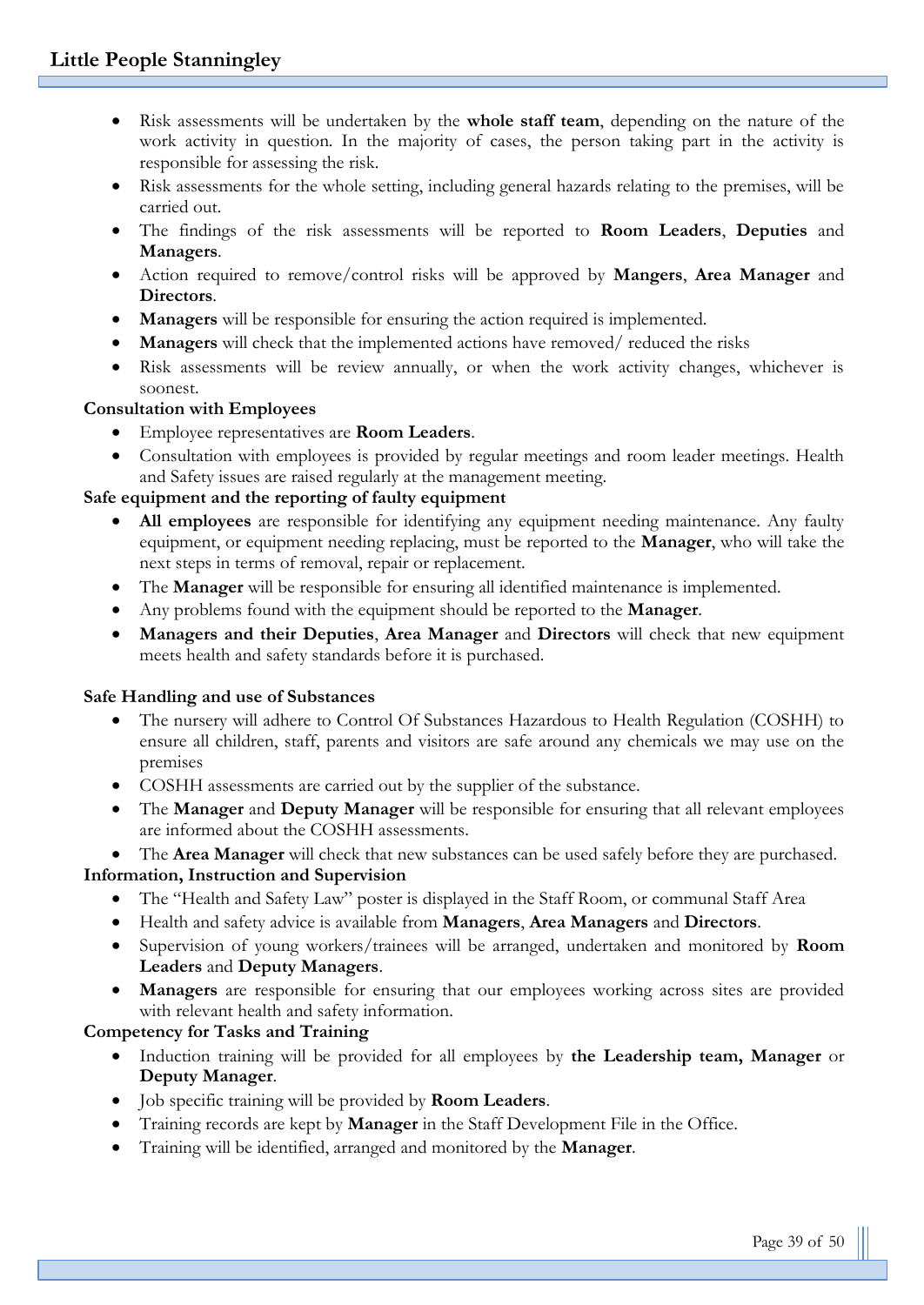#### **Accidents, first aid and work related ill health**

- The location of the first aid box(es) are in the Office and an additional location as stated on the First Aid posters detailing designated First Aiders.
- All accidents and cases of work related ill health are to be recorded in the accident book. The book is kept in the office.
- **Gary Hallas-Fawcett** is responsible for reporting accidents, diseases and dangerous occurrences to the enforcing authority (HSE) or the local authority.
- **The Nursery Manager** is responsible for reporting accidents and diseases to Ofsted in line with their policy

#### **Monitoring**

- To check our working conditions and ensure our safe working practices are being followed, we will review the settings policies and procedures regularly.
- Ensure the staff team are aware of their role in Health & Safety and they report and concerns.
- Raise and review Health and Safety issues in regular management meetings to ensure issues are dealt with or changes are implemented. The rest of the team is informed of this via room meetings, memos and the staff newsletter.
- **Gary Hallas-Fawcett** is responsible for investigating accidents.
- **Gary Hallas-Fawcett** is responsible for investigating work related causes of sickness absences.
- The **Manager** is responsible for acting on investigation findings to prevent a recurrence.

## **c. Supervision of Trips, Outings and Visits**

Where possible, children will have the opportunity to participate in local outings such as the library or park.

- The **Manager** is responsible for ensuring the risk assessment is undertaken and implemented for each separate outing
- The outings log will be completed to ensure all required information is logged
- Appropriate ratios will be maintained
- A first aid trained practitioner will accompany all visits outside the setting.

The outings log book includes information such as:

- An appropriate ratio of staff to children will be maintained and names of all those out of the setting will be recorded.
- There will be clear routes and destinations logged.
- There will be a named person who will remain in telephone contact with the setting, details will be logged.
- The names of the children, and details of their clothing will be recorded.
- Expected time of arrival back at the setting will be logged.
- When traveling offsite, we will make use of high-visibility jackets to improve the group's visibility and ID badges/cards can help aid identification.

Parents/carer give prior written consent for local trips off the premises e.g. to the park or library when signing their Parent Contract.

If a parent/carer does not want their child to participate in trips off the premises this should be clearly stated on the application form and the Manager will discuss this with parent.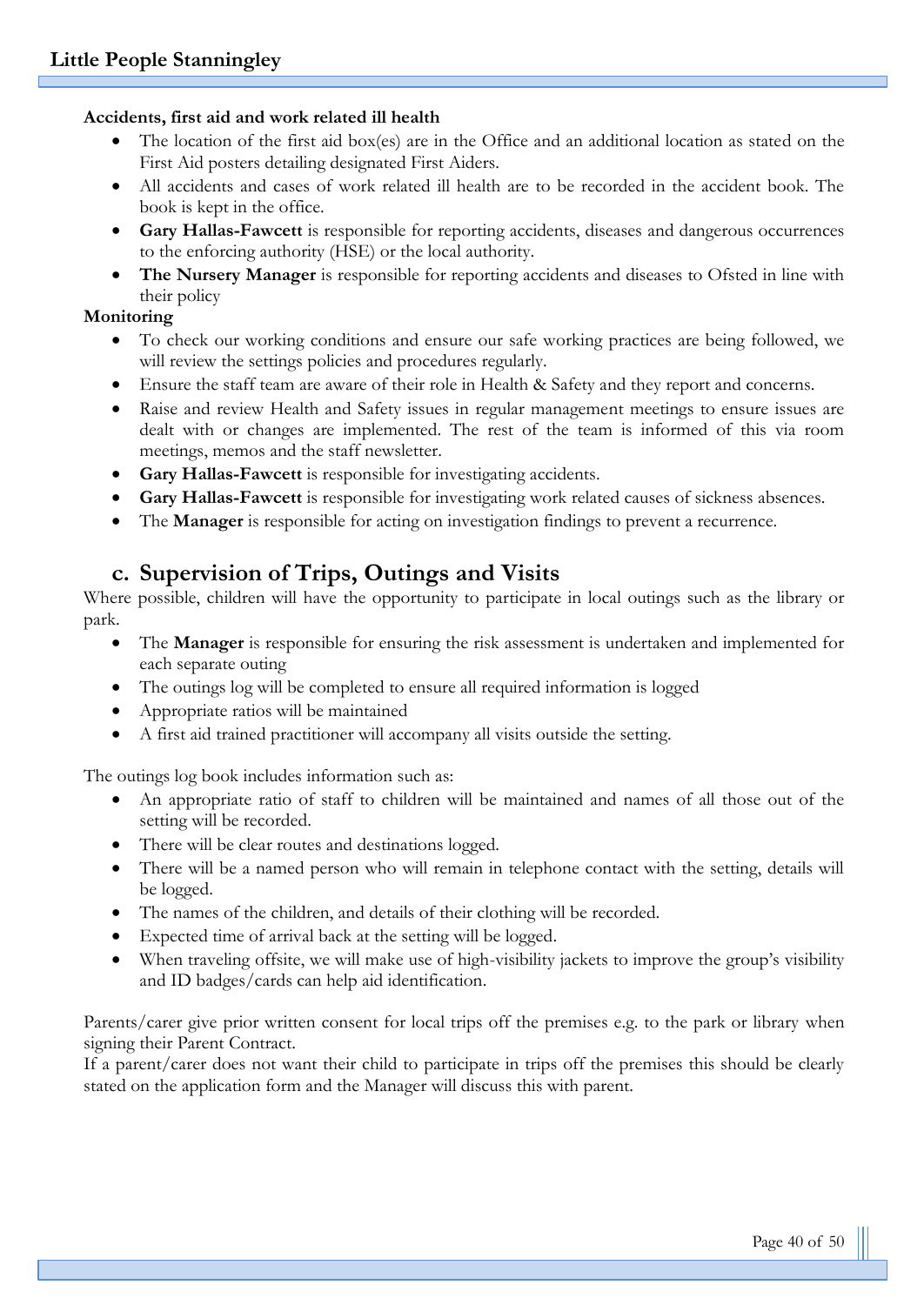#### **Escort procedure for collection and drop off to School**

#### **Escort procedure for collection for Westroyd Primary School and Primrose Hill Primary School.**

Children going the Nursery and reception

- Appropriate ratio is maintained (for Early Years this is 1:3)
- Staff carry a first aid box
- Staff are in telephone contact
- All staff are clearly identifiable, usually wearing uniform with the exception of special event days
- Reception children are taken to the classroom door. Collected outside the classrooms.
- Nursery children are taken in to, and collected from the Nursery and Nursery procedure is followed.
- Children in Key Stage 1&2 will be collected and dropped off at the arranged school collection point.
- Registers are taken in the morning and are taken on collection.
- of special event days

## **d. Waste Management Policy**

- We seek to minimise waste of all kinds and to promote awareness amongst staff and children of environmental issues that we can influence or control.
- Stock of food and perishable items is rotated to ensure no wastage through deterioration.
- Re ordering of consumable items such as play materials and cleaning products is monitored by management to maximise efficiency and minimise cost, without compromising standards of care or safety.
- Our staff are made aware of how we can avoid wasting energy in whatever form, such as closing doors to conserve heat and turning out lights in unoccupied rooms.
- We use energy efficient products and procedures wherever possible and seek to replace equipment with the most environmentally friendly options available.
- Waste from rooms and Bathroom waste is taken daily to the waste bins provided and authorised contractors remove this waste periodically. Nappies are double bagged and appropriate facilities for the disposal of feminine hygienic products are provided.
- We recycle wherever possible, both within the nursery and by taking any recyclable items to the appropriate centres.
- We encourage recycling from parents by donating unwanted clothing in order that we can donate this to charity.

## **e. Emergency Evacuation Procedure**

- The **Manager** is responsible for ensuring the risk assessment is undertaken and implemented.
- Escape routes are checked by the0 **Person in Charge**, daily as part of the open up and shut down procedure.
- Fire extinguishers are maintained and checked regularly.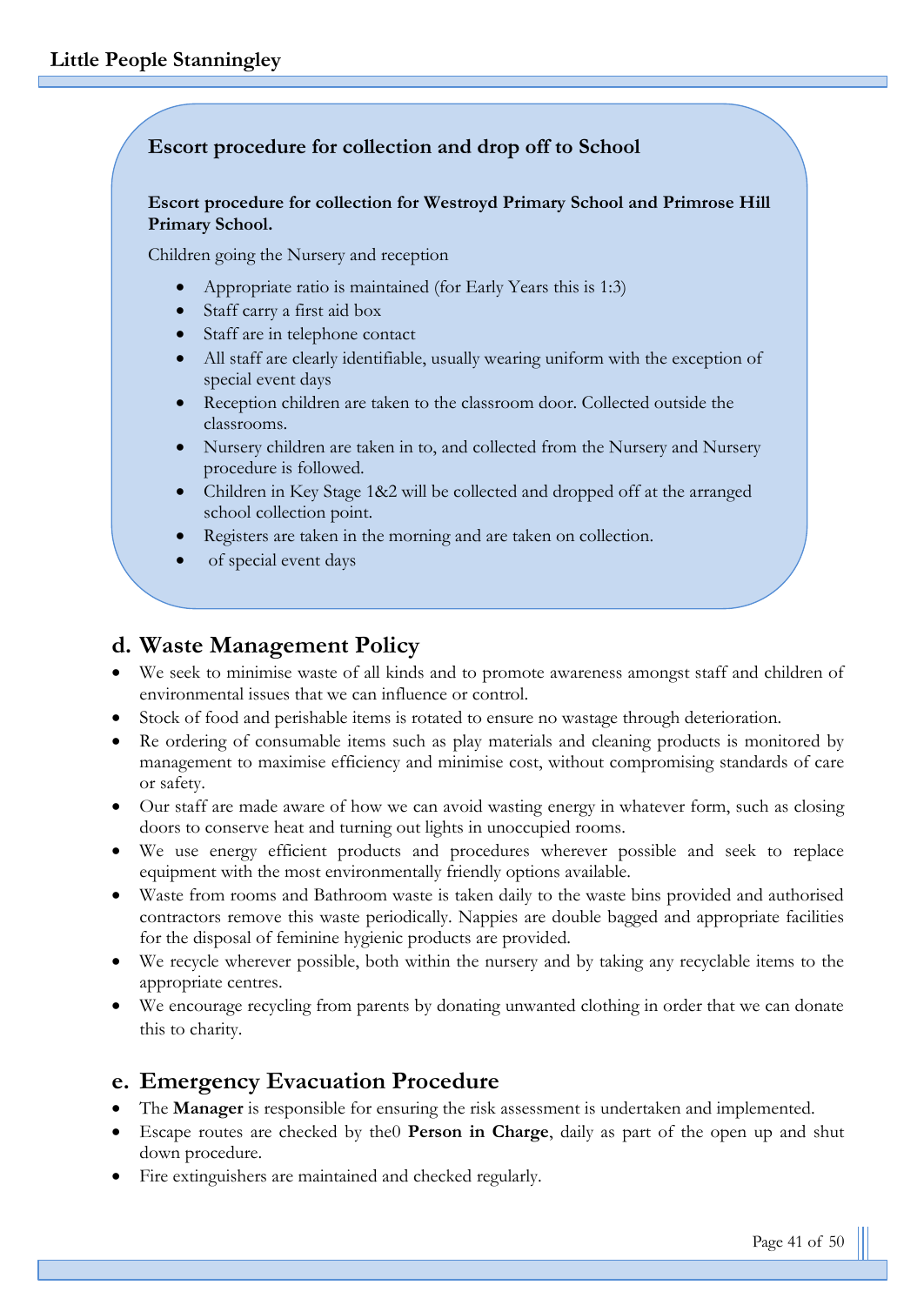- Alarms are tested regularly by the **Person in Charge**, tests are recorded and will happen a minimum of once per half-term.
- Emergency evacuation will co-ordinated by the **Person in Charge** be practiced a minimum of once per term, and is recorded in the Evacuation log book.

In the event of an emergency, for example a fire, the following procedure will be followed to evacuate the premises as swiftly and safely as possible.

- 1) Alarm will be sounded.
- 2) Calmly collecting register, walk children and visitors through the nearest Emergency Exit.
- 3) The Person in Charge to collect day book and mobile phone.
- 4) Practitioners carry out a head count of the children and compare with the register.
- 5) Leave building closing all doors, and remain outside until a safe signal has been given.
- 6) Telephone for the Emergency Services using mobile phone outside the building.
- 7) The Person in Charge will re-count children and staff and compare with day book.
- 8) Keep children safe and calm whilst arrangements are made to contact all parents.
- 9) Parent contact details are kept electronically and off site, in case of emergency.

# **OUR SAFE PLACE IS: Car Park**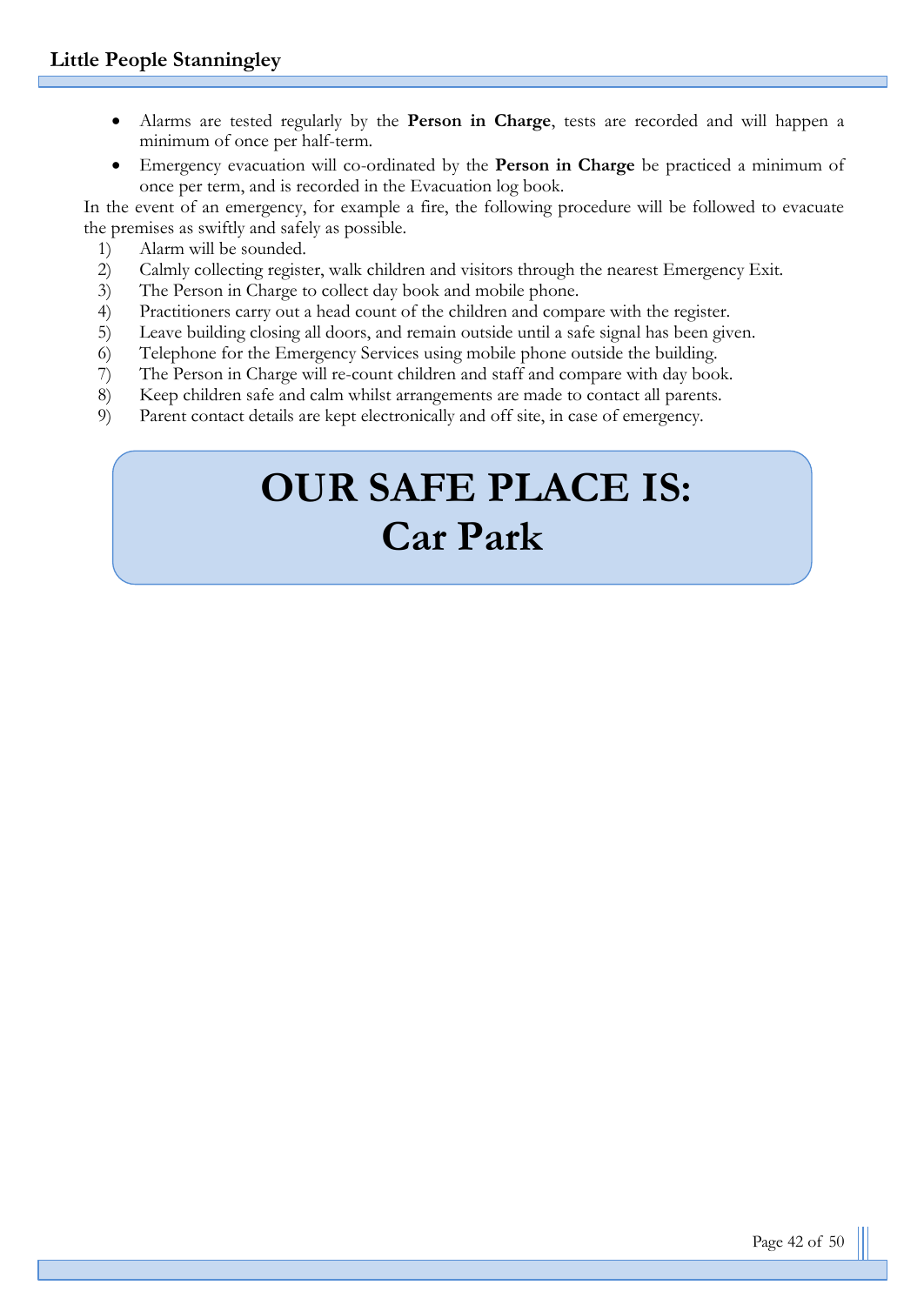## **f. Critical Incidents Policy /Adverse Weather Policy**

To ensure the health, safety and welfare of our staff team, customers and children we need to plan for all eventualities. With this in mind, we have a critical incident/Adverse weather policy in place to ensure our nursery is able to operate effectively in the case of a critical incident and where closure is necessary, communication is clear and effective. These include:

- Adverse Weather: Snow, High Winds, Extreme Heat
- Flood
- Fire
- Burglary
- Abduction or threatened abduction of a child
- Bomb threat/terrorism attack
- Any other incident that may affect the care of the children in the nursery.

If any of these incidents impact on the ability of the nursery to operate, we will contact parents via our usual communication methods of telephone, email, tapestry and social media pages. at the earliest opportunity, e.g. before the start of the nursery day. Parents are advised to check these regularly during adverse weather conditions. There will be no reduction in fees for times that the setting has been unable to operate.

**Extreme Weather (i.e Snow, Heat, High Winds)**: The decision to open during extreme weather will be guided by official Met Office data and the decisions of other Local Authority Establishments in the area. If it is safe to do so, we will always make our best efforts to open, however the safety of our staff team, and children and families travelling to the setting will be our priority.

Flood: There is always a danger of flooding from adverse weather conditions or through the water/central heating systems. We cannot anticipate adverse weather; however, we can ensure that we take care of all our water and heating systems through regular maintenance and checks to reduce the option of flooding in this way.

If flooding occurs during the nursery day, the nursery manager will make a decision based on the severity and location of this flooding, and it may be deemed necessary to follow the fire evacuation procedure. In this instance children will be kept safe and parents will be notified in the same way as the fire procedure.

Should the nursery be assessed as unsafe through flooding, fire or any other incident we will do our best to provide alternatives in one of our sister nurseries or local school premises where possible.

Fire: Please refer to the Emergency Evacuation Procedure.

**Burglary:** The management of the nursery follow a lock up procedure which ensures all doors and windows are closed and locked before vacating the premises.

The manager will always check the premises as they arrive in the morning. Should they discover that the nursery has been broken into they will follow the procedure below:

- Dial 999 with as many details as possible, i.e. name and location, details of what you have found and emphasise this is a nursery and children will be arriving soon
- Contain the area to ensure no-one enters until the police arrive. The staff will direct parents and children to a separate area as they arrive. If all areas have been disturbed staff will follow police advice, including following the relocation procedure under flood wherever necessary to ensure the safety of the children
- The manager on duty will help the police with enquiries, e.g. by identifying items missing, areas of entry etc.
- A manager will be available at all times during this time to speak to parents, reassure children and direct enquires
- Management will assess the situation following a theft and ensure parents are kept up to date with developments relating to the operation of the nursery.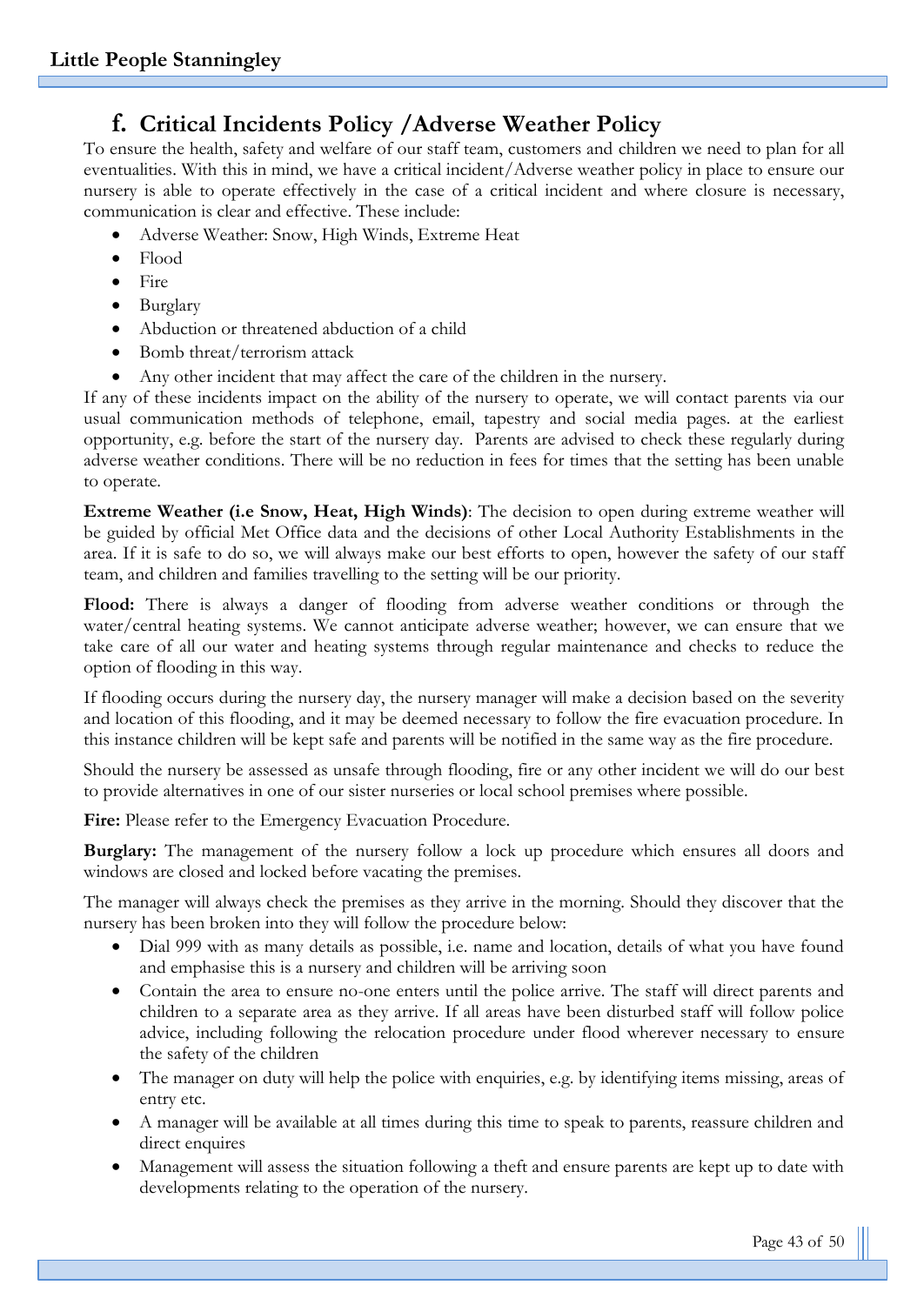**Abduction or threatened abduction of a child:** We have secure safety procedures in place to ensure children are safe while in our care, including safety from abduction. Staff must be vigilant at all times and report any persons lingering on nursery property immediately. All doors and gates to the nursery are locked and cannot be accessed unless staff members allow individuals in. Parents are reminded on a regular basis not to allow anyone into the building whether they are known to them or not. **Visitors and general security are covered in more detail in the supervision of visitor's policy**.

Children will only be released into the care of a designated adult. Parents are requested to inform the nursery of any potential custody battles or family concerns as soon as they arise so the nursery is able to support the child. The nursery will not take sides in relation to any custody battle and will remain neutral for the child. If an absent parent arrives to collect their child, the nursery will not restrict access **unless** a court order is in place. Parents are requested to issue the nursery with a copy of these documents should they be in place.

If a member of staff witnesses an actual or potential abduction from nursery we have the following procedures which are followed immediately:

- The police must be called immediately
- The staff member will notify management immediately and the manager will take control
- The parent(s) will be contacted
- All other children will be kept safe and secure and calmed down where necessary
- The police will be given as many details as possible including details of the child, description of the abductor, car registration number if used, time and direction of travel if seen and any family situations that may impact on this abduction.

**Bomb threat/terrorism attack:** If a bomb threat is received at the nursery, the person taking the call will record all details given over the phone as soon as possible and raise the alarm as soon as the phone call has ended. The management will follow the fire evacuation procedure to ensure the safety of all on the premises and will provide as much detail to the emergency services as possible.

**Other incidents:** All incidents will be managed by the manager on duty and all staff will co-operate with any emergency services on the scene. Any other incident that requires evacuation will follow the fire plan. Other incidents e.g. no water supply, failure to the heating will be dealt with on an individual basis taking into account the effect on the safety, health and welfare of the children and staff in the nursery.

The nursery manager will notify Ofsted in the event of a critical incident.

**Lock down procedure:** We will use the lock down procedure when the safety of the children and staff is at risk and we will be better placed inside the current building, with doors and windows locked and blinds/curtains drawn.

We will activate this emergency procedure in response to a number of situations, but some of the more typical might be:

- A report incident or disturbance in the local community (with potential to pose a risk to staff and children in the nursery)
- An intruder on the nursery site (with potential to pose a risk to staff and children in nursery)
- A warning being received regarding a risk locally, of air pollution (smoke plumes, gas cloud etc.)
- A major fire or explosion in the vicinity of the nursery as long as it is safer staying in the premises than leaving.

In this case the staff will be notified by the following action:

#### **The person in charge will notify each room of the lockdown.**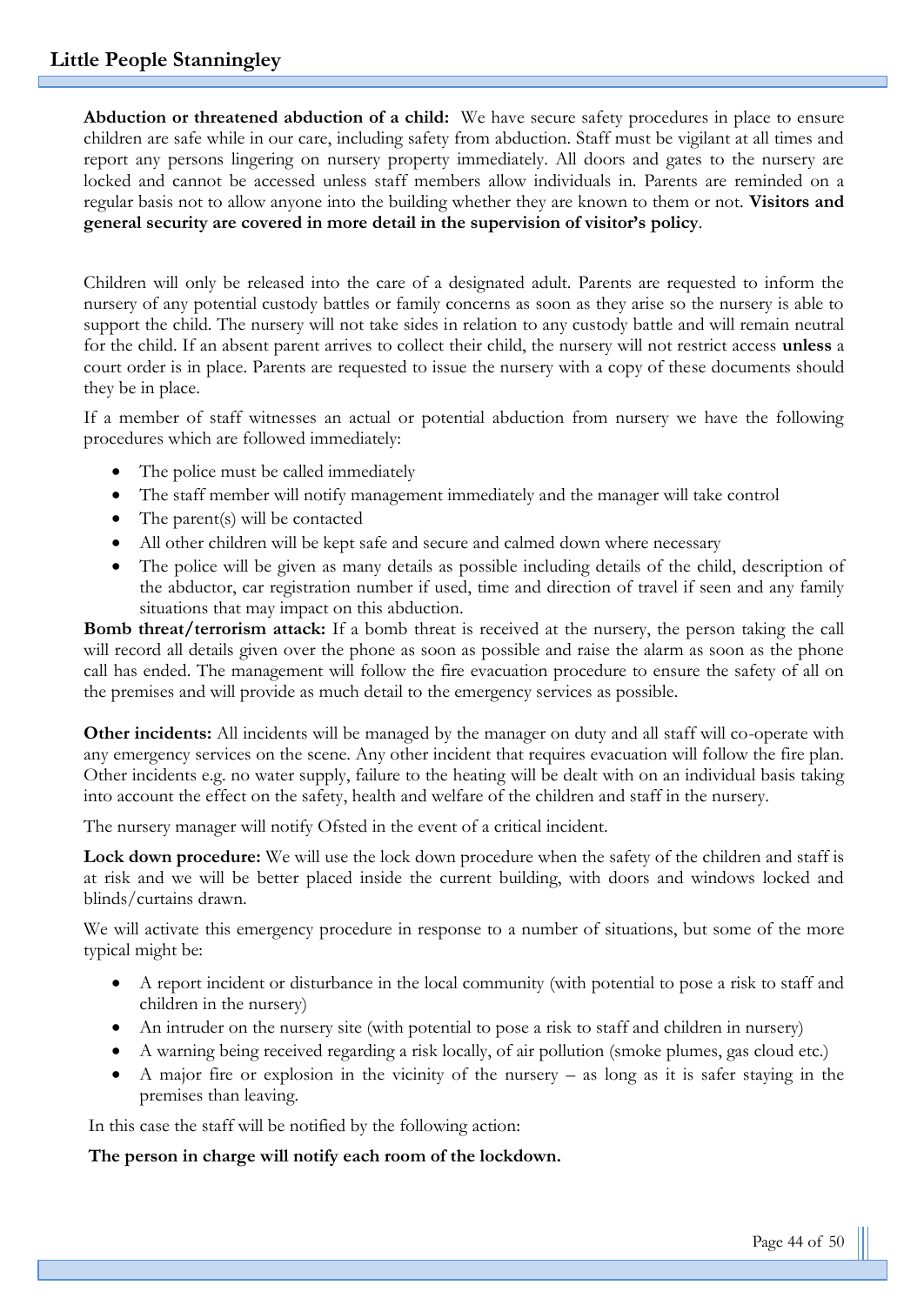All individuals (including children) will remain in the area they are in, if safe to do so. If the children are outside, staff are to promptly and calmly direct children into the building, if this will not endanger them. Staff will make efforts to close and lock doors, and close blinds or curtain wherever safe to do so.

If appropriate all individuals will be moved away from the windows and doors and children will be occupied in the centre of the room so they are not placed at risk or are able to see any situation developing outside where possible.

The manager will ensure all children, staff and visitors are accounted for and safe before returning to the office area to keep up to date with the current situation via updates.

The manager on duty will manage the situation dependant on the situation and the information available. If the nursery is in immediate danger of an intruder, the police will be called as a matter of urgency. In other cases where the situation has been called through by the police or local area authority then the nursery will await further instructions.

Once the all clear has been given externally the manager will issue the all clear internally. After this time the staff will try to return practice to normal to enable the children not to be disrupted or upset by the events.

Any children showing worries or concerns will have time with their key person to talk about these.

Parents will be informed about the situation at the earliest safest opportunity and will be kept updated when the information changes.

After the event a post-incident evaluation will be conducted to ensure that each child and staff member was supported fully and the procedure went as planned.

## **g. Environment Policy**

- The premises are safe and secure and access to the building is controlled.
- The Nursery is a smoke free zone.
- The setting is welcoming and clearly signposted within the building i.e. office, toilets etc.
- We aim to create a warm homely environment in which the children can feel comfortable, decorations are light in colour, the rooms are organised effectively to support all areas of care, learning and development.
- Each room will be kept at an appropriate temperature (ideally between  $18^{\circ}$ C and  $22^{\circ}$ C), where possible rooms shall have thermometers to measure this.
- In the case of unusual high or low temperatures additional heating or cooling devices may be used to regulate the temperatures. Fans will be properly guarded and emergency heaters will not be in place when children enter the room, unless properly guarded. As a last resort the room may be closed.
- We ensure that the children's rest areas are quiet by having children engaged in activities in separate rooms where possible. In rooms allocated for rest periods the lighting is dimmed and children remain supervised.
- Children's artwork is displayed in each room and in the halls wherever possible at their level.
- Each room has natural light and is clean and well maintained. Maintenance is the responsibility of the caretaker and health and safety officer.
- The outdoor area is well maintained, and checked prior to children accessing the area. There is an appropriate safe surface under climbing apparatus for the children's safety.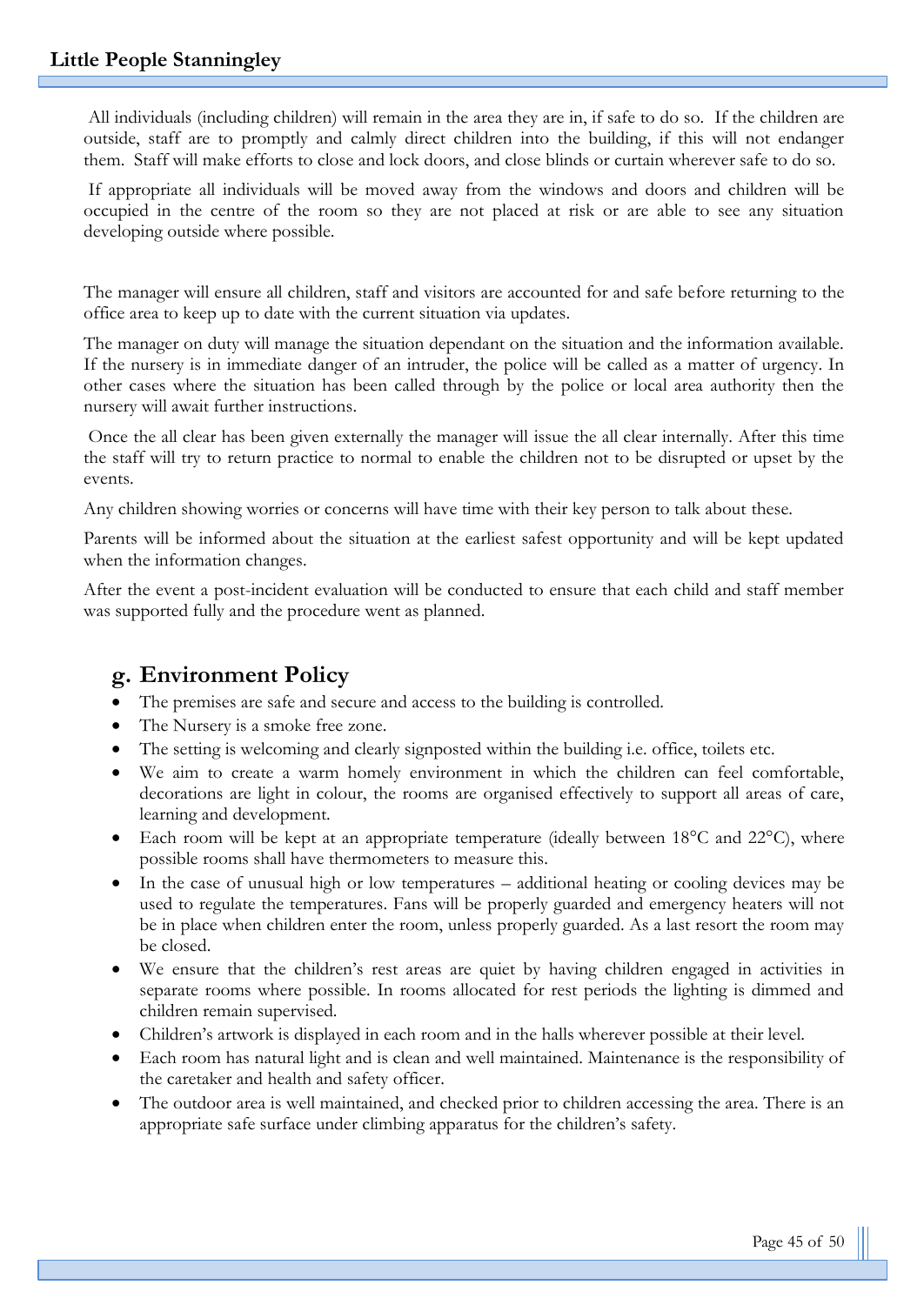## **h. Animals in Setting**

Children learn about the natural world, its animals and other living creatures, as part of the Early Years Foundation Stage curriculum. This may include contact with animals, or other living creatures, either in the nursery or in visits. We aim to ensure that this is in accordance with sensible hygiene and safety controls. Pets can help meet the emotional needs of children and adults.

#### **Procedures for keeping pets on the Nursery premises**

- Before buying any pets for the Nursery they must have permission from the Nursery Manager. The pets must be suitable and safe for the nursery setting.
- Parental permission is sought for children to observe and touch animals prior to them coming into contact with the pet.
- Allergies- Before any pets can be brought to the nursery playroom Senior Staff will ensure that there are no children within the nursery setting who may have an allergy to the animal being purchased. To help control any allergies the pets should be confined to a limited area, this helps with cleaning.
- An appointed member of staff should have overall responsibility for the care and welfare of the nursery pet.
- Pets are kept clean.
- Pets living quarters are cleaned regularly and waste disposed of in appropriate manner. The staff member responsible for cleaning pet quarters wears an apron and gloves. This should be recorded on the area hygiene record.
- Animals may carry infections so we always ensure that children and staff have thoroughly washed their hands using soap after touching animals or cleaning their quarters. Stocks of hand sanitisers are available in the Nursery and should also be used after touching any animals.
- We will always follow the Health and Safety Executive (HSE) guidelines for protecting health and safety of children and staff.
- Veterinary advice will always be sought on animal welfare or any animal health issues.
- Children are encouraged to handle all pets respectfully and not to poke or torment the pets. Strict supervision at all time and no child is left unsupervised with pets

#### **In the event of an emergency**

- Remove the animal to a secure setting away from the children.
- Keep children calm and safe.
- Notify parent/carers at once.
- Seek medical assistance immediately if needed.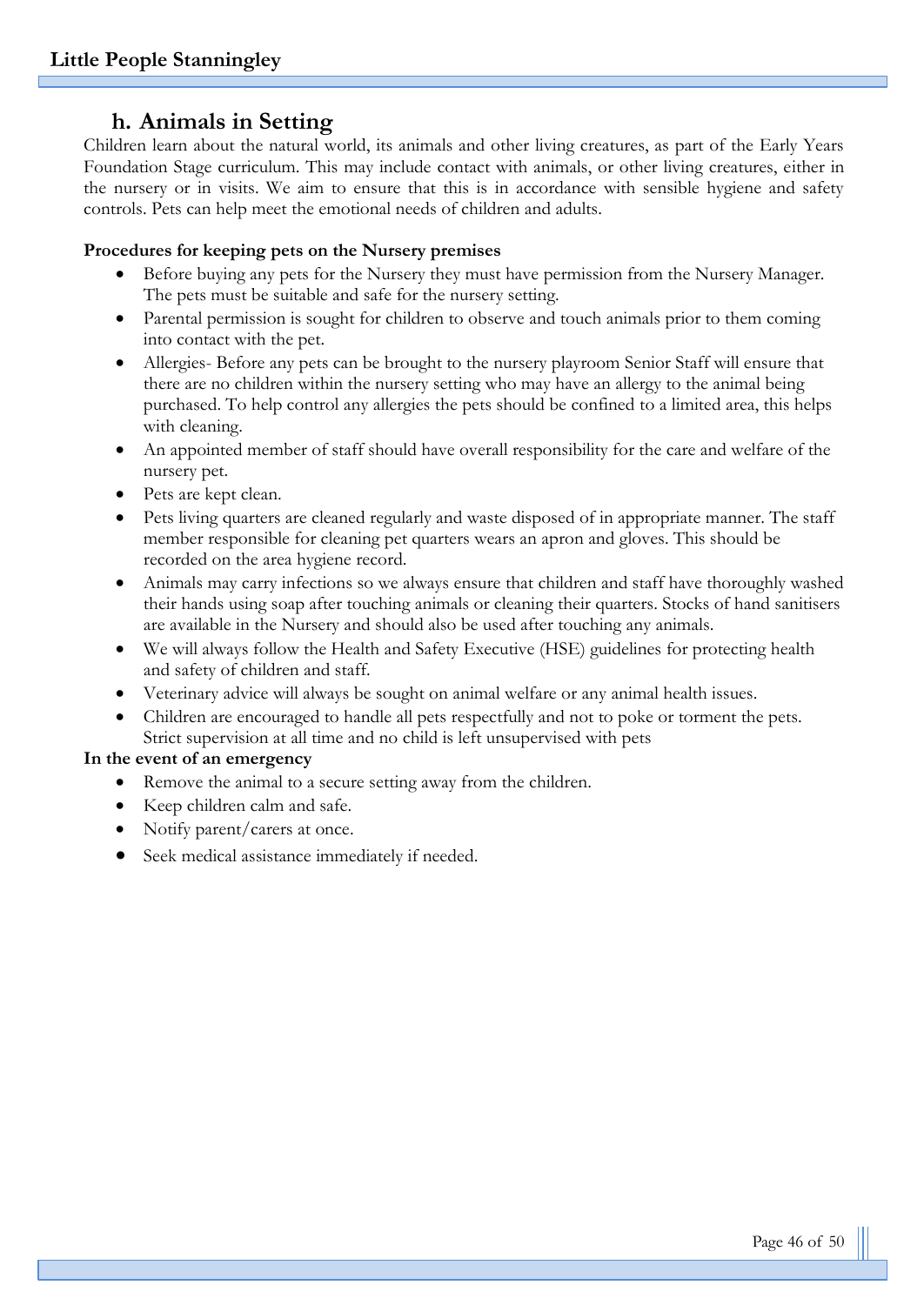# **8. Suitable People**

## **a. Recruitment & Staffing**

In the event of a staff vacancy arising positions may be advertised internally across the Nursery Settings, on Job Centre Plus, twitter, local collages/schools, in the local press, local post office, Early Years vacancy website or other job seeker websites. Applicants are requested to apply via our website www.LittlePeopleNurseries.co.uk/our-team/joining-our-team

Existing team members are reminded they may receive a cash incentive for introducing Team Members to the setting. Please contact [Vicky@LittlePeopleNurseries.co.uk](mailto:Vicky@LittlePeopleNurseries.co.uk) to ask if any current vacancies are eligible for the "Introductory bonus".

## **b. The Interview Process**

- Candidate is required to complete a Staff Application Form
- Candidate is required to read Pre Interview Information comprising of Job Description, Personal Specification, Equality and Inclusion Policy, Salary Scale etc. which are issued prior to interview
- Candidate attends a 1<sup>st</sup> interview which is "Knowledge and Experience Based"
	- o Each candidate will be interviewed by a panel of 2 people, One of whom will be a member of the management team
	- o Responses and discussion notes from the interview are logged and scored to enable short listing and feedback for candidate if requested.
	- o Candidates knowledge and experience is checked via formal questioning
	- o Gaps in employment are questioned
	- o The interview includes questions on the candidates health and interests relevant to the role
	- o Interview guidance notes will be followed to ensure consistency and equality for all applicants.
- Candidate attends a 2nd formal interview at the proposed Nursery Site "Observational Based"
- Candidates who are qualified to level 3 and above will be asked to prepare an activity for a specific age range to carry out during the observation.
	- o The candidate is met by the Manager or Deputy which offers opportunity for both parties to ask further questions.
	- o Candidate is observed interacting within the room with the children, they are expected to demonstrate excellent communication skills and a genuine affinity with the children as appropriate to the age range selected
	- o The observation is supervised by an experienced team member, who feeds back to the office verbally.
	- o References are initially taken up verbally, and followed up in writing by a member of the administration team.

## **c. New Staff Induction Procedure**

- Candidate is required to attend an induction session at Head Office lead by the Senior Management Team. This will be fully paid. This will include:
	- o Identity checks
	- o Evidence of qualifications and training (copied for file)
	- o Application for DBS Disclosure, or existing DBS checked on Update Service
	- o Safeguarding Training (Recognising the Indictors of Abuse & Whistleblowing)
	- o Discussion around the Key Policies and Procedures including:
		- Safeguarding (including use of Mobile Phones and Cameras in the setting)
		- **•** Positive Behaviour Management
		- Social Networking
		- Appearance and Presentation (including the Smoking Policy)
	- o Discussion around Payroll, holiday entitlement, tax reporting and pension scheme etc
	- o Introduction to the Senior Management Team and how to ask for help/support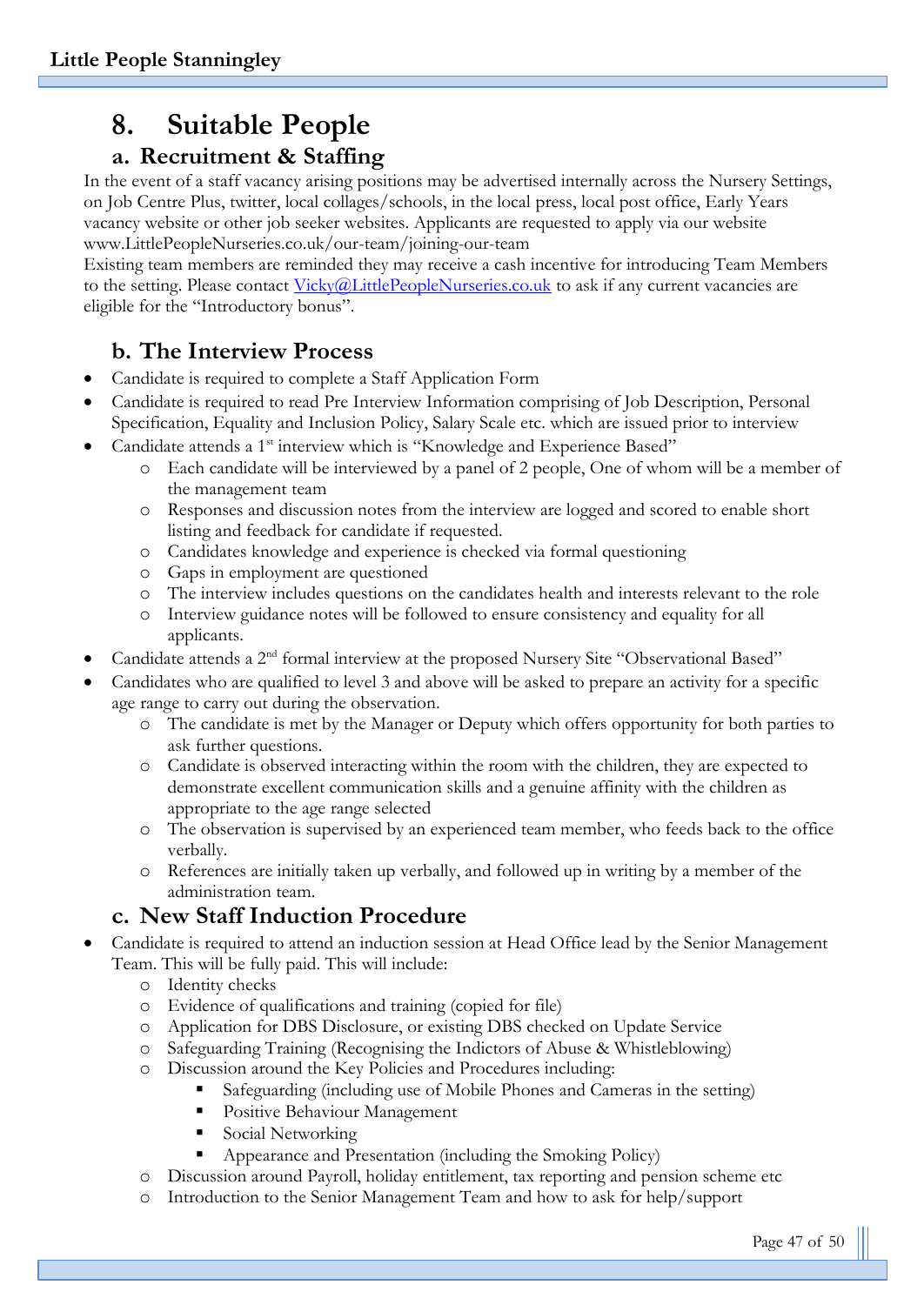#### **When Starting Employment**

- The new employee is nominated a Mentor, who will assist in their settling into the setting.
- A member of the management team carries out an on-site induction including Health & Safety and the expectations within the setting.
- The Manager/Deputy supervises the completion of the 'Staff Induction Handbook' which is a collection of training logs to be delivered by Key Practitioners within the setting. This details training on all the Key Areas within the setting.
- Appropriate training is arranged for any targeted gaps in knowledge

## **d. Staff Qualifications, Training, Support and Skills**

At Little People we are committed to staff training and continued professional development.

We work in partnership with a local training provider and offer opportunity for learners to complete a relevant Childcare Qualification at levels 2 & 3 within our setting.

Members of our management team are qualified assessors and provide support and guidance to learners as they progress through the NVQ.

All staff hold a record of their Continuous Professional Development file (CPD) and are offered regular training both in-house and external throughout the year.

All staff are first aid trained at the earliest opportunity and the company arranges full paediatric training is offered to all sites regularly to ensure this is maintained and updated.

## **e. Students and Volunteers**

We work closely with local training providers and offer work placements for Students enrolled in a formal Childcare Qualification with a college. The acceptance of volunteers in the Nursery Setting follow the same process.

- All students are invited for interview prior to the placement to allow them to fill in a student application with relevant contact details and to discuss the placement further.
- Written confirmation from the learning provider regarding placement details and evidence of a current DBS are checked at the interview.
- A student induction is carried out before placement begins which covers relevant information including health and safety in the workplace, and safeguarding children.
- Students are expected to work a variety of shifts, as discussed with the manager, to cover the beginning and end of the day to ensure they experience a true reflection of the role they are training to fulfil.
- Students are required to wear smart black trousers and shoes, and a plain black sleeved top/cardigan if required. The setting will provide a 'student' tabard to ensure clothing is protected. These will be kept and washed in setting and will be collected from and returned to the office daily.
- Each room has a lead practitioner who will mentor students supported by the Deputy Manager/Supervisor during their placement with us. Lead Practitioners will assist in filling out student progress reports etc as required.
- Students are encouraged to participate in all areas of care, play and learning with support from experienced practitioners and are able to carry out all duties under supervision (except for administering medication) Students are not left unsupervised with the children and are not included in the settings ratios.
- The setting accommodates a maximum of two students at any one time. The students are placed in different areas of the setting to allow sufficient support to be given.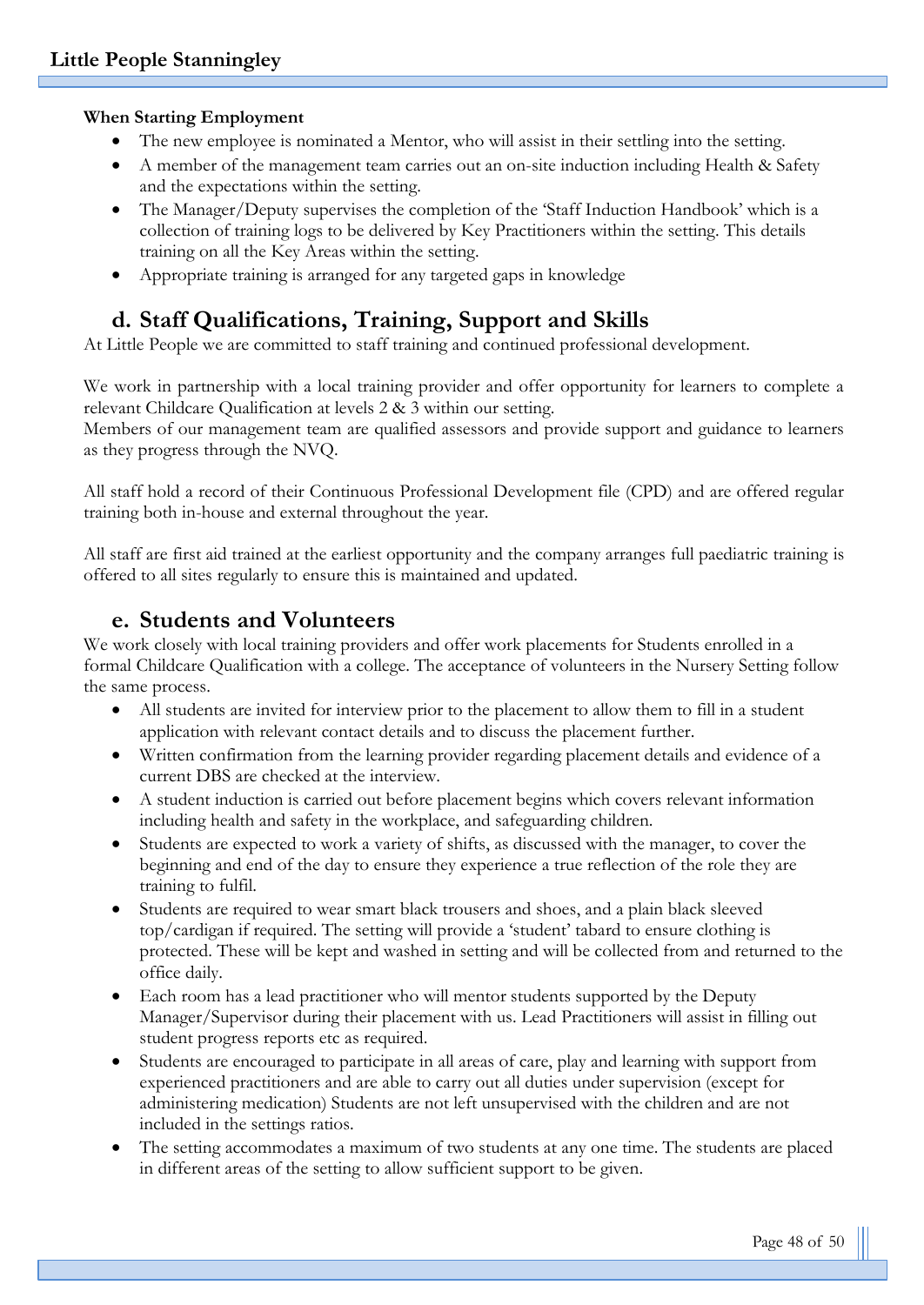## **f. Visitors**

Little People accept that visitors, both expected and unexpected, will visit the setting. We will prioritise the children in our care, over the needs of the visitor.

Procedure to follow when welcoming visitors

- Visitors are met at the door by a staff member who will ask for the purpose of their visit, and their identity.
- Visitors are asked to sign in to ensure their presence is recorded in case of an emergency evacuation.
- Visitors are given a "Visitors" badge and the relevant members of the staff team are informed that a visitor is on the premises, and the purpose of their visit.
- Visitors must not have unsupervised access to the children in our care.
- The parents are made aware of their role in our security arrangements by way of reminder notices. Should a parent allow an unknown visitor to the setting, they will be approached by a staff member and challenged.
- Whenever possible visitors should make an appointment to visit the setting.
- Visitors must be accompanied by a staff member at all time, with the exception of an Ofsted Inspector, or an Early Years Advisor who may need move around the setting unescorted, observing our staff team. They will not have unsupervised access to our children.

A visitor may be:

• A potential customer or parent who is new to the setting.

These appointments are usually booked in advance and the Person in Charge is expecting the visit, they remain with the visitor at all times. On occasion a potential customer will call at the setting to view, unannounced, in these circumstances it is at the Person in Charge's discretion as to whether they are happy to show them around, or ask if they may return at a more convenient time.

Professional Partners.

As a setting we pride ourselves on our partnership with other professionals in the community. We welcome visitors in the setting such as the Early Years Support Team, Speech Therapist, Children's Centre Manager, School teacher. The Professional is supervised by the relevant person in the setting, for example a Speech Therapist will be looked after by the child's key person.

• An Inspector (e.g. Ofsted, Environmental Health) From time to time we are subject to inspections. These are unannounced. The inspector will be asked for Identification at the door and will be lead to the person in charge, who will support them throughout their visit.

• An Educational Visitor

The setting welcomes visitors who will broaden the children's learning experiences and help introduce them to the local community. For example we may invite a parent who is a nurse, to come and talk to the children about the job. We may welcome the local church group to perform an Easter Puppet Show. The visitor will be supervised at all times.

• Repairs, Renewals and Deliveries Should tradesmen be required to visit the setting to quote on repairs/renewals, or deliver goods, they will be accompanied by a designated staff member. Wherever possible repairs and maintenance is performed out of opening hours.

This list is not exhaustive, and each visitor will be received by the Person in Charge and their needs established with the safety of the children being paramount.

## **g. Behaviour of Staff**